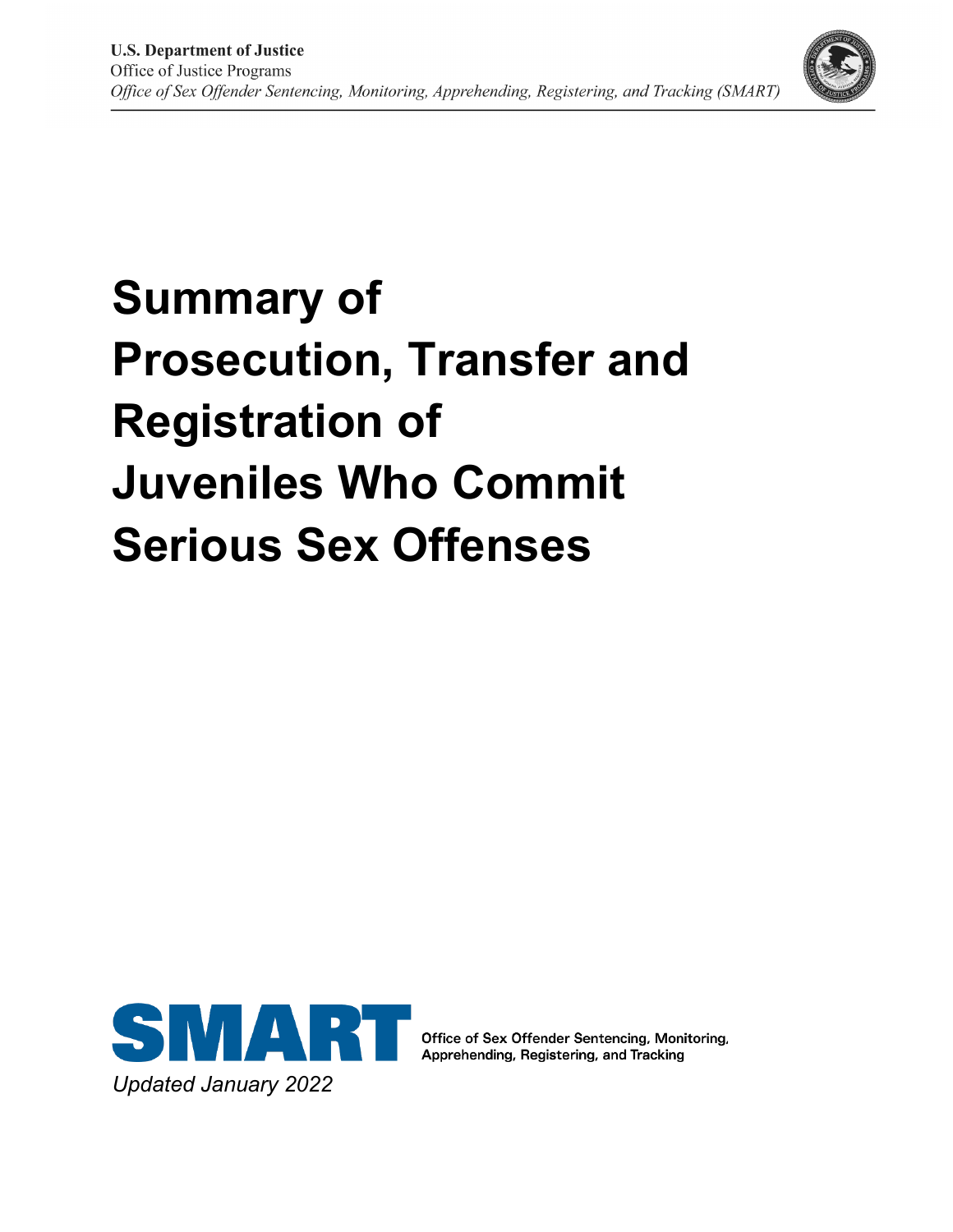# **Contents**

| I.           |                                                                                                         |  |
|--------------|---------------------------------------------------------------------------------------------------------|--|
| Α.           |                                                                                                         |  |
| В.           |                                                                                                         |  |
| C.           |                                                                                                         |  |
| D.           |                                                                                                         |  |
|              |                                                                                                         |  |
|              |                                                                                                         |  |
|              |                                                                                                         |  |
| II.          |                                                                                                         |  |
| Α.           |                                                                                                         |  |
|              | 1. Jurisdictions That Mandate Registration for Juveniles Adjudicated Delinquent of the Most Serious Sex |  |
|              |                                                                                                         |  |
|              |                                                                                                         |  |
| В.           |                                                                                                         |  |
| $\mathsf{C}$ |                                                                                                         |  |
|              |                                                                                                         |  |
|              |                                                                                                         |  |
|              |                                                                                                         |  |
| III.         |                                                                                                         |  |
|              |                                                                                                         |  |
|              |                                                                                                         |  |
|              |                                                                                                         |  |
|              |                                                                                                         |  |
|              |                                                                                                         |  |
|              |                                                                                                         |  |
|              |                                                                                                         |  |
|              |                                                                                                         |  |
|              |                                                                                                         |  |
|              |                                                                                                         |  |
|              |                                                                                                         |  |
|              |                                                                                                         |  |
|              |                                                                                                         |  |
|              |                                                                                                         |  |
|              |                                                                                                         |  |
|              |                                                                                                         |  |
|              |                                                                                                         |  |
|              |                                                                                                         |  |
|              |                                                                                                         |  |
|              |                                                                                                         |  |
|              |                                                                                                         |  |
|              |                                                                                                         |  |
|              |                                                                                                         |  |
|              |                                                                                                         |  |
|              |                                                                                                         |  |
|              |                                                                                                         |  |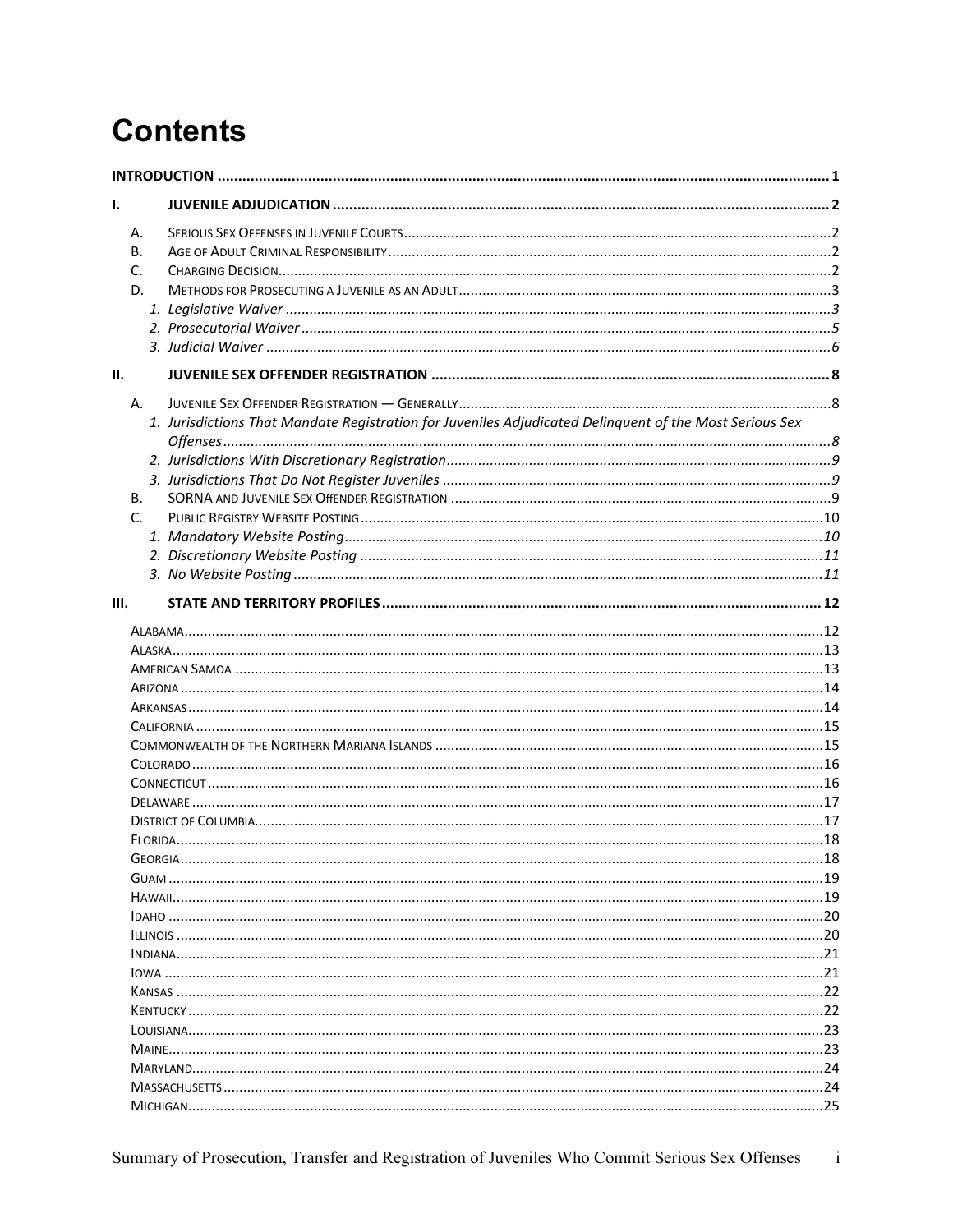| .25 |
|-----|
|     |
|     |
|     |
|     |
|     |
|     |
|     |
|     |
|     |
|     |
|     |
|     |
|     |
|     |
|     |
|     |
|     |
|     |
|     |
|     |
|     |
|     |
|     |
|     |
|     |
|     |
|     |
|     |
|     |

#### U.S. Department of Justice Office of Justice Programs 810 Seventh St. NW | Washington, DC 20531 www.ojp.gov

Office of Sex Offender Sentencing, Monitoring, Apprehending, Registering, and Tracking www.smart.ojp.gov | asksmart@usdoj.gov

Disclaimer: The Department of Justice makes no claims, promises, or guarantees about the accuracy, completeness, or adequacy of the contents of this update, and expressly disclaims liability for errors and omissions in the contents of this summary. The information appearing in this summary is for general informational purposes only and is not intended to provide legal advice to any individual or entity. We urge you to consult with your own legal advisor before taking any action based on information appearing in this summary. All statutory citations are current as of December 2021.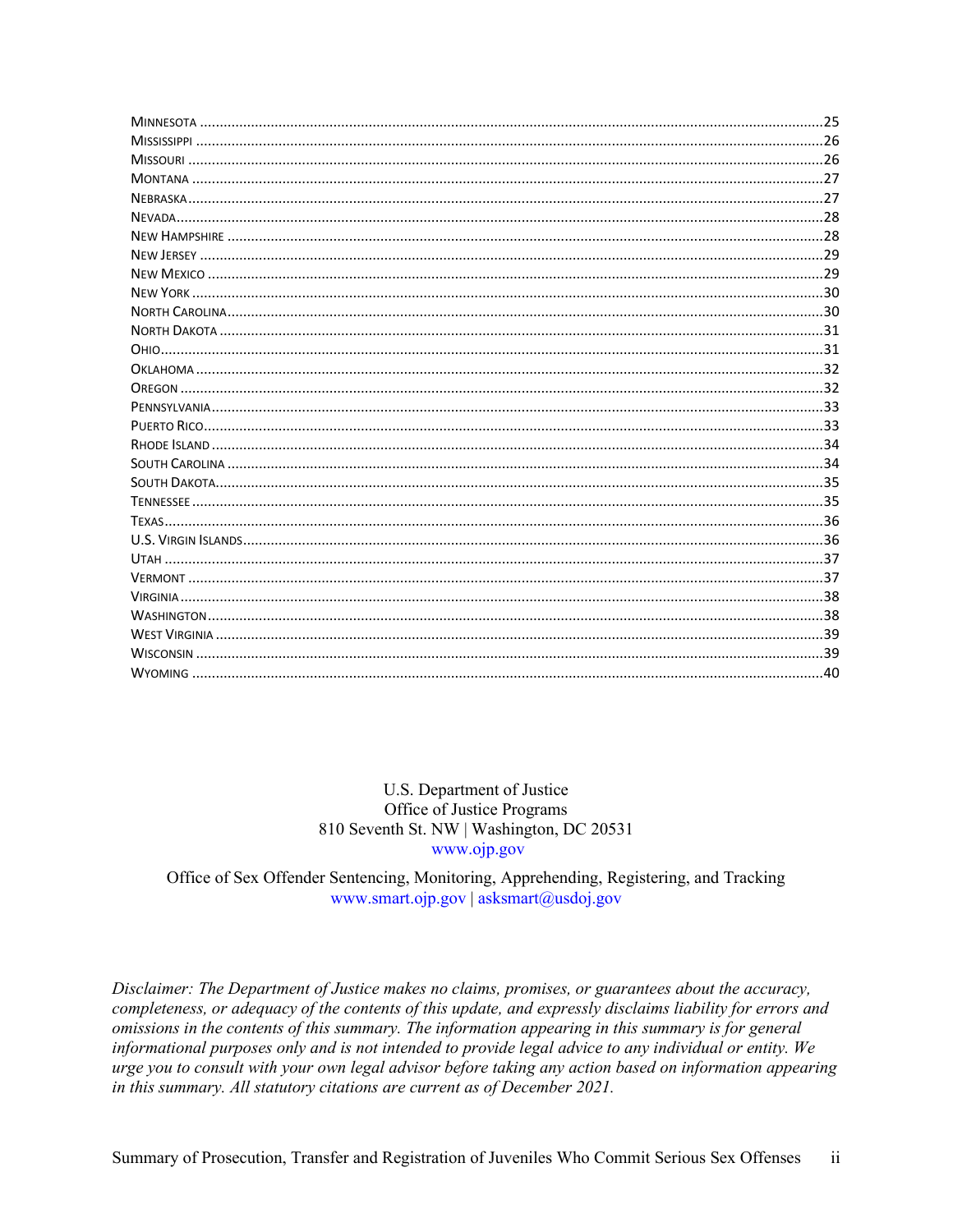# <span id="page-3-0"></span>**Introduction**

The Sex Offender Registration and Notification Act (SORNA), Title I of the Adam Walsh Child Protection and Safety Act of 2006, set revised standards for states, territories and certain federally recognized tribes to meet as they modify or establish their sex offender registration and notification systems. SORNA differs from prior federal sex offender registration and notification statutes in that it encompasses a more comprehensive group of sex offenders and sex offenses for which registration is required. Notably, SORNA expands on its legislative predecessors by including certain juveniles adjudicated delinquent of serious sex offenses in its registration and notification standards.

The inclusion of juveniles in SORNA has drawn attention generally to how juveniles are adjudicated and sentenced for serious sex offenses in juvenile courts. However, the full range of alternative approaches for prosecuting serious sex offenses in juvenile courts across the country has received somewhat less attention. In an analysis of sex offender registration and notification requirements for juveniles, it is helpful to understand the various systems of prosecuting and adjudicating juveniles who commit serious sex offenses. Thus, this summary includes an overview of these pieces generally and in relation to SORNA.

The first section of this summary examines the state of the law in the United States regarding juvenile adjudication, with short overviews of juvenile courts and the age of criminal responsibility. Next, it covers the factors considered in determining if a juvenile can be tried as an adult and the methods for prosecuting a juvenile as an adult.

The second section of this summary explores the relevant provisions of state and territorial laws regarding sex offender registration for juveniles adjudicated delinquent of serious sex offenses in juvenile court.<sup>[1](#page-3-1)</sup> Next, it covers SORNA's requirements regarding public website posting of juveniles' registration information and if states and territories have mandatory, discretionary or no website posting.

The third section contains a summary of each state and territory's provisions for the prosecution, transfer and registration of juveniles charged with and adjudicated delinquent of serious sex offenses.

<span id="page-3-1"></span><sup>&</sup>lt;sup>1</sup> This summary does not include specific information about tribal prosecution or registration of juveniles who commit serious sex offenses.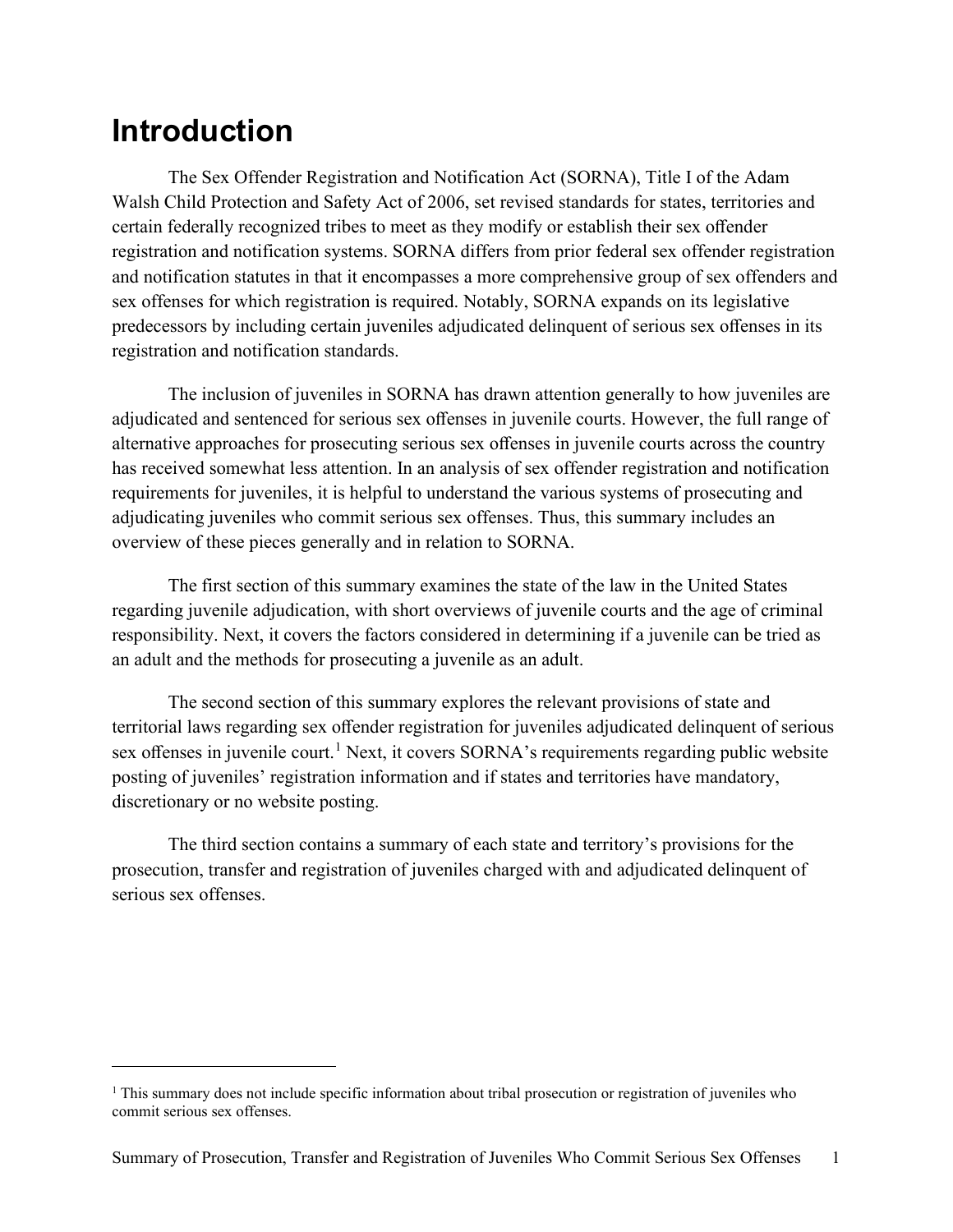# <span id="page-4-1"></span><span id="page-4-0"></span>**I. Juvenile Adjudication**

#### **A. Serious Sex Offenses in Juvenile Courts**

Adjudication of serious sex offenses committed by juveniles will generally commence in juvenile court, unless excluded by waiver or age of adult criminal responsibility. Juveniles prosecuted in juvenile court have many of the same constitutional rights as adult criminal defendants — and juveniles adjudicated delinquent face many of the same consequences as convicted adults, including incarceration, probation supervision, and sex offender registration. This summary focuses on the offenses for which SORNA requires adjudicated delinquent juveniles to register. As will be discussed later in this summary, SORNA requires registration of any juvenile adjudicated delinquent of a sex offense that is comparable to or more severe than aggravated sexual abuse, as long as the juvenile was 14 years of age or older at the time of the offense. This includes all penetration offenses that the juvenile committed by force or the threat of serious violence, or by drugging or rendering the victim unconscious. In this summary, these SORNA-registerable juvenile offenses are referred to as "serious sex offenses."

#### **B. Age of Adult Criminal Responsibility**

<span id="page-4-2"></span>The age of adult criminal responsibility is the age at which a person is automatically referred to the adult criminal justice system for the prosecution of a criminal offense. This age is governed by the individual's age at the time of the offense, not the individual's age at arrest, prosecution or sentencing. The age of adult criminal responsibility varies across the country. In the federal system, the age of adult criminal responsibility is 18, and most jurisdictions use the age of 18 as their age of adult criminal responsibility. However, some jurisdictions use an age of 16 (Guam and North Carolina) or 17 (Georgia, Michigan, Missouri, Texas and Wisconsin).

#### **C. Charging Decision**

<span id="page-4-3"></span>The charging decision is one of the most critical choices a prosecutor makes when pursuing a case: The offense(s) a juvenile is charged with is the single most important factor in determining what options will be available regarding filing, transfer, discovery, detention and sentencing. The prosecutor's discretion includes the number of charges, their severity and at what degree, which have mandatory sentencing, and which have collateral consequences. A prosecutor might try to negotiate a plea deal with the juvenile's counsel in exchange for the case remaining in juvenile court, or a reduced sentence or ineligibility for sex offender registration.

In the vast majority of jurisdictions, the offense(s) a juvenile is charged with (along with the juvenile's age) will determine whether the juvenile is subject to legislative, prosecutorial or judicial waiver to adult criminal court.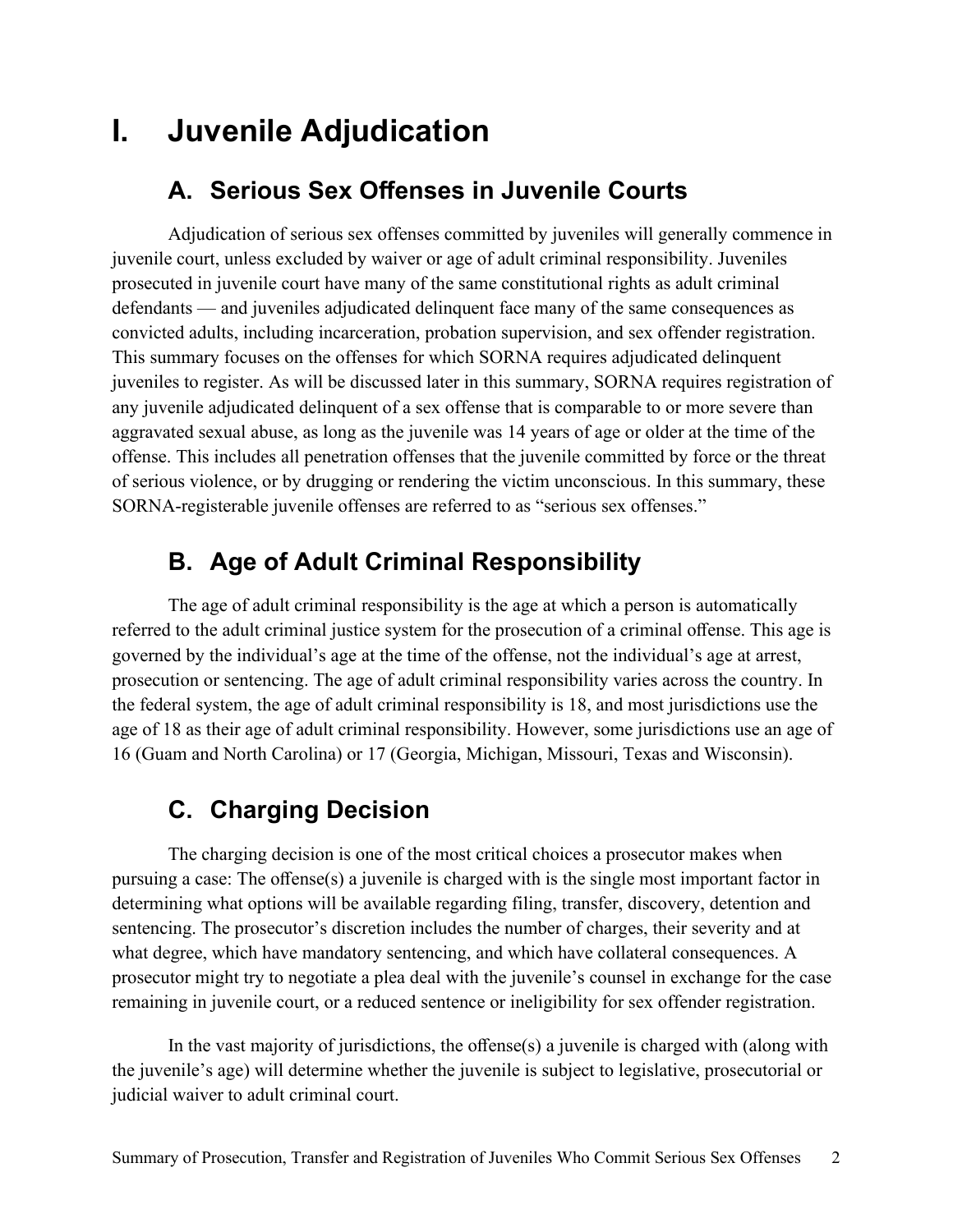#### **D. Methods for Prosecuting a Juvenile as an Adult**

<span id="page-5-0"></span>Even if a juvenile was under the state's age of adult criminal responsibility at the time an offense was committed, nearly every state and territory has carved out at least one mechanism by which a juvenile might be tried as an adult for a serious sex offense.<sup>[2](#page-5-2)</sup> There are three basic mechanisms to do this: legislative waiver, prosecutorial waiver and judicial waiver. Depending on the state or territory, one, two or all three mechanisms might be available. Under legislative waiver, the state or territory mandates by law that juveniles of a certain age charged with certain crimes will be prosecuted in adult criminal court. Under prosecutorial waiver, the prosecutor may have discretion to file charges directly in adult court or file a motion in juvenile court that, upon certain findings, automatically transfers the case to adult criminal court. Under judicial waiver — the most common mechanism used to transfer juveniles to adult criminal court — the juvenile court judge *sua sponte* or upon the prosecutor's motion generally holds a hearing to determine if a juvenile should be transferred to adult court. Depending on the jurisdiction and the type of waiver, after a case has been waived to adult criminal court, the juvenile may be able to request a "reverse-amenability" or "reverse-transfer" (which usually involves a hearing) to have the case returned to juvenile court.

This summary covers waiver provisions that affect prosecutions of juveniles for serious sex offenses, not including waivers based on recidivism or aggravating factors.<sup>[3](#page-5-3)</sup> This summary does not cover waiver laws that apply only to prosecutions of other sex offenses or of non-sex offenses. See Section III for descriptions of each state and territory's juvenile waiver provisions, including citations to the relevant code sections.

#### *1. Legislative Waiver*

<span id="page-5-1"></span>States and territories that have legislative waiver mandate by law that juveniles of a certain age charged with certain crimes will be automatically prosecuted in adult criminal court. In such cases, the prosecutor does not need to make a procedural motion to transfer the juvenile, and the juvenile court judge does not make any determination on the juvenile's ongoing amenability to treatment and rehabilitation in juvenile court. In these jurisdictions, there is little, if any, contact between the juvenile and the juvenile court during the initial stages of prosecution. This legislative waiver of juvenile court jurisdiction is not appealable, and the juvenile court has no discretion to retain the case. Occasionally, the juvenile court will conduct a preliminary hearing on the facts of the case before sending it to adult criminal court for trial.

<span id="page-5-2"></span><sup>&</sup>lt;sup>2</sup> As of December 2021, New Mexico is the only state or territory that does not have a mechanism for juveniles to be tried as adults for serious sex offenses.

<span id="page-5-3"></span><sup>&</sup>lt;sup>3</sup> As noted, this summary uses "serious sex offenses" to refer to those sex offenses for which SORNA requires a juvenile adjudicated delinquent to register.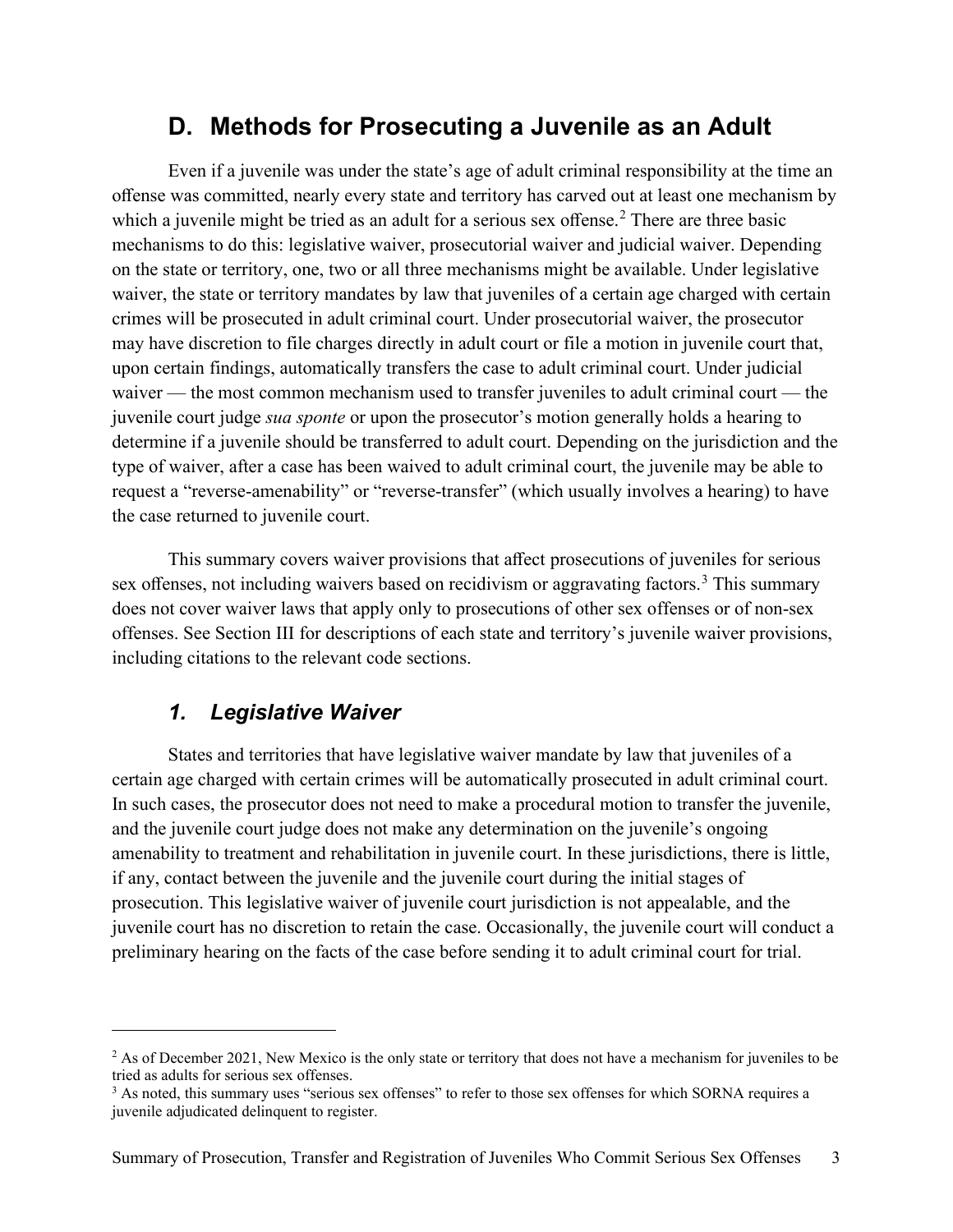A total of 26 states and territories, listed below, require that a prosecution be initiated in adult criminal court against a juvenile charged with serious sex offenses, at the ages listed.

| Age 13       | Age 14                  | Age 15      | <b>Age 16</b>                | Age 17          |
|--------------|-------------------------|-------------|------------------------------|-----------------|
| Georgia      | Idaho                   | Arizona     | Alabama*                     | Montana         |
| Mississippi* | Maryland*†              | Connecticut | Alaska                       | South Carolina* |
|              | New York                | Louisiana*  | American Samoa*              |                 |
|              | North Dakota            |             | Commonwealth of the          |                 |
|              | U.S. Virgin<br>Islands* |             | Northern Mariana<br>Islands* |                 |
|              | Vermont                 |             | Delaware*                    |                 |
|              |                         |             | District of Columbia         |                 |
|              |                         |             | Guam*                        |                 |
|              |                         |             | Illinois                     |                 |
|              |                         |             | Indiana                      |                 |
|              |                         |             | Iowa                         |                 |
|              |                         |             | Maryland*†                   |                 |
|              |                         |             | Ohio*                        |                 |
|              |                         |             | South Dakota*                |                 |
|              |                         |             | Washington                   |                 |

**States and territories with legislative waiver and the age it applies.**

\* Jurisdiction has substantially implemented SORNA.

† Different charges are waived at different ages.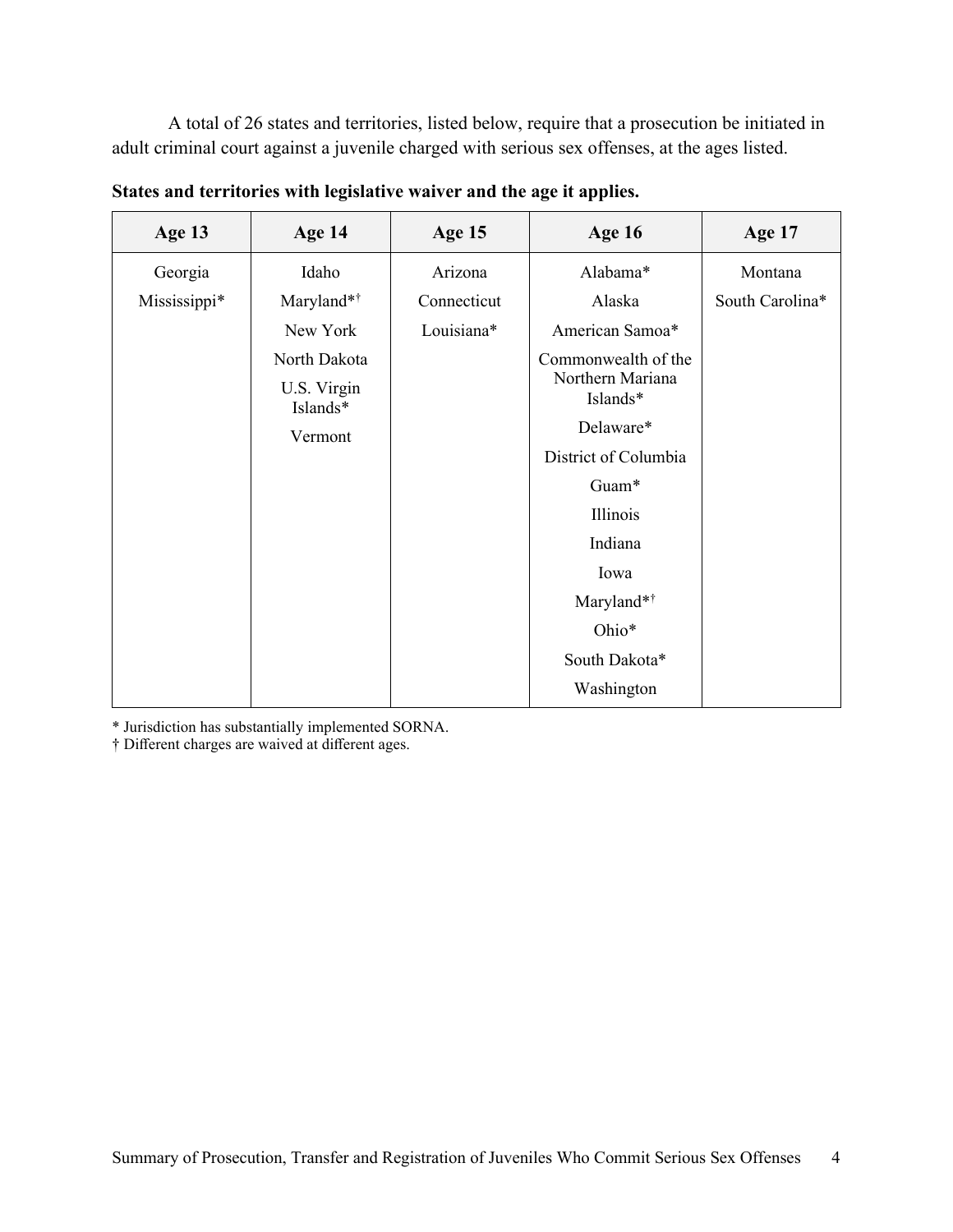#### *2. Prosecutorial Waiver*

<span id="page-7-0"></span>With prosecutorial waiver, the discretion to prosecute a juvenile as an adult is a procedural decision that rests with the prosecutor. In jurisdictions with prosecutorial waiver, prosecutors are generally able to file charges directly in adult court; however, some jurisdictions require that the juvenile court makes certain factual findings before the transfer is completed. Notably, the eligible age for prosecutorial waiver tends to be older than the eligible age for judicial waiver.

**Direct file charges.** In most jurisdictions that allow prosecutorial waiver, prosecutors have full discretion to directly file criminal charges against a juvenile in adult court. In some states and territories, the authority to directly file is very broad, with concurrent jurisdiction shared by juvenile and adult courts. Concurrent jurisdiction states and territories tend to allow the prosecutor to charge the juvenile with any offense in adult court as long as the juvenile meets the age threshold.

**Mandatory transfer upon factual finding.** Some jurisdictions allow the mandatory transfer of a case from juvenile court to adult criminal court after a fact-finding hearing. In these cases, the prosecutor can initiate the process by directly filing charges in adult court or by petitioning the juvenile court, depending on the jurisdiction. The juvenile court then holds a hearing, and if the appropriate factual findings are made (such as whether there is probable cause to believe the juvenile committed the charged offense), the juvenile court judge has no discretion to retain the case in juvenile court, and the case must be transferred to adult criminal court.

A total of 12 states, listed below, provide for prosecutorial waiver for juveniles charged with serious sex offenses.

| Age $12$             | Age 14                | Age 15     | <b>Age 16</b>         | Age 17                |
|----------------------|-----------------------|------------|-----------------------|-----------------------|
| Montana <sup>†</sup> | Arizona               | Louisiana* | Arkansas <sup>†</sup> | Wyoming* <sup>†</sup> |
|                      | Arkansas <sup>†</sup> |            | Colorado*             |                       |
|                      | Florida* <sup>†</sup> |            | Florida* <sup>†</sup> |                       |
|                      | Michigan*             |            | Montana <sup>†</sup>  |                       |
|                      | Nebraska              |            | Nevada*               |                       |
|                      | West Virginia         |            | Virginia*             |                       |
|                      | Wyoming* <sup>†</sup> |            |                       |                       |
|                      |                       |            |                       |                       |

#### **States with prosecutorial waiver and the age it applies.**

\* Jurisdiction has substantially implemented SORNA.

† Different charges are waived at different ages.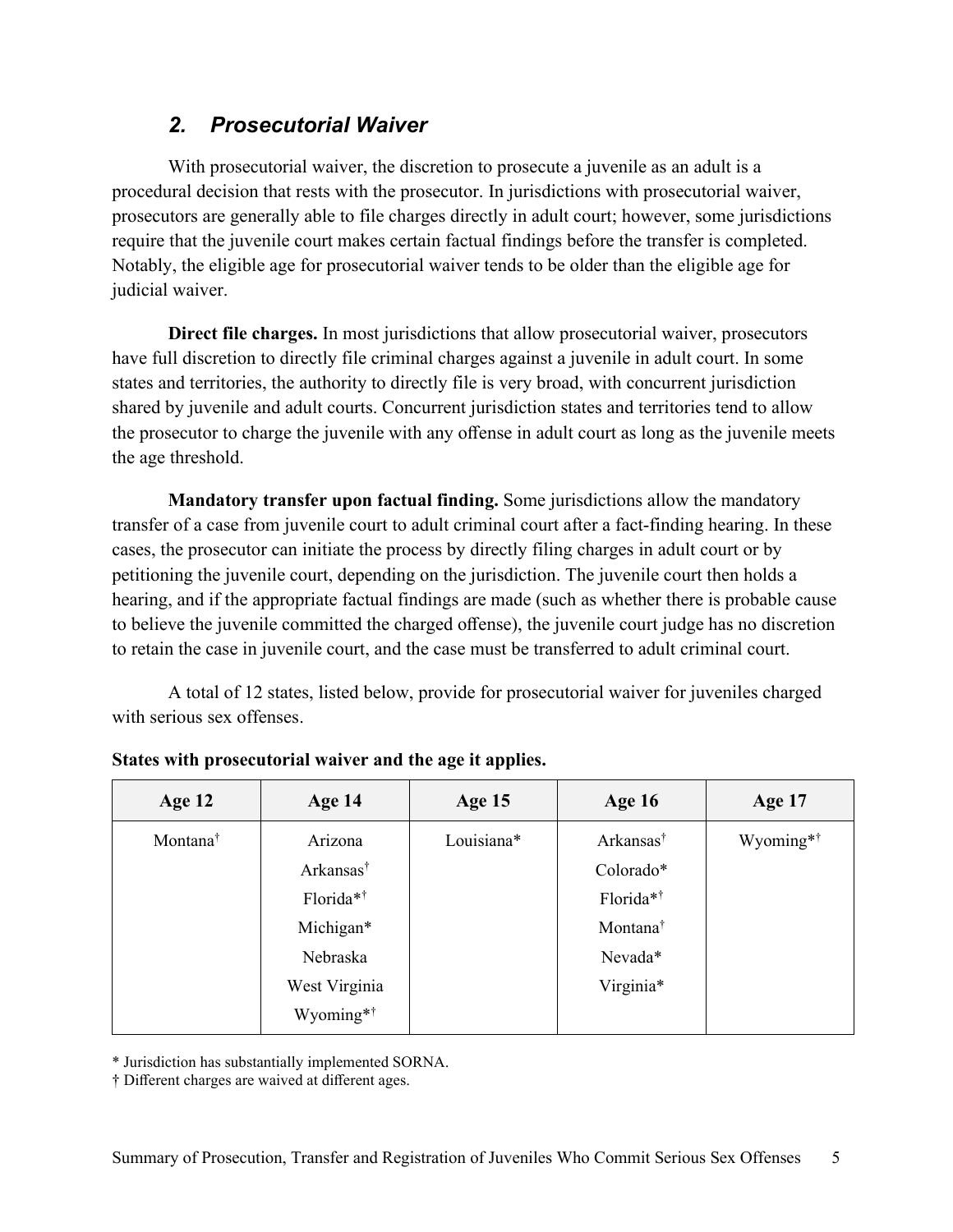#### *3. Judicial Waiver*

<span id="page-8-0"></span>In jurisdictions with judicial waiver, juveniles may be transferred to adult criminal court for trial by way of a discretionary transfer procedure. Discretionary transfer often requires a juvenile court judge to find probable cause that a juvenile committed the underlying offense and to determine that the juvenile is no longer amenable to treatment and rehabilitation in the juvenile court system. Upon the prosecutor's motion (and sometimes *sua sponte*), the juvenile court judge conducts a transfer hearing to determine whether the juvenile is amenable to further treatment and rehabilitation through the juvenile court system. Generally speaking, if the juvenile court finds that the juvenile is no longer amenable to treatment or rehabilitation in juvenile court, the judge will transfer the juvenile for trial as an adult. While several jurisdictions allow a juvenile of any age to be eligible for judicial waiver, most jurisdictions set a minimum age of eligibility. However, juveniles are often eligible for discretionary transfer at younger ages than are required for legislative waiver or prosecutorial waiver proceedings. In addition, unlike legislative and prosecutorial waivers, which are predicated on the juvenile being charged with a more severe offense, many jurisdictions allow for juveniles charged with any felony, or any offense, to be eligible for judicial waiver.

Nearly every state and territory has a discretionary judicial transfer procedure, as listed on the following page. Four states do not: Massachusetts, Montana, New Mexico and New York.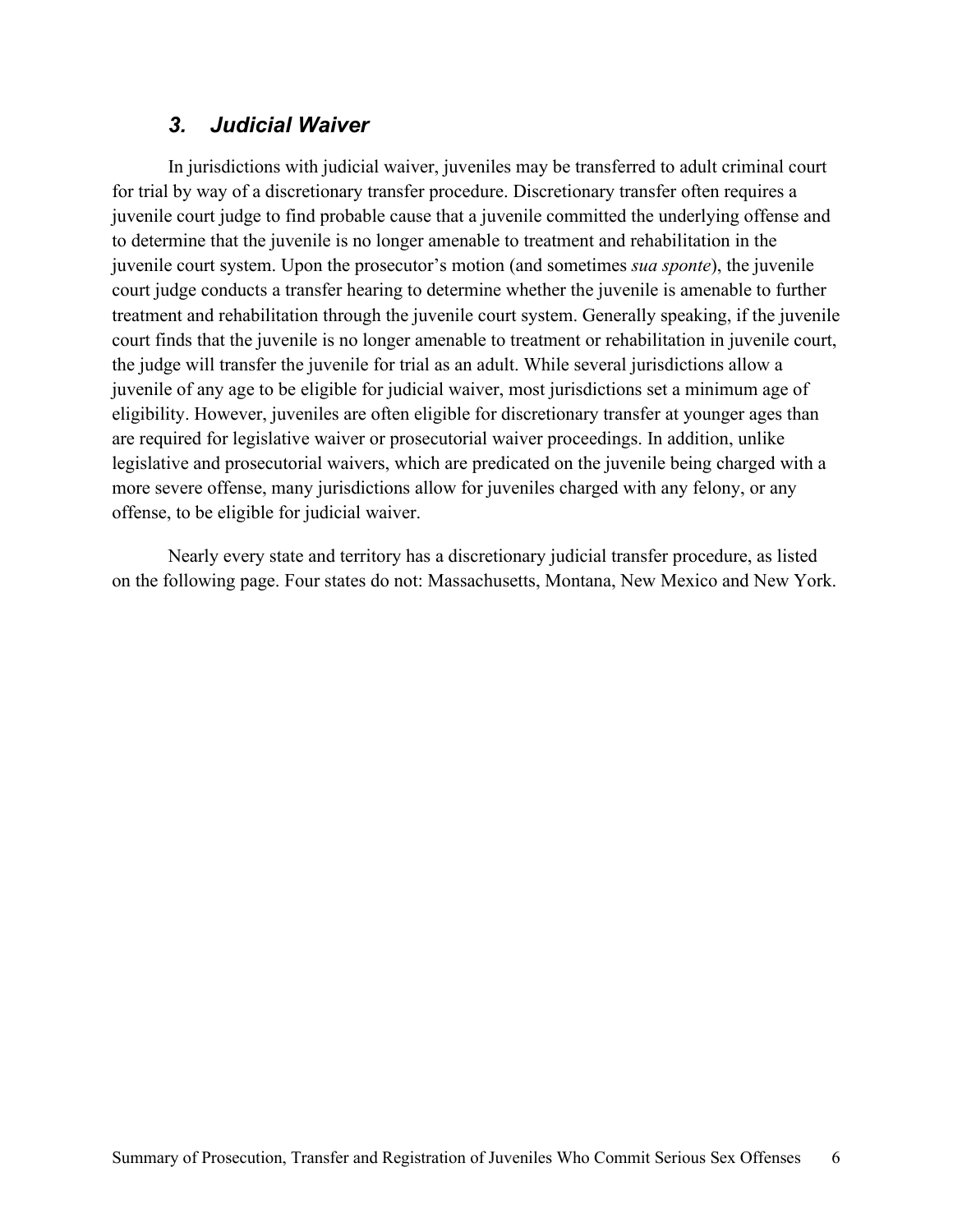| <b>No Minimum Age</b>        | Age 12                  |  |                                  | Age 14                    |                            |
|------------------------------|-------------------------|--|----------------------------------|---------------------------|----------------------------|
| Alaska                       | Colorado*†              |  | Alabama*                         |                           | Nebraska                   |
| Arizona                      | Missouri*               |  | American Samoa*                  |                           | Nevada*                    |
| Delaware*                    | Vermont                 |  | Arkansas <sup>†</sup>            |                           | North Dakota <sup>†</sup>  |
| Idaho <sup>†</sup>           |                         |  | Colorado*†                       |                           | Ohio*                      |
| Iowa                         |                         |  | Florida*                         |                           | Pennsylvania               |
| Maine                        |                         |  | Hawaii <sup>†</sup>              |                           | Puerto Rico                |
| Maryland*†                   | Age 13                  |  | Idaho <sup>†</sup>               |                           | South Carolina*†           |
| New Hampshire <sup>†</sup>   | Illinois                |  | Indiana <sup>†</sup>             |                           | Tennessee* <sup>†</sup>    |
| Oklahoma* <sup>†</sup>       | Mississippi*            |  | Kansas*                          |                           | Texas <sup>†</sup>         |
| Rhode Island <sup>†</sup>    | North Carolina          |  | Kentucky                         |                           | U.S. Virgin Islands*       |
| South Carolina* <sup>†</sup> | Wyoming*                |  | Louisiana*                       |                           | Virginia*                  |
| South Dakota*                |                         |  | Michigan*                        |                           | West Virginia <sup>†</sup> |
| Washington <sup>†</sup>      |                         |  | Minnesota <sup>†</sup>           |                           | Wisconsin <sup>†</sup>     |
| West Virginia <sup>†</sup>   |                         |  |                                  |                           |                            |
|                              |                         |  |                                  |                           |                            |
| Age 15                       |                         |  | Age 16                           |                           | Age 17                     |
| Connecticut                  | Oklahoma*†              |  | Arkansas <sup>†</sup>            | Indiana <sup>†</sup>      | Tennessee*†                |
| District of                  | Oregon                  |  | California                       | Minnesota <sup>†</sup>    |                            |
| Columbia                     | Texas <sup>†</sup>      |  | Commonwealth of                  | North Dakota <sup>†</sup> |                            |
| Georgia                      | Washington <sup>†</sup> |  | the Northern<br>Mariana Islands* | Oklahoma*†                |                            |
| Maryland*†                   | Wisconsin <sup>†</sup>  |  | Guam*                            | Rhode Island <sup>†</sup> |                            |
| New Hampshire <sup>†</sup>   |                         |  | Hawaii <sup>†</sup>              | Utah                      |                            |
| New Jersey                   |                         |  |                                  | Vermont <sup>†</sup>      |                            |

**States and territories with judicial waiver and the age it applies.** 

\* Jurisdiction has substantially implemented SORNA.

† Different charges are waived at different ages.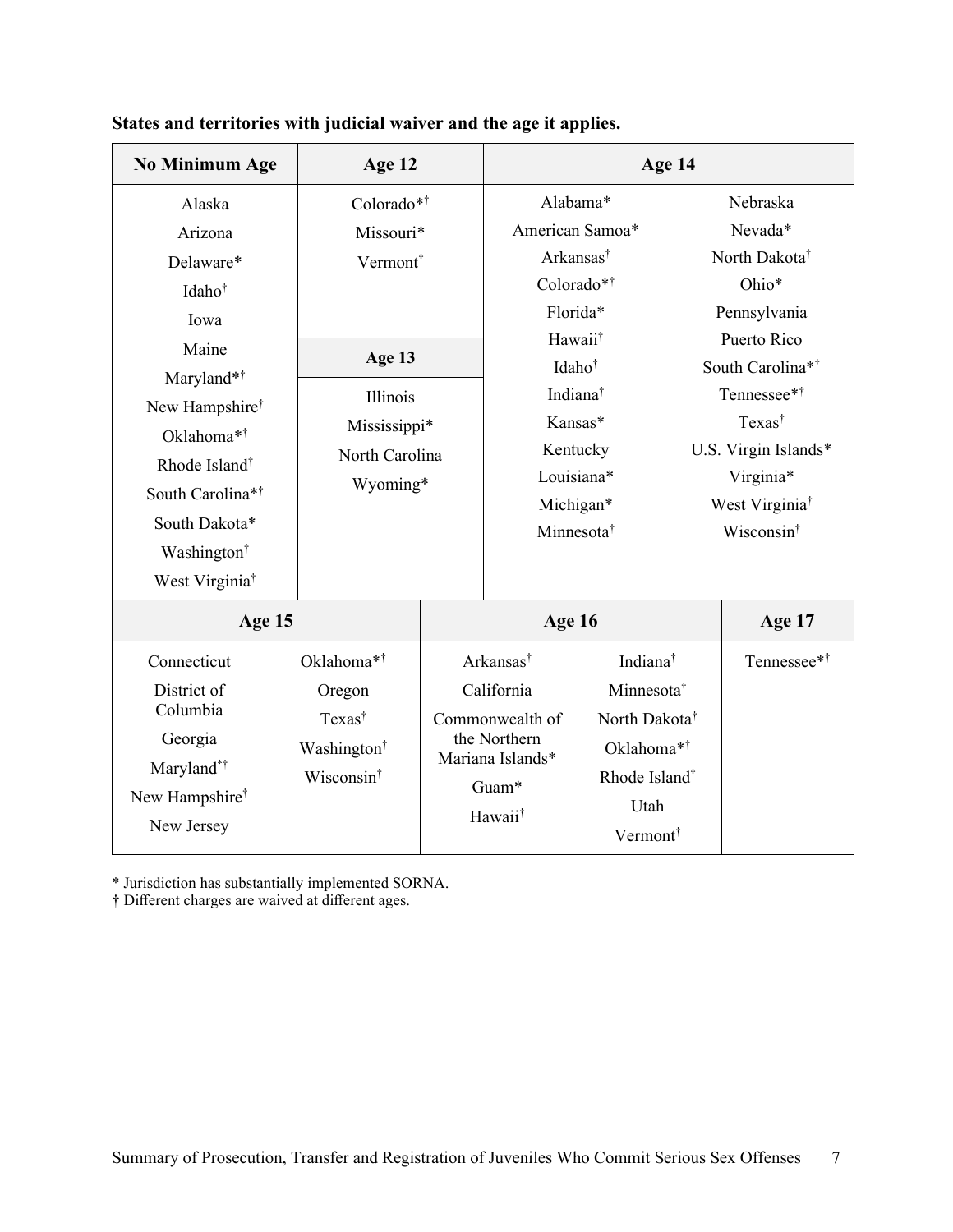# <span id="page-10-1"></span><span id="page-10-0"></span>**II. Juvenile Sex Offender Registration**

#### **A. Juvenile Sex Offender Registration — Generally**

Juveniles adjudicated delinquent of sex offenses have gradually been incorporated into the overall sex offender registration and notification process in the United States. Over the past few decades, the majority of states and territories have enacted provisions specifying that certain adjudicated juveniles are required to register.

Jurisdictions approach registration for juveniles adjudicated delinquent of serious sex offenses in juvenile court in one of the following ways: 1) mandated as a result of the adjudication, 2) discretionary, or 3) no registration for juveniles adjudicated delinquent. In addition, some states register juveniles who commit serious sex offenses if the court has determined that the juvenile must be committed for involuntary treatment. In those instances, the juvenile is classified as "sexually violent" and required to register.<sup>[4](#page-10-3)</sup>

#### <span id="page-10-2"></span>*1. Jurisdictions That Mandate Registration for Juveniles Adjudicated Delinquent of the Most Serious Sex Offenses*

The states and territories listed below mandate sex offender registration and notification for juveniles adjudicated delinquent of serious sex offenses. See Section III for details of each state and territory's registration requirements for juveniles.

| Alahama $*$                      | $G$ uam $*$  | Minnesota    | South Carolina*      |
|----------------------------------|--------------|--------------|----------------------|
| American Samoa*                  | Idaho.       | Mississippi* | South Dakota*        |
| California                       | Illinois     | Missouri*    | Tennessee*           |
| Commonwealth of                  | <b>I</b> owa | Montana      | U.S. Virgin Islands* |
| the Northern Mariana<br>Islands* | $K$ ansas*   | $N$ evada*   | Utah                 |
| $Colorado*$                      | Louisiana*   | New Jersey   | Washington           |
| Delaware*                        | Maryland*    | North Dakota | Wisconsin            |
| Florida*                         | Michigan*    | Rhode Island | Wyoming*             |
|                                  |              |              |                      |

\* Jurisdiction has substantially implemented SORNA.

<span id="page-10-3"></span><sup>4</sup> For instance, Pennsylvania registers juveniles designated as "Sexually Violent Delinquent Children" and mandates posting of their information on its public registry website.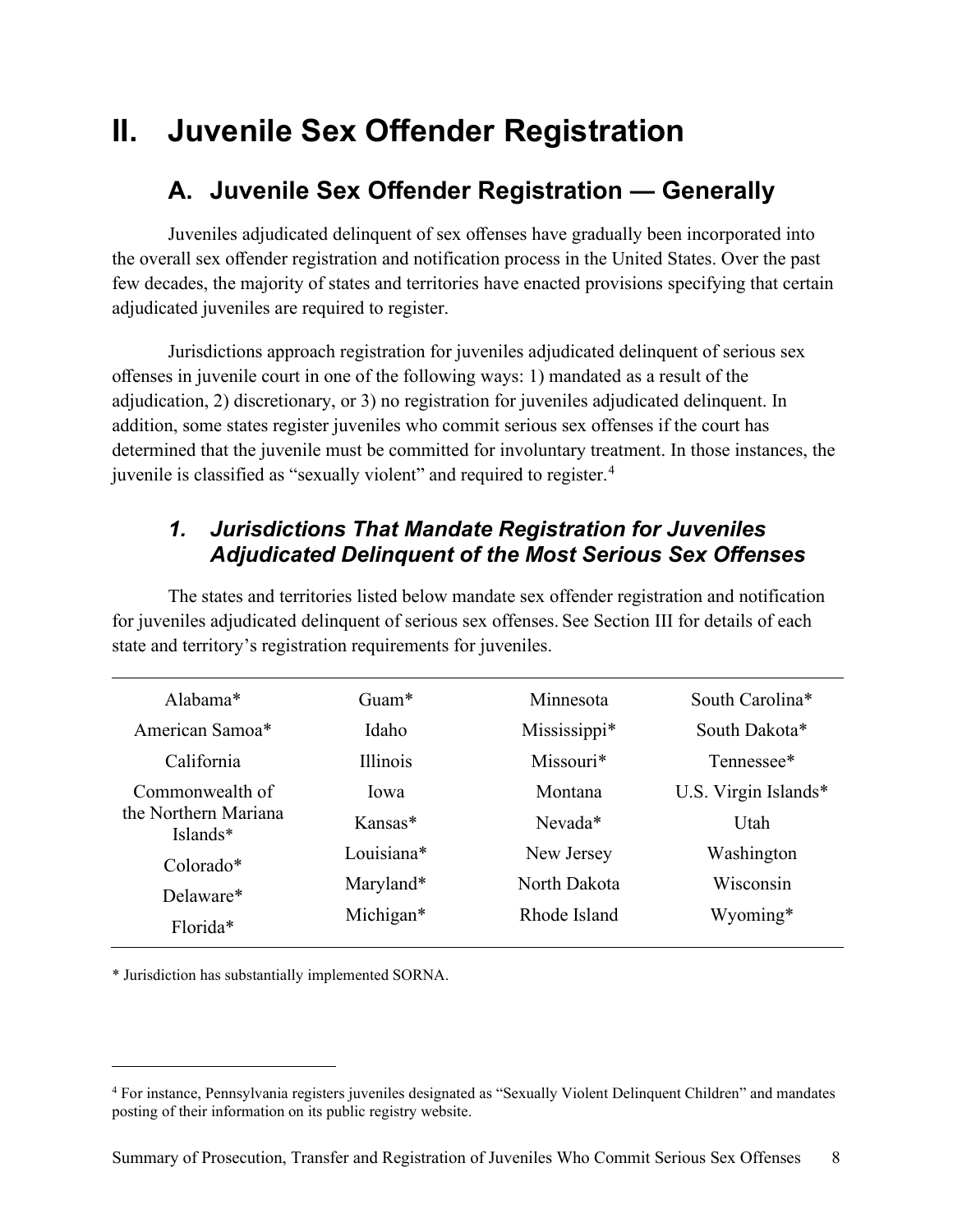#### *2. Jurisdictions With Discretionary Registration*

<span id="page-11-0"></span>The following states make certain juveniles adjudicated delinquent of serious sex offenses eligible for sex offender registration and notification requirements, but require an additional determination (usually by a juvenile court judge) before ordering registration.

| Arizona         | <b>Massachusetts</b> | North Carolina | Oregon    |
|-----------------|----------------------|----------------|-----------|
| <b>Arkansas</b> | New Hampshire        | $Ohio*$        | Texas     |
| Indiana         | New Mexico           | Oklahoma*      | Virginia* |

<span id="page-11-1"></span>\* Jurisdiction has substantially implemented SORNA.

#### *3. Jurisdictions That Do Not Register Juveniles*

The following states and territories generally do not register juveniles adjudicated delinquent of a sex offense.<sup>[5](#page-11-3)</sup>

| Alaska               | Hawaii   | Nebraska     | Puerto Rico   |
|----------------------|----------|--------------|---------------|
| Connecticut          | Kentucky | New York     | Vermont       |
| District of Columbia | Maine    | Pennsylvania | West Virginia |
| Georgia              |          |              |               |

#### <span id="page-11-2"></span>**B. SORNA and Juvenile Sex Offender Registration**

SORNA sets forth the current set of federal standards applicable to jurisdictions' sex offender registration and notification systems and requires registration for certain juveniles adjudicated delinquent of serious sex offenses. Specifically, SORNA requires that jurisdictions register juveniles who were at least 14 years old at the time of the offense and who have been adjudicated delinquent for committing (or attempting or conspiring to commit) a sexual act with another by force, by threat of serious violence, or by rendering unconscious or drugging the victim. (18 U.S.C. § 2241(a) or (b)). Generally speaking, this includes all forcible penetration offenses.

If a jurisdiction does not conform exactly to the juvenile registration requirements under SORNA, the SMART Office, pursuant to the [2016 Supplemental Guidelines for Juvenile](https://www.federalregister.gov/documents/2016/08/01/2016-18106/office-of-the-attorney-general-supplemental-guidelines-for-juvenile-registration-under-the-sex)  [Registration Under the Sex Offender Registration and Notification Act \(Juvenile Supplemental](https://www.federalregister.gov/documents/2016/08/01/2016-18106/office-of-the-attorney-general-supplemental-guidelines-for-juvenile-registration-under-the-sex)  [Guidelines\),](https://www.federalregister.gov/documents/2016/08/01/2016-18106/office-of-the-attorney-general-supplemental-guidelines-for-juvenile-registration-under-the-sex) may expand its inquiry in determining whether a jurisdiction has substantially

<span id="page-11-3"></span><sup>&</sup>lt;sup>5</sup> Nebraska registers offenders on the basis of a juvenile adjudication in another jurisdiction.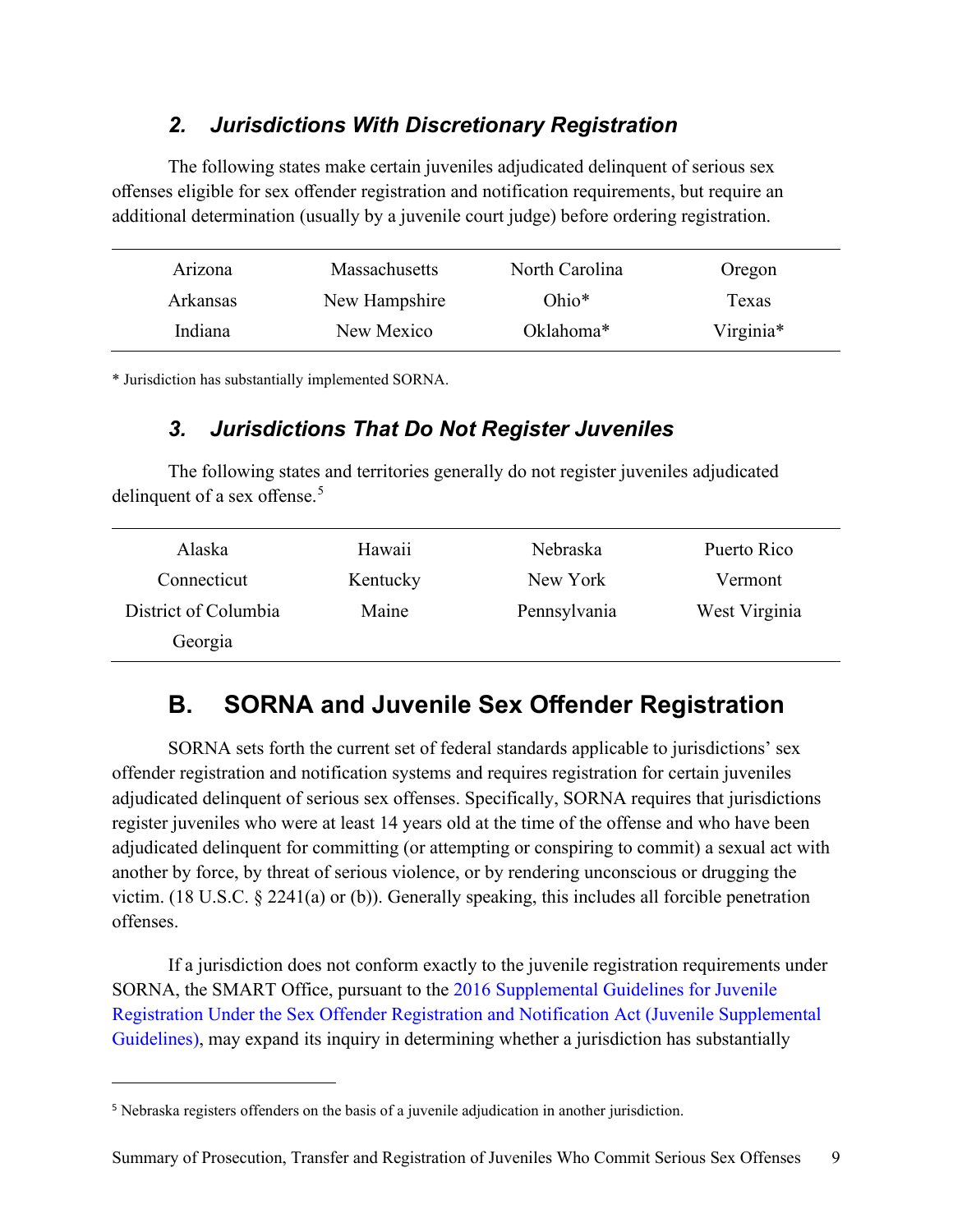implemented SORNA's juvenile registration provisions. Specifically, the Juvenile Supplemental Guidelines allow the SMART Office to consider the following:

- 1. Policies and practices to prosecute, as adults, juveniles who commit serious sex offenses;
- 2. Policies and practices to register juveniles adjudicated delinquent for serious sex offenses; and
- 3. Other policies and practices to identify, track, monitor or manage juveniles adjudicated delinquent for serious sex offenses who are in the community and to ensure that their identities and sex offense conviction information are available as needed for public safety purposes.

Using these factors, the SMART Office examines a jurisdiction's scheme to determine whether it satisfies SORNA's standards, even if the jurisdiction does not automatically register all juveniles for whom registration is required under SORNA.

Prior to the enactment of SORNA in July 2006, 36 states and one territory had laws in place that required certain juveniles adjudicated delinquent of sex offenses to register as sex offenders. Since the passage of SORNA, five states and three territories that previously did not register adjudicated juveniles have passed legislation to register certain juvenile sex offenders.

## **C. Public Registry Website Posting**

<span id="page-12-0"></span>In 2011, the Attorney General issued [Supplemental Guidelines for Sex Offender](https://www.federalregister.gov/documents/2011/01/11/2011-505/supplemental-guidelines-for-sex-offender-registration-and-notification)  [Registration and Notification](https://www.federalregister.gov/documents/2011/01/11/2011-505/supplemental-guidelines-for-sex-offender-registration-and-notification) that specifically granted jurisdictions discretion on whether to post information about juveniles adjudicated delinquent on their public sex offender registry websites. For their part, jurisdictions may mandate website posting of information for juveniles subject to the jurisdiction's registration requirements, make posting discretionary, or prohibit posting altogether.

#### *1. Mandatory Website Posting*

<span id="page-12-1"></span>The following 15 states and territories mandate public posting of information about any juvenile required to register based on an adjudication of delinquency for a serious sex offense.

| Commonwealth of                  | Indiana    | Mississippi* | South Carolina*   |
|----------------------------------|------------|--------------|-------------------|
| the Northern Mariana<br>Islands* | lowa       | Missouri*    | South Dakota*     |
| Delaware*                        | Kansas*    | Nevada*      | Utah <sup>†</sup> |
| Florida <sup>*</sup>             | Louisiana* | North Dakota | Virginia*         |

\* Jurisdiction has substantially implemented SORNA.

† Utah does not require public posting of information about juveniles adjudicated delinquent if they were adjudicated in another jurisdiction and that jurisdiction does not require that their information be posted. Utah Code Ann. § 77-41-105(5)(b)).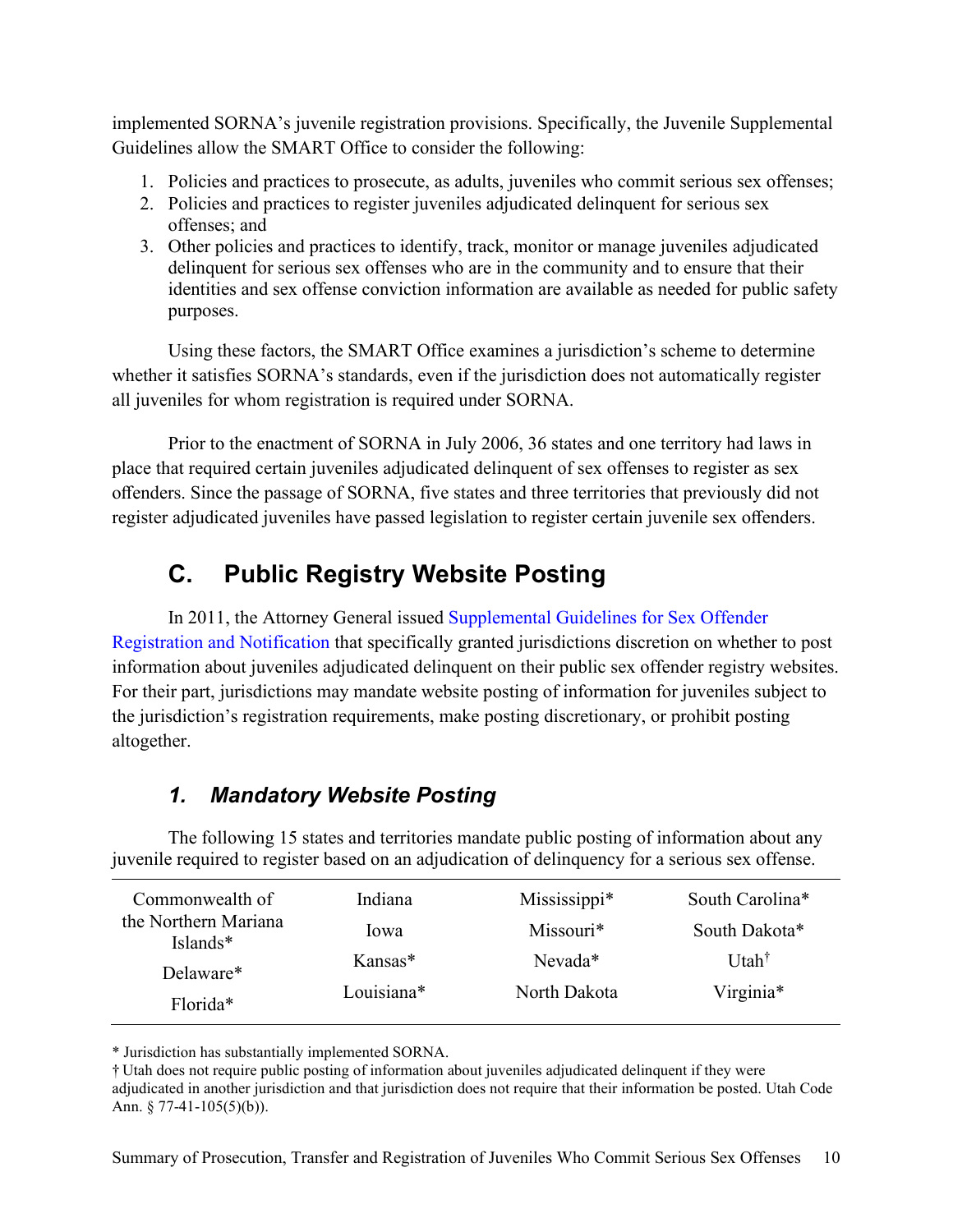#### *2. Discretionary Website Posting*

<span id="page-13-0"></span>The following 13 states either grant the juvenile court judge discretion to order public posting of information about a juvenile ordered to register, or use a risk-assessment process to make that determination.

| Alabama*    | Massachusetts | New Jersey | Oregon     |
|-------------|---------------|------------|------------|
| Arizona     | Montana       | Ohio $*$   | Texas      |
| $Colorado*$ | New Mexico    | Oklahoma*  | Washington |
| Idaho       |               |            |            |

<span id="page-13-1"></span>\* Jurisdiction has substantially implemented SORNA.

#### *3. No Website Posting*

The following 15 states and territories register certain juveniles adjudicated delinquent of a sex offense but do not post any juvenile information on their public registry website.<sup>[6](#page-13-2)</sup>

| American Samoa* | Illinois  | New Hampshire  | U.S. Virgin Islands* |
|-----------------|-----------|----------------|----------------------|
| Arkansas        | Maryland* | North Carolina | Wisconsin            |
| California      | Michigan* | Rhode Island   | Wyoming*             |
| Guam $*$        | Minnesota | Tennessee*     |                      |

\*Jurisdiction has substantially implemented SORNA.

<span id="page-13-2"></span><sup>&</sup>lt;sup>6</sup> The following states do not register juveniles based on a delinquency adjudication and thus do not list juveniles on their public registry website: Alaska, Connecticut, District of Columbia, Georgia, Hawaii, Kentucky, Maine, Nebraska, New York, Puerto Rico, Vermont and West Virginia. Pennsylvania posts information about juveniles designated as "Sexually Violent Delinquent Children" on its public registry website.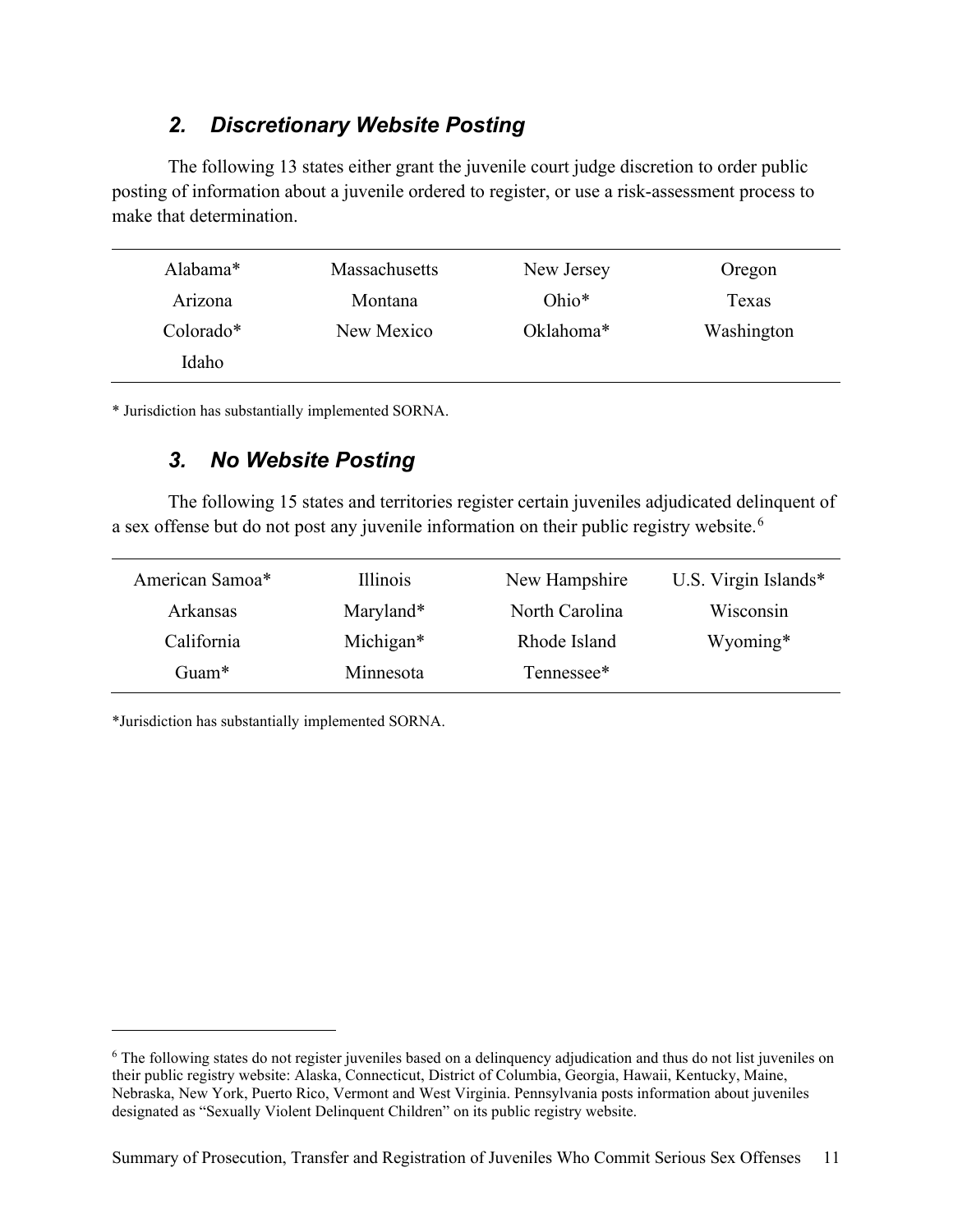# <span id="page-14-0"></span>**III. State and Territory Profiles**

The profiles below outline U.S. state and territory provisions for the prosecution, transfer and registration of juveniles charged with and adjudicated delinquent of serious sex offenses, as defined by SORNA. The profile for each state or territory includes the age of adult criminal responsibility; whether waiver is available, and if so, which types and under which circumstances; registration provisions for juveniles adjudicated delinquent of serious sex offenses; and website posting provisions. As this summary focuses on serious sex offenses as defined by SORNA, adjudications of delinquency for other sex offenses may not be subject to registration, or may be subject to registration requirements not listed here. Although the minimum age for juvenile registration under SORNA is 14, the information below specifies the actual minimum age at which each jurisdiction requires registration for serious sex offenses.

#### <span id="page-14-1"></span>**Alabama**

| Age of adult criminal responsibility                                                                     | 18                                                                                                                                                                      |
|----------------------------------------------------------------------------------------------------------|-------------------------------------------------------------------------------------------------------------------------------------------------------------------------|
| <b>Legislative waiver provisions</b>                                                                     | The minimum age is 16, and any class A felony, including<br>first-degree rape, first-degree sodomy, and sexual torture,<br>triggers eligibility. Ala. Code § 12-15-204. |
| <b>Prosecutorial waiver provisions</b>                                                                   | None.                                                                                                                                                                   |
| <b>Judicial waiver provisions</b>                                                                        | The minimum age is 14, and any criminal offense<br>triggers eligibility. Ala. Code § 12-15-203.                                                                         |
| Sex offender registration provisions for<br>juveniles adjudicated delinquent of<br>serious sex offenses  | There is mandatory registration for life. The minimum<br>age is 14. Registrants are eligible for early removal after<br>25 years. Ala. Code § 15-20A-3(c) et. seq.      |
| Website posting provisions for juvenile<br>registrants adjudicated delinquent of<br>serious sex offenses | Website posting is discretionary. Ala. Code $\frac{1}{2}$ 15-20A-<br>27                                                                                                 |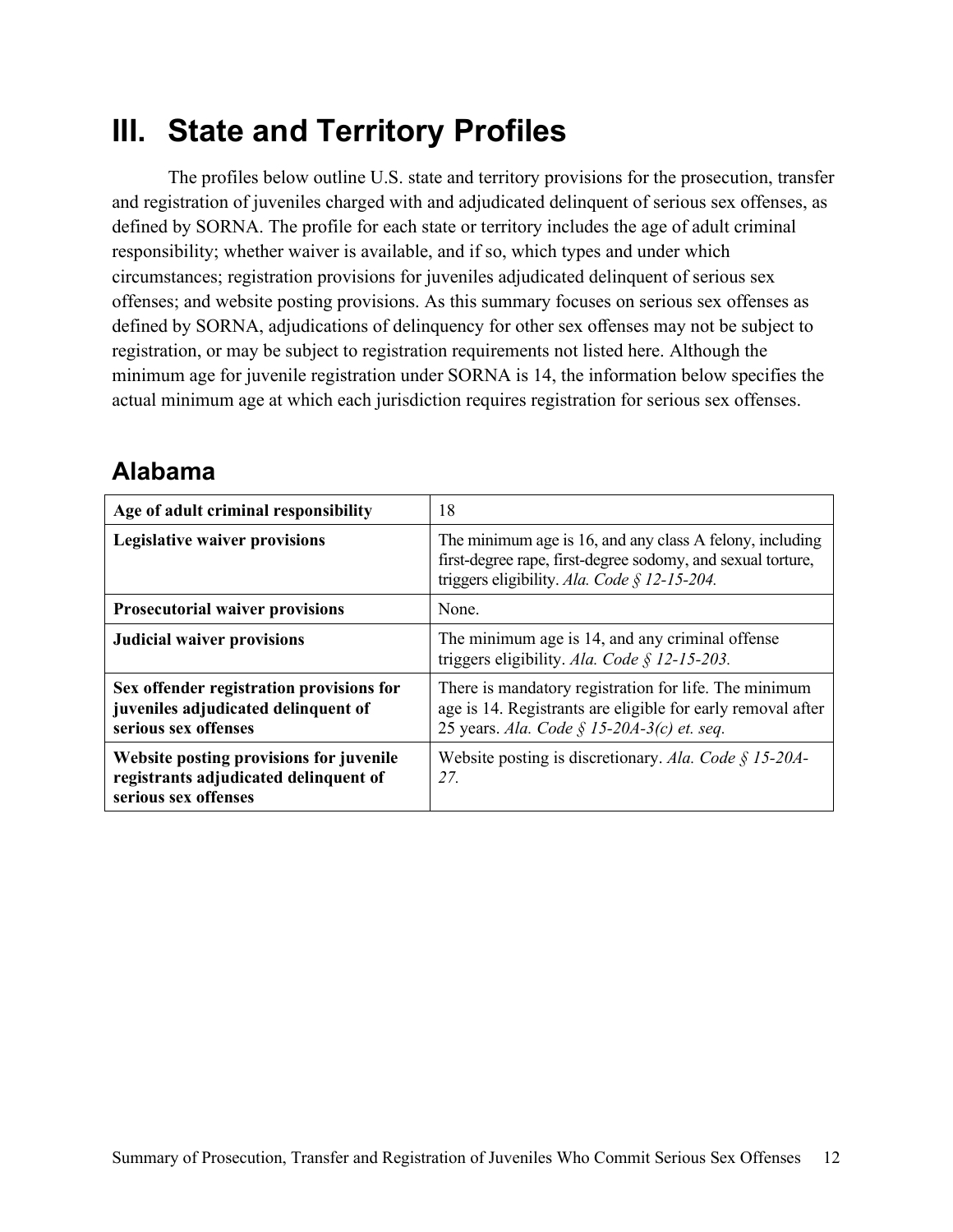### <span id="page-15-0"></span>**Alaska**

| Age of adult criminal responsibility                                                                     | 18                                                                                                                                                                                                     |
|----------------------------------------------------------------------------------------------------------|--------------------------------------------------------------------------------------------------------------------------------------------------------------------------------------------------------|
| <b>Legislative waiver provisions</b>                                                                     | The minimum age is 16, and unclassified and class A<br>felonies, including first-degree sexual assault and first-<br>degree sexual abuse of a minor, trigger eligibility.<br>Alaska Stat. § 47.12.030. |
| <b>Prosecutorial waiver provisions</b>                                                                   | None.                                                                                                                                                                                                  |
| <b>Judicial waiver provisions</b>                                                                        | There is no minimum age, and any criminal offense<br>triggers eligibility. Alaska Stat. § 47.12.100; Alaska<br>Court Delinquency Rules, Part VI, Rule 20.                                              |
| Sex offender registration provisions for<br>juveniles adjudicated delinquent of<br>serious sex offenses  | There is no mandatory or discretionary registration.                                                                                                                                                   |
| Website posting provisions for juvenile<br>registrants adjudicated delinquent of<br>serious sex offenses | Because Alaska does not register juveniles on the basis<br>of a delinquency adjudication, Alaska does not list<br>juveniles adjudicated delinquent on its public registry<br>website.                  |

### <span id="page-15-1"></span>**American Samoa**

| Age of adult criminal responsibility                                                                     | 18                                                                                                                                                                                     |
|----------------------------------------------------------------------------------------------------------|----------------------------------------------------------------------------------------------------------------------------------------------------------------------------------------|
| <b>Legislative waiver provisions</b>                                                                     | The minimum age is 16, and any crime of violence<br>triggers eligibility. Am. Samoa Code Ann. $\S$<br>$45.0103(9)(B)$ .                                                                |
| <b>Prosecutorial waiver provisions</b>                                                                   | None.                                                                                                                                                                                  |
| <b>Judicial waiver provisions</b>                                                                        | The minimum age is 14, and any felony triggers<br>eligibility. Am. Samoa Code Ann. §§ 45.0115(c)(1),<br>45.0333                                                                        |
| Sex offender registration provisions for<br>juveniles adjudicated delinquent of<br>serious sex offenses  | There is mandatory registration for life. The minimum<br>age is 14. Registrants are eligible for early removal after<br>25 years. Am. Samoa Code Ann. §§ 46.2902(b),<br>$46.2903(e)$ . |
| Website posting provisions for juvenile<br>registrants adjudicated delinquent of<br>serious sex offenses | There is no website posting.                                                                                                                                                           |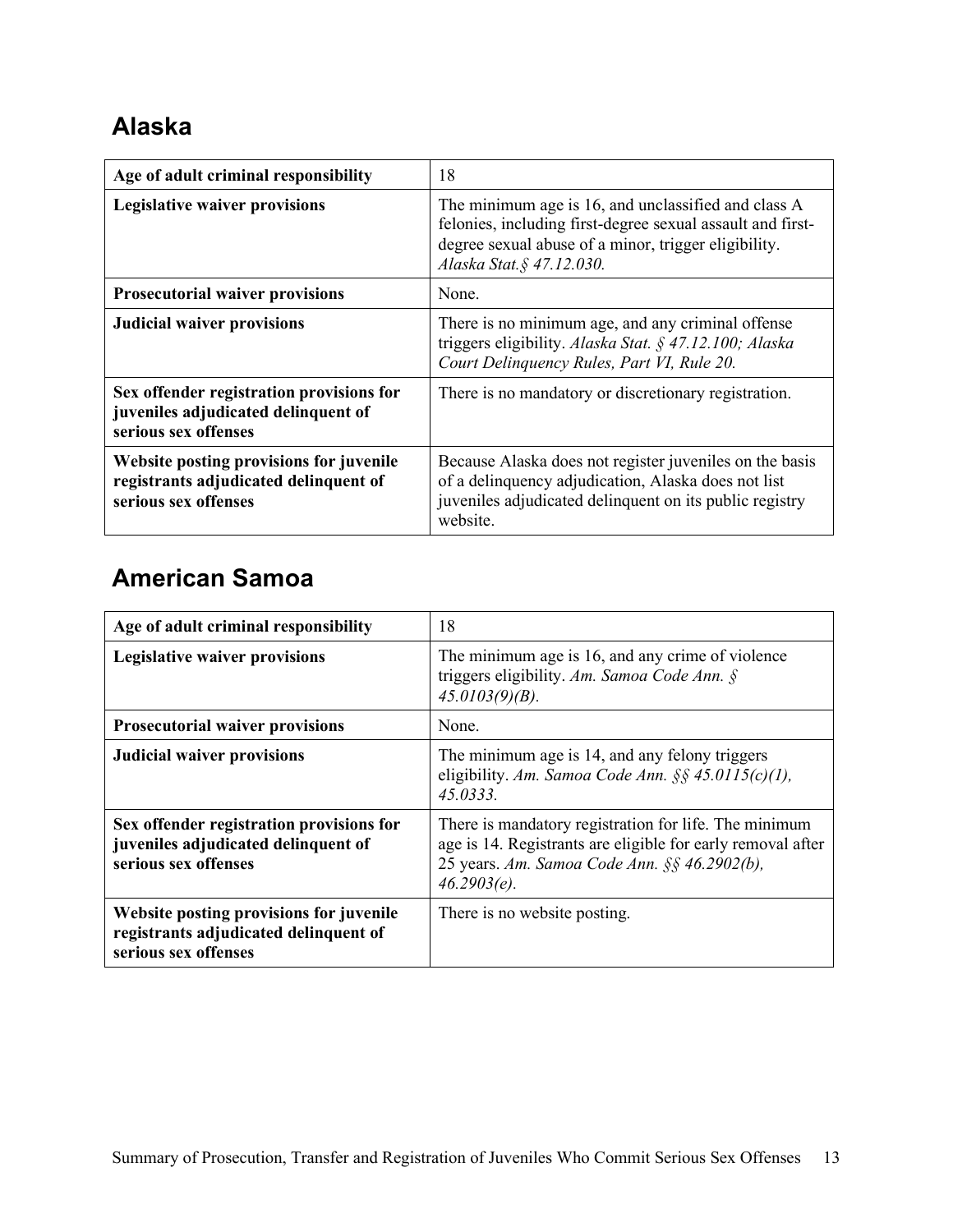### <span id="page-16-0"></span>**Arizona**

| Age of adult criminal responsibility                                                                     | 18                                                                                                                                                                                                                                                                              |
|----------------------------------------------------------------------------------------------------------|---------------------------------------------------------------------------------------------------------------------------------------------------------------------------------------------------------------------------------------------------------------------------------|
| <b>Legislative waiver provisions</b>                                                                     | The minimum age is 15, and forcible sexual assault<br>triggers eligibility. Ariz. Rev. Stat. § 13-501(A).                                                                                                                                                                       |
| <b>Prosecutorial waiver provisions</b>                                                                   | The minimum age is 14, and serious sexual offenses<br>trigger eligibility. Ariz. Rev. Stat. § 13-501(B).                                                                                                                                                                        |
| <b>Judicial waiver provisions</b>                                                                        | There is no minimum age, and "all sexual offenses" in<br>the Arizona Criminal Code trigger eligibility. Ariz. Rev.<br><i>Stat.</i> $\oint 8-327$ .                                                                                                                              |
| Sex offender registration provisions for<br>juveniles adjudicated delinquent of<br>serious sex offenses  | There is discretionary registration. There is no<br>minimum age. Registration ends at age 25. The court<br>may terminate registration at the successful completion<br>of probation. Registrants cannot petition for early<br>removal. Ariz. Rev. Stat. §§ 13-3821(D), (F), (G). |
| Website posting provisions for juvenile<br>registrants adjudicated delinquent of<br>serious sex offenses | Website posting is discretionary. Ariz. Rev. Stat.<br>$\S$ § 13-3825(L), 13-3827.                                                                                                                                                                                               |

### <span id="page-16-1"></span>**Arkansas**

| Age of adult criminal responsibility                                                                     | 18                                                                                                                                                                                                                                                         |
|----------------------------------------------------------------------------------------------------------|------------------------------------------------------------------------------------------------------------------------------------------------------------------------------------------------------------------------------------------------------------|
| <b>Legislative waiver provisions</b>                                                                     | None.                                                                                                                                                                                                                                                      |
| <b>Prosecutorial waiver provisions</b>                                                                   | Rape triggers eligibility at age 14; any felony triggers<br>eligibility at age 16. Ark. Code Ann. $\S$ § 9-27-318(c),<br>(d).                                                                                                                              |
| <b>Judicial waiver provisions</b>                                                                        | The minimum age is 14, and felony attempt,<br>solicitation, and conspiracy to commit rape trigger<br>eligibility. Ark. Code Ann. $\S$ § 9-27-318(b), (e)-(h).                                                                                              |
| Sex offender registration provisions for<br>juveniles adjudicated delinquent of<br>serious sex offenses  | There is discretionary registration. There is no<br>minimum age. Registration may last for 10 years, but<br>registrants are eligible for early removal at age 21 or at<br>any time that the juvenile court has jurisdiction. Ark.<br>Code Ann. § 9-27-356. |
| Website posting provisions for juvenile<br>registrants adjudicated delinquent of<br>serious sex offenses | There is no website posting.                                                                                                                                                                                                                               |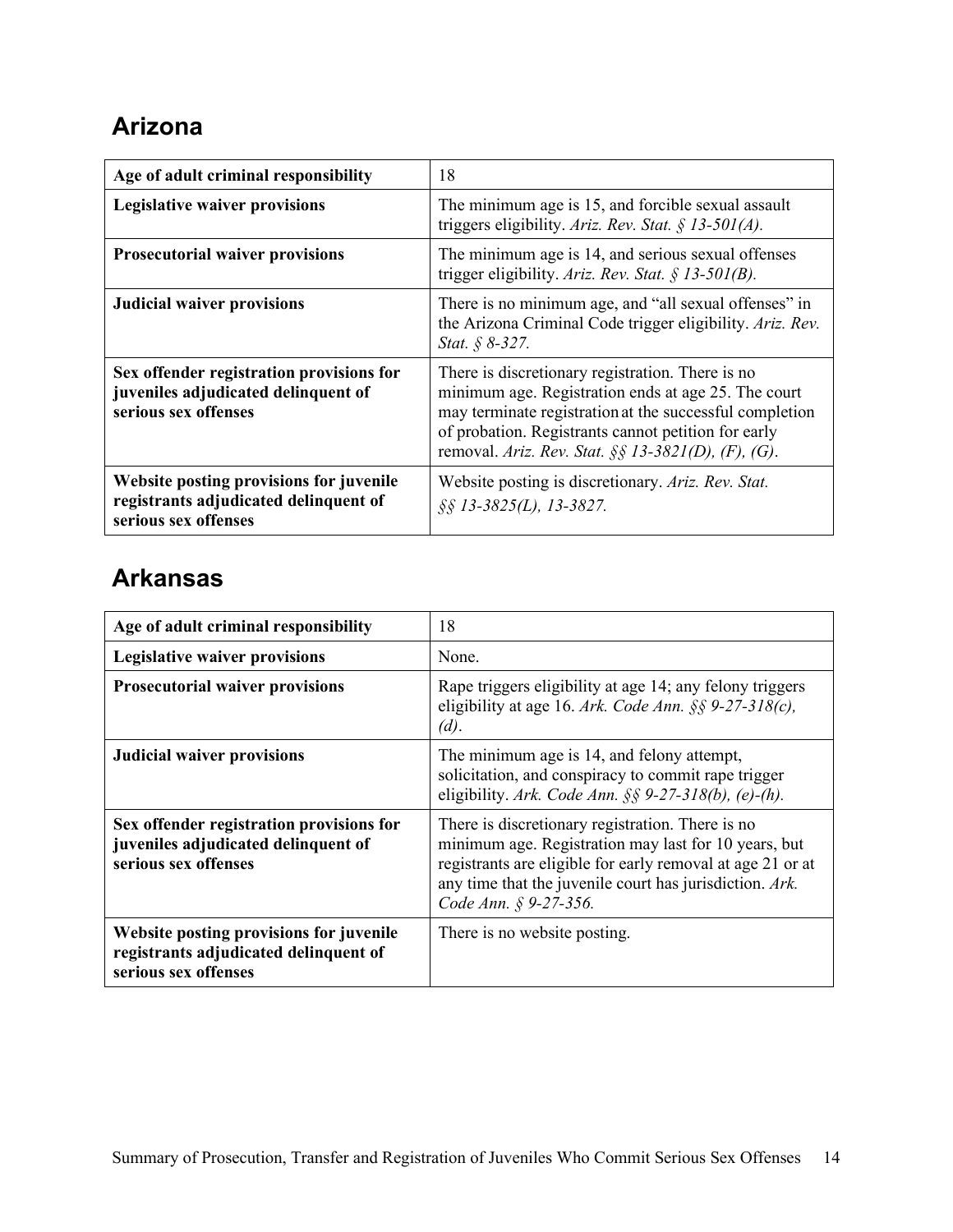#### <span id="page-17-0"></span>**California**

| Age of adult criminal responsibility                                                                     | 18                                                                                                                                                                                                                                                                                                                                               |
|----------------------------------------------------------------------------------------------------------|--------------------------------------------------------------------------------------------------------------------------------------------------------------------------------------------------------------------------------------------------------------------------------------------------------------------------------------------------|
| <b>Legislative waiver provisions</b>                                                                     | None.                                                                                                                                                                                                                                                                                                                                            |
| <b>Prosecutorial waiver provisions</b>                                                                   | None. Cal. Welf. & Inst. Code $\S$ 707(d).                                                                                                                                                                                                                                                                                                       |
| <b>Judicial waiver provisions</b>                                                                        | The minimum age is 16, and any felony triggers<br>eligibility. Cal. Welf. & Inst. Code § 707(a).                                                                                                                                                                                                                                                 |
| Sex offender registration provisions for<br>juveniles adjudicated delinquent of<br>serious sex offenses  | Registration is mandatory. There is no minimum age<br>and the duration of registration is a minimum of 5 or 10<br>years, depending on the nature of the offense. As of<br>July 1, 2021, registrants are eligible for early removal<br>after their next birthday at the end of a 5- or 10-year<br>registration period. Cal. Penal Code § 290.008. |
| Website posting provisions for juvenile<br>registrants adjudicated delinquent of<br>serious sex offenses | There is no website posting. Cal. Penal Code $\S$ 290.46.                                                                                                                                                                                                                                                                                        |

### <span id="page-17-1"></span>**Commonwealth of the Northern Mariana Islands**

| Age of adult criminal responsibility                                                                     | 18                                                                                                                                                             |
|----------------------------------------------------------------------------------------------------------|----------------------------------------------------------------------------------------------------------------------------------------------------------------|
| <b>Legislative waiver provisions</b>                                                                     | The minimum age is 16, and first- and second-degree<br>sexual assault trigger eligibility. 6 N. Mar. I. Code $\S$<br>5131.                                     |
| <b>Prosecutorial waiver provisions</b>                                                                   | None.                                                                                                                                                          |
| <b>Judicial waiver provisions</b>                                                                        | The minimum age is 16, and any felony triggers<br>eligibility. 6 N. Mar. I. Code §§ 5124(a)-(b).                                                               |
| Sex offender registration provisions for<br>juveniles adjudicated delinquent of<br>serious sex offenses  | There is mandatory registration for life. The minimum<br>age is 14. Registrants are eligible for early removal after<br>25 years. 6 N. Mar. I. Code § 1361(c). |
| Website posting provisions for juvenile<br>registrants adjudicated delinquent of<br>serious sex offenses | There is mandatory website posting.                                                                                                                            |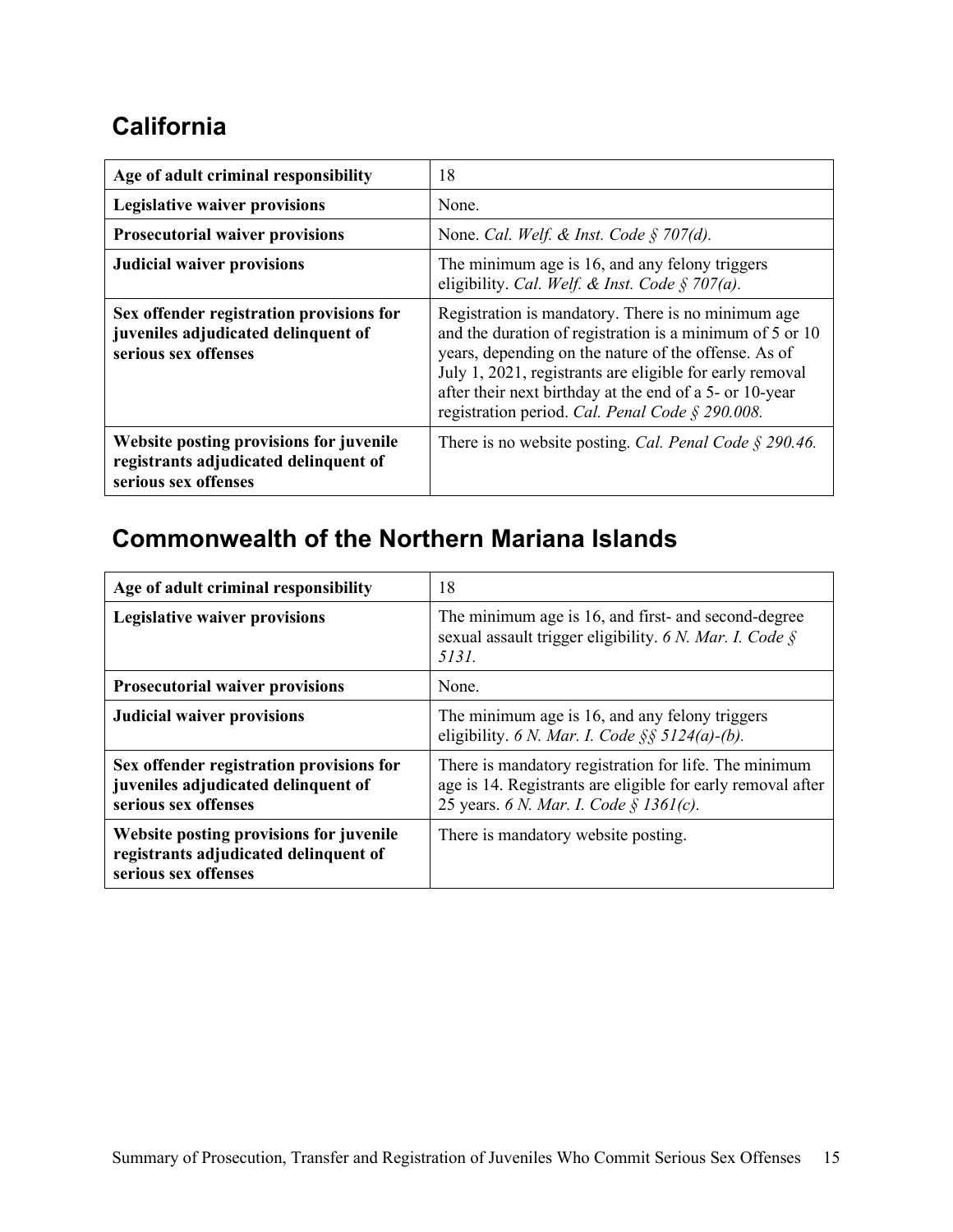#### <span id="page-18-0"></span>**Colorado**

| Age of adult criminal responsibility                                                                     | 18                                                                                                                                                                                                                                                                                                                                                     |
|----------------------------------------------------------------------------------------------------------|--------------------------------------------------------------------------------------------------------------------------------------------------------------------------------------------------------------------------------------------------------------------------------------------------------------------------------------------------------|
| <b>Legislative waiver provisions</b>                                                                     | None.                                                                                                                                                                                                                                                                                                                                                  |
| <b>Prosecutorial waiver provisions</b>                                                                   | The minimum age is 16, and most serious sexual<br>assaults trigger eligibility. Colo. Rev. Stat. § 19-2.5-801.                                                                                                                                                                                                                                         |
| <b>Judicial waiver provisions</b>                                                                        | Violent sex offenses trigger eligibility at age 12; any<br>felony triggers eligibility at age 14. Colo. Rev. Stat. $\S$<br>$19 - 2.5 - 802.$                                                                                                                                                                                                           |
| Sex offender registration provisions for<br>juveniles adjudicated delinquent of<br>serious sex offenses  | Registration is mandatory. There is no minimum age.<br>Registration ends when the juvenile reaches the age of<br>25 or 7 years from the date they were required to<br>register, whichever is later. Registrants are eligible for<br>early removal after a successful completion of their<br>sentence. Colo. Rev. Stat. §§ 16-22-103,<br>$-113(1)(e)$ . |
| Website posting provisions for juvenile<br>registrants adjudicated delinquent of<br>serious sex offenses | There is no website posting. Colo. Rev. Stat. §§ 16-22-<br>111, -112.                                                                                                                                                                                                                                                                                  |

#### <span id="page-18-1"></span>**Connecticut**

| Age of adult criminal responsibility                                                                     | 18                                                                                                                                                                                              |
|----------------------------------------------------------------------------------------------------------|-------------------------------------------------------------------------------------------------------------------------------------------------------------------------------------------------|
| <b>Legislative waiver provisions</b>                                                                     | The minimum age is 15, and most class A and B<br>felonies, including most serious sex offenses, trigger<br>eligibility. Conn. Gen. Stat. § 46b-127.                                             |
| <b>Prosecutorial waiver provisions</b>                                                                   | None.                                                                                                                                                                                           |
| <b>Judicial waiver provisions</b>                                                                        | The minimum age is 15, and all felony sex offenses not<br>covered by the legislative waiver provision trigger<br>eligibility. Conn. Gen. Stat. § 46b-127.                                       |
| Sex offender registration provisions for<br>juveniles adjudicated delinquent of<br>serious sex offenses  | There is no mandatory or discretionary registration.                                                                                                                                            |
| Website posting provisions for juvenile<br>registrants adjudicated delinquent of<br>serious sex offenses | Because Connecticut does not register juveniles on the<br>basis of a delinquency adjudication, Connecticut does<br>not list juveniles adjudicated delinquent on its public<br>registry website. |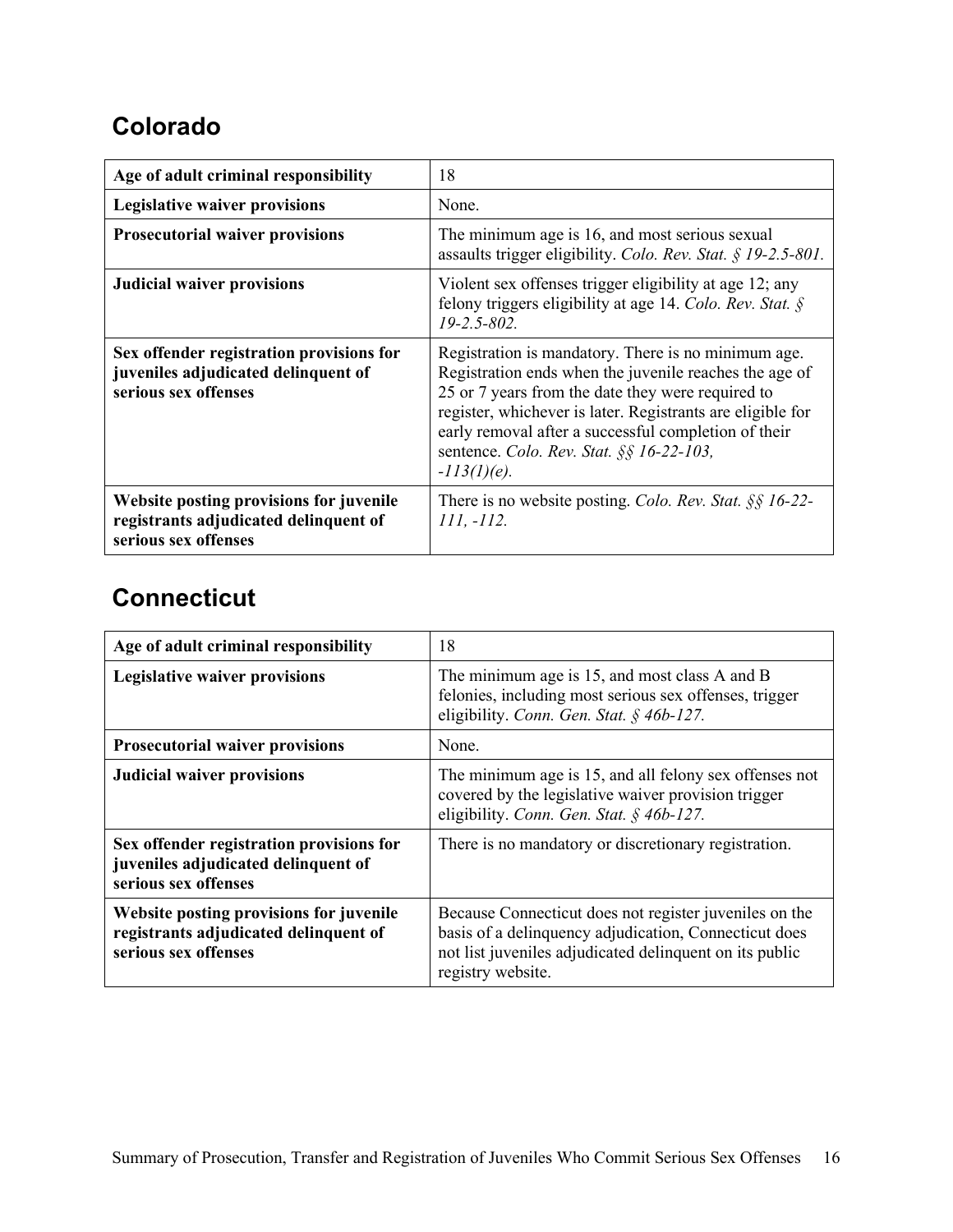#### <span id="page-19-0"></span>**Delaware**

| Age of adult criminal responsibility                                                                     | 18                                                                                                                                                                      |
|----------------------------------------------------------------------------------------------------------|-------------------------------------------------------------------------------------------------------------------------------------------------------------------------|
| <b>Legislative waiver provisions</b>                                                                     | The minimum age is 16, and first- and second-degree<br>rape and first-degree unlawful sexual intercourse trigger<br>eligibility. Del. Code Ann., tit. 10, §§ 921, 1010. |
| <b>Prosecutorial waiver provisions</b>                                                                   | None.                                                                                                                                                                   |
| <b>Judicial waiver provisions</b>                                                                        | There is no minimum age, and any offense triggers<br>eligibility. Del. Code Ann., tit. 10, §§ 921, 1010.                                                                |
| Sex offender registration provisions for<br>juveniles adjudicated delinquent of<br>serious sex offenses  | There is mandatory registration for life. The minimum<br>age is 14. Registrants are eligible for early removal after<br>25 years. Del. Code Ann., tit. 11, § 4123.      |
| Website posting provisions for juvenile<br>registrants adjudicated delinquent of<br>serious sex offenses | There is mandatory posting. Del. Code Ann., tit. 11, $\S$<br>4123                                                                                                       |

### <span id="page-19-1"></span>**District of Columbia**

| Age of adult criminal responsibility                                                                     | 18                                                                                                                                                                                                                        |
|----------------------------------------------------------------------------------------------------------|---------------------------------------------------------------------------------------------------------------------------------------------------------------------------------------------------------------------------|
| <b>Legislative waiver provisions</b>                                                                     | The minimum age is 16, and first-degree sexual abuse<br>triggers eligibility. D.C. Code § 16-2301.                                                                                                                        |
| <b>Prosecutorial waiver provisions</b>                                                                   | None.                                                                                                                                                                                                                     |
| <b>Judicial waiver provisions</b>                                                                        | The minimum age is 15, and any felony triggers<br>eligibility. There is presumptive discretionary transfer if<br>charged with first-degree sexual abuse. D.C. Code § 16-<br>2307.                                         |
| Sex offender registration provisions for<br>juveniles adjudicated delinquent of<br>serious sex offenses  | There is no mandatory or discretionary registration.                                                                                                                                                                      |
| Website posting provisions for juvenile<br>registrants adjudicated delinquent of<br>serious sex offenses | Because the District of Columbia does not register<br>juveniles on the basis of a delinquency adjudication, the<br>District of Columbia does not list juveniles adjudicated<br>delinquent on its public registry website. |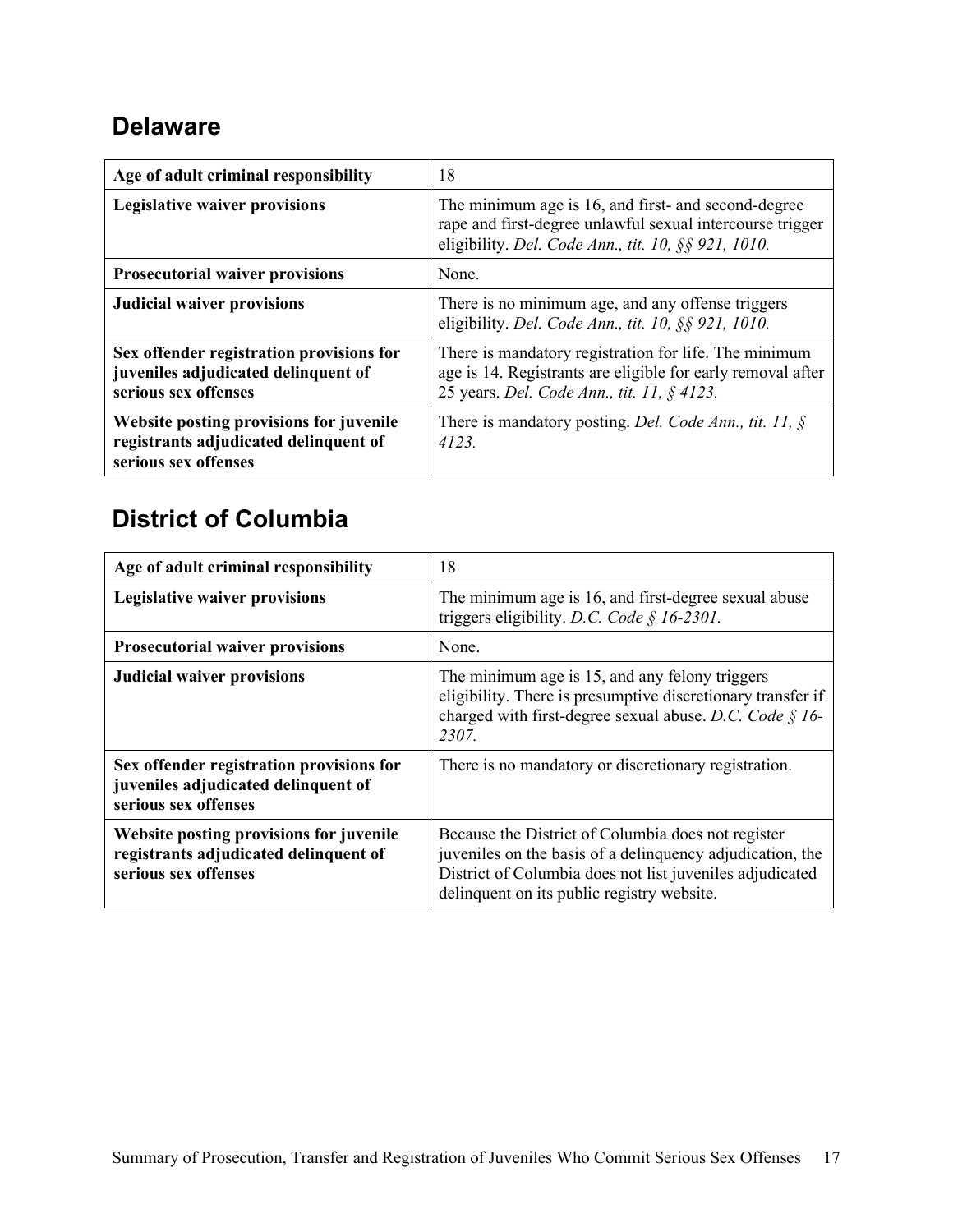### <span id="page-20-0"></span>**Florida**

| Age of adult criminal responsibility                                                                     | 18                                                                                                                                                                               |
|----------------------------------------------------------------------------------------------------------|----------------------------------------------------------------------------------------------------------------------------------------------------------------------------------|
| <b>Legislative waiver provisions</b>                                                                     | None.                                                                                                                                                                            |
| <b>Prosecutorial waiver provisions</b>                                                                   | Sexual battery and aggravated child abuse trigger<br>eligibility at age 14; any felony triggers eligibility at age<br>16. Fla. Stat. § 985.557.                                  |
| <b>Judicial waiver provisions</b>                                                                        | The minimum age is 14, and any offense triggers<br>eligibility. Fla. Stat. § 985.556, Fla. Rules of Juv. Proc.<br>8.105.                                                         |
| Sex offender registration provisions for<br>juveniles adjudicated delinquent of<br>serious sex offenses  | There is mandatory registration for life. The minimum<br>age is 14. Registrants are eligible for early removal after<br>25 years. Fla. Stat. §§ 943.0435(1)(h)1.d, .0435(11)(a). |
| Website posting provisions for juvenile<br>registrants adjudicated delinquent of<br>serious sex offenses | There is mandatory website posting. Fla. Stat. $\S$<br>943.043, 985.4815.                                                                                                        |

# <span id="page-20-1"></span>**Georgia**

| Age of adult criminal responsibility                                                                     | 17                                                                                                                                                                                      |
|----------------------------------------------------------------------------------------------------------|-----------------------------------------------------------------------------------------------------------------------------------------------------------------------------------------|
| <b>Legislative waiver provisions</b>                                                                     | The minimum age is 13, and rape, aggravated sodomy,<br>aggravated child molestation, and aggravated sexual<br>battery trigger eligibility. Ga. Code Ann. § 15-11-<br>$560(b)$ .         |
| <b>Prosecutorial waiver provisions</b>                                                                   | None.                                                                                                                                                                                   |
| <b>Judicial waiver provisions</b>                                                                        | The minimum age is 15, and any offense triggers<br>eligibility. Ga. Code Ann. § 15-11-561.                                                                                              |
| Sex offender registration provisions for<br>juveniles adjudicated delinquent of<br>serious sex offenses  | There is no mandatory or discretionary registration.                                                                                                                                    |
| Website posting provisions for juvenile<br>registrants adjudicated delinquent of<br>serious sex offenses | Because Georgia does not register juveniles on the basis<br>of a delinquency adjudication, Georgia does not list<br>juveniles adjudicated delinquent on its public registry<br>website. |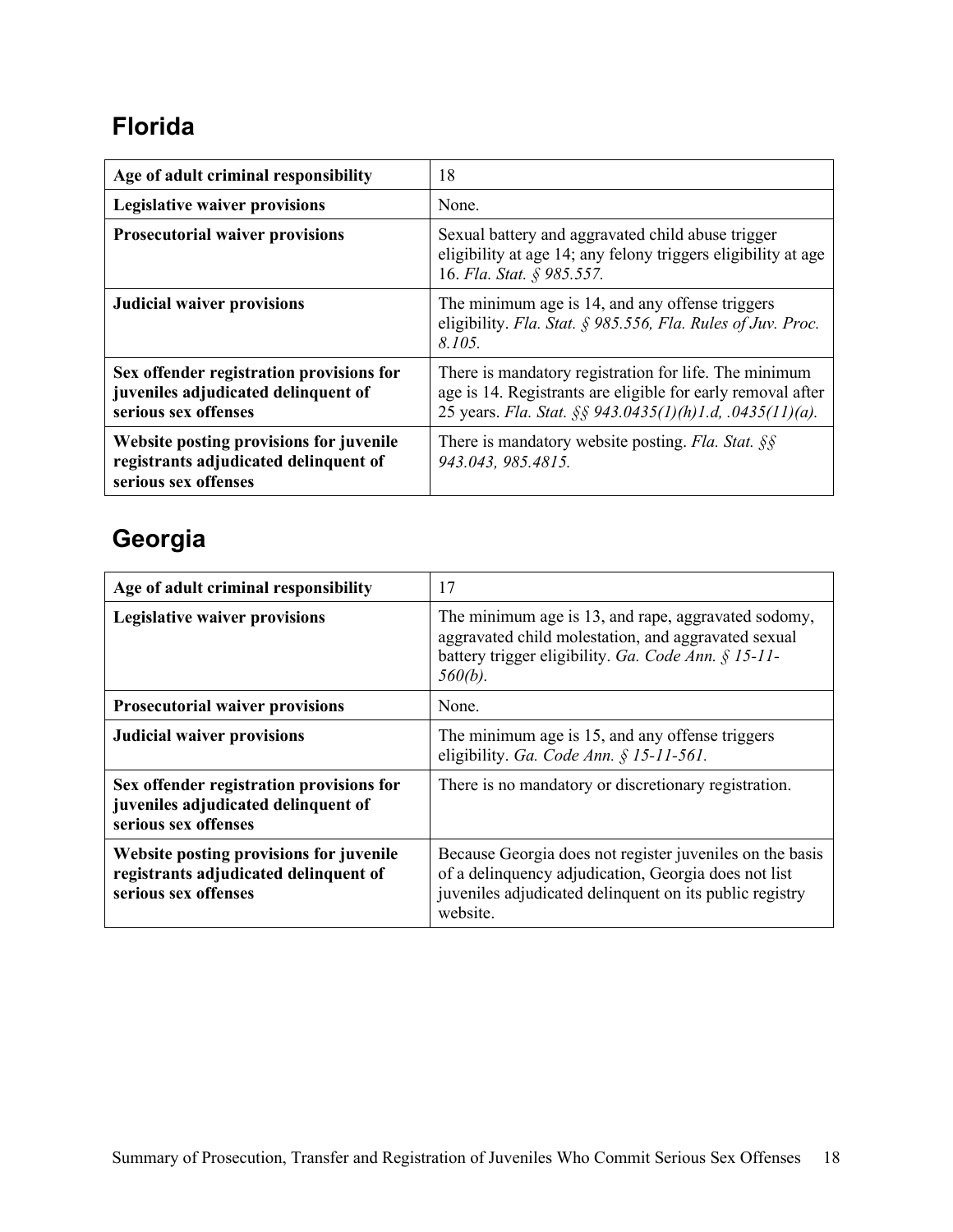### <span id="page-21-0"></span>**Guam**

| Age of adult criminal responsibility                                                                     | 16                                                                                                                                                                         |
|----------------------------------------------------------------------------------------------------------|----------------------------------------------------------------------------------------------------------------------------------------------------------------------------|
| <b>Legislative waiver provisions</b>                                                                     | The minimum age is 16, and first- and second-degree<br>felonies trigger eligibility. 19 Guam Code Ann. $\S$<br>$5106(a)$ .                                                 |
| <b>Prosecutorial waiver provisions</b>                                                                   | None.                                                                                                                                                                      |
| <b>Judicial waiver provisions</b>                                                                        | The minimum age is 16, and third-degree felonies and<br>misdemeanors trigger eligibility. 19 Guam Code Ann. $\S$<br>$5106(a)$ .                                            |
| Sex offender registration provisions for<br>juveniles adjudicated delinquent of<br>serious sex offenses  | There is mandatory registration for life. The minimum<br>age is 14. Registrants are eligible for early removal after<br>25 years. 9 Guam Code Ann. §§ 89.01(d)(7), (g)(2). |
| Website posting provisions for juvenile<br>registrants adjudicated delinquent of<br>serious sex offenses | There is no website posting.                                                                                                                                               |

#### <span id="page-21-1"></span>**Hawaii**

| Age of adult criminal responsibility                                                                     | 18                                                                                                                                                                                    |
|----------------------------------------------------------------------------------------------------------|---------------------------------------------------------------------------------------------------------------------------------------------------------------------------------------|
| <b>Legislative waiver provisions</b>                                                                     | None.                                                                                                                                                                                 |
| <b>Prosecutorial waiver provisions</b>                                                                   | None.                                                                                                                                                                                 |
| <b>Judicial waiver provisions</b>                                                                        | First-degree sexual assault and continuous sexual<br>assault of a child trigger eligibility at age 14; any<br>offense triggers eligibility at age 16. Haw. Rev. Stat. §<br>$571 - 22$ |
| Sex offender registration provisions for<br>juveniles adjudicated delinquent of<br>serious sex offenses  | There is no mandatory or discretionary registration.                                                                                                                                  |
| Website posting provisions for juvenile<br>registrants adjudicated delinquent of<br>serious sex offenses | Because Hawaii does not register juveniles on the basis<br>of a delinquency adjudication, Hawaii does not list<br>juveniles adjudicated delinquent on its public registry<br>website. |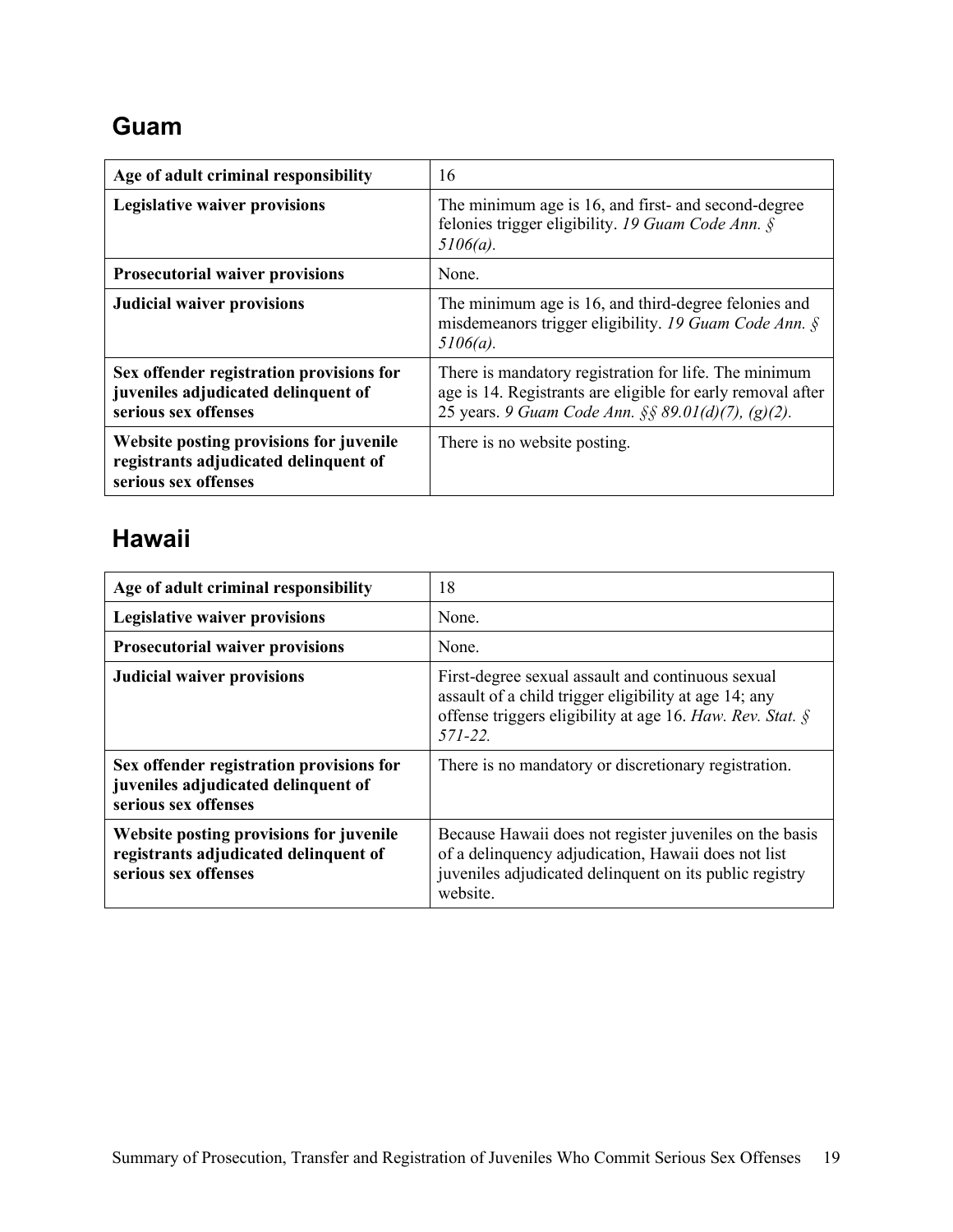### <span id="page-22-0"></span>**Idaho**

| Age of adult criminal responsibility                                                                     | 18                                                                                                                                                                                                                                                                             |
|----------------------------------------------------------------------------------------------------------|--------------------------------------------------------------------------------------------------------------------------------------------------------------------------------------------------------------------------------------------------------------------------------|
| <b>Legislative waiver provisions</b>                                                                     | The minimum age is 14, and rape, forcible sexual<br>penetration and infamous crimes against nature<br>(committed by force or violence) trigger eligibility.<br>Idaho Code § 20-509(1).                                                                                         |
| <b>Prosecutorial waiver provisions</b>                                                                   | None.                                                                                                                                                                                                                                                                          |
| <b>Judicial waiver provisions</b>                                                                        | There is no minimum age for rape, forcible sexual<br>penetration, and infamous crimes against nature<br>(committed by force or violence) to trigger eligibility;<br>any offense triggers eligibility at age 14. Idaho Code $\hat{S}$<br>20-508.                                |
| Sex offender registration provisions for<br>juveniles adjudicated delinquent of<br>serious sex offenses  | There is mandatory registration until the registrant turns<br>21. The minimum age is 14. When registrants turn 21,<br>the district attorney may petition for an extension of<br>registration. Registrants are not eligible for early<br>removal. Idaho Code § 18-8403 et. seq. |
| Website posting provisions for juvenile<br>registrants adjudicated delinquent of<br>serious sex offenses | Website posting is discretionary. <i>Idaho Code</i> $\S$ 18-<br>8404, 18-8423.                                                                                                                                                                                                 |

### <span id="page-22-1"></span>**Illinois**

| Age of adult criminal responsibility                                                                     | 18                                                                                                                                                                                                                                                                             |
|----------------------------------------------------------------------------------------------------------|--------------------------------------------------------------------------------------------------------------------------------------------------------------------------------------------------------------------------------------------------------------------------------|
| <b>Legislative waiver provisions</b>                                                                     | The minimum age is 16, and aggravated criminal sexual<br>assault triggers eligibility. 705 Ill. Comp. Stat. § 405/5-<br>130.                                                                                                                                                   |
| <b>Prosecutorial waiver provisions</b>                                                                   | None.                                                                                                                                                                                                                                                                          |
| <b>Judicial waiver provisions</b>                                                                        | The minimum age is 13, and any offense triggers<br>eligibility. 705 Ill. Comp. Stat. $\S$ § 405/5-805(2)-(3).                                                                                                                                                                  |
| Sex offender registration provisions for<br>juveniles adjudicated delinquent of<br>serious sex offenses  | There is mandatory registration. There is no minimum<br>age. The duration of registration is 10 years, but<br>sexually violent predators must register for life.<br>Registrants are eligible for early removal after 5 years.<br>730 Ill. Comp. Stat. §§ 150/2(A)(5), 150/3-5. |
| Website posting provisions for juvenile<br>registrants adjudicated delinquent of<br>serious sex offenses | There is no website posting.                                                                                                                                                                                                                                                   |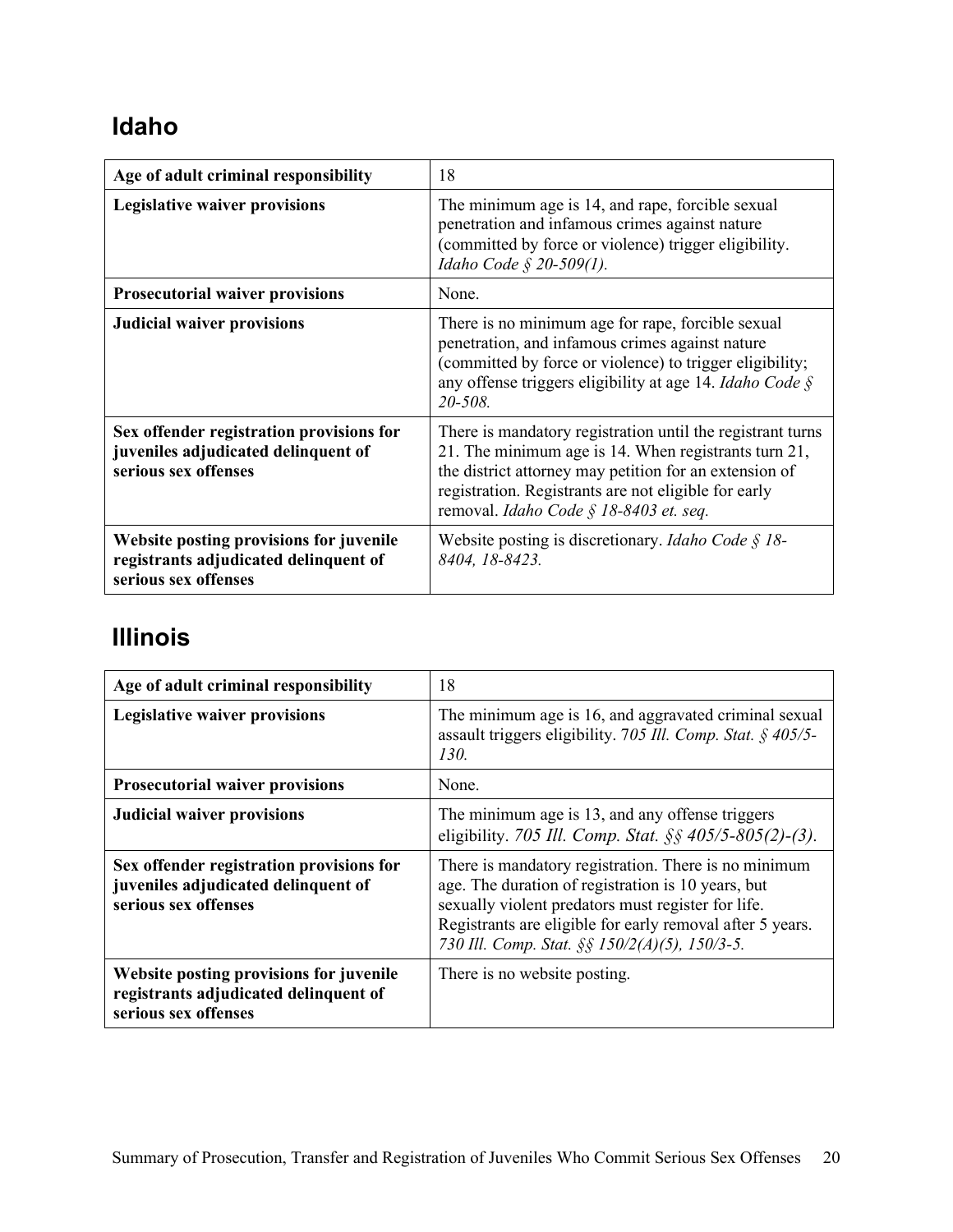### <span id="page-23-0"></span>**Indiana**

| Age of adult criminal responsibility                                                                     | 18                                                                                                                                                                                                                                                                   |
|----------------------------------------------------------------------------------------------------------|----------------------------------------------------------------------------------------------------------------------------------------------------------------------------------------------------------------------------------------------------------------------|
| <b>Legislative waiver provisions</b>                                                                     | The minimum age is 16, and rape triggers eligibility.<br>Ind. Code § 31-30-1-4.                                                                                                                                                                                      |
| <b>Prosecutorial waiver provisions</b>                                                                   | None.                                                                                                                                                                                                                                                                |
| <b>Judicial waiver provisions</b>                                                                        | Heinous or aggravated felonies trigger eligibility at age<br>14; all felonies trigger eligibility at age 16. There is<br>presumptive transfer if the juvenile is at least 16 and the<br>felony is a level 1 through level 4 felony. Ind. Code §<br>$31 - 30 - 3 - 3$ |
| Sex offender registration provisions for<br>juveniles adjudicated delinquent of<br>serious sex offenses  | There is discretionary registration. The minimum age is<br>14. The duration of registration is for life. Registrants<br>are not eligible for early removal. Ind. Code §§ 11-8-8-<br>$4.5(b)$ , $-5$ , $-19$ .                                                        |
| Website posting provisions for juvenile<br>registrants adjudicated delinquent of<br>serious sex offenses | There is mandatory website posting. <i>Ind. Code</i> $\S 36-2$ -<br>$13 - 5.5$                                                                                                                                                                                       |

#### <span id="page-23-1"></span>**Iowa**

| Age of adult criminal responsibility                                                                     | 18                                                                                                                                                        |
|----------------------------------------------------------------------------------------------------------|-----------------------------------------------------------------------------------------------------------------------------------------------------------|
| <b>Legislative waiver provisions</b>                                                                     | The minimum age is 16, and sexual abuse triggers<br>eligibility. <i>Iowa Code</i> § 232.8(1)(c).                                                          |
| <b>Prosecutorial waiver provisions</b>                                                                   | None.                                                                                                                                                     |
| <b>Judicial waiver provisions</b>                                                                        | There is no minimum age, and any offense triggers<br>eligibility. Iowa Code § 232.45.                                                                     |
| Sex offender registration provisions for<br>juveniles adjudicated delinquent of<br>serious sex offenses  | There is mandatory registration for life. The minimum<br>age is 14. Registrants are eligible for early removal after<br>3 years. Iowa Code § 692A.103(4). |
| Website posting provisions for juvenile<br>registrants adjudicated delinquent of<br>serious sex offenses | There is mandatory website posting. <i>Iowa Code</i> $\S$<br>6924.121                                                                                     |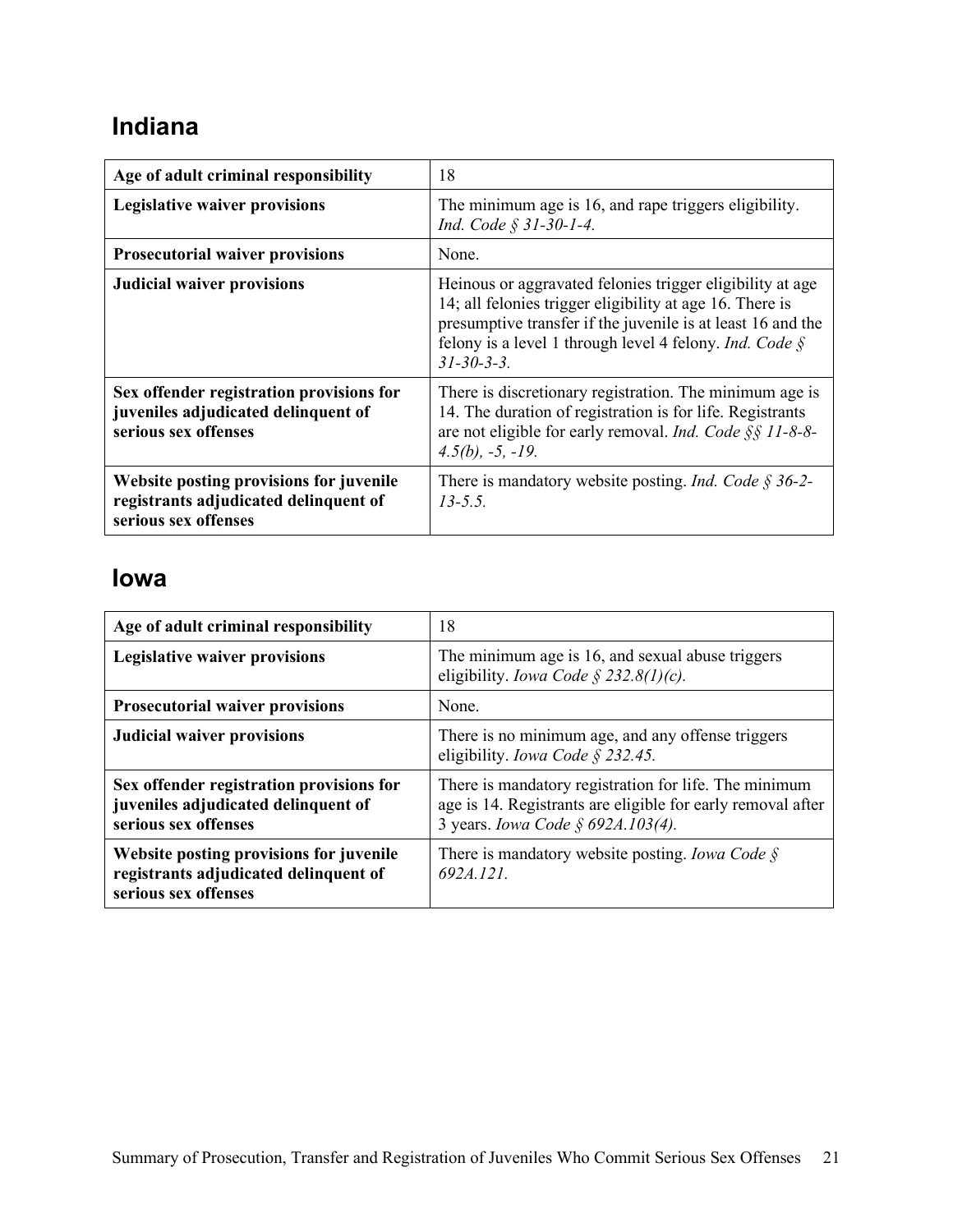### <span id="page-24-0"></span>**Kansas**

| Age of adult criminal responsibility                                                                     | 18                                                                                                                                                     |
|----------------------------------------------------------------------------------------------------------|--------------------------------------------------------------------------------------------------------------------------------------------------------|
| <b>Legislative waiver provisions</b>                                                                     | None.                                                                                                                                                  |
| <b>Prosecutorial waiver provisions</b>                                                                   | None.                                                                                                                                                  |
| <b>Judicial waiver provisions</b>                                                                        | The minimum age is 14, and any offense triggers<br>eligibility. Kan. Stat. Ann. § 38-2347.                                                             |
| Sex offender registration provisions for<br>juveniles adjudicated delinquent of<br>serious sex offenses  | There is mandatory registration for life. There is no<br>minimum age. Registrants are not eligible for early<br>removal. Kan. Stat. Ann. § 22-4906(h). |
| Website posting provisions for juvenile<br>registrants adjudicated delinquent of<br>serious sex offenses | There is mandatory website posting. Kan. Stat. Ann. $\oint$<br>22-4909                                                                                 |

# <span id="page-24-1"></span>**Kentucky**

| Age of adult criminal responsibility                                                                     | 18                                                                                                                                                                                        |
|----------------------------------------------------------------------------------------------------------|-------------------------------------------------------------------------------------------------------------------------------------------------------------------------------------------|
| <b>Legislative waiver provisions</b>                                                                     | None.                                                                                                                                                                                     |
| <b>Prosecutorial waiver provisions</b>                                                                   | None.                                                                                                                                                                                     |
| <b>Judicial waiver provisions</b>                                                                        | The minimum age is 14, and first-degree rape and first-<br>degree sodomy trigger eligibility. Ky. Rev. Stat. Ann. $\oint$<br>$635.020(2)$ .                                               |
| Sex offender registration provisions for<br>juveniles adjudicated delinquent of<br>serious sex offenses  | There is no mandatory or discretionary registration.                                                                                                                                      |
| Website posting provisions for juvenile<br>registrants adjudicated delinquent of<br>serious sex offenses | Because Kentucky does not register juveniles on the<br>basis of a delinquency adjudication, Kentucky does not<br>list juveniles adjudicated delinquent on its public<br>registry website. |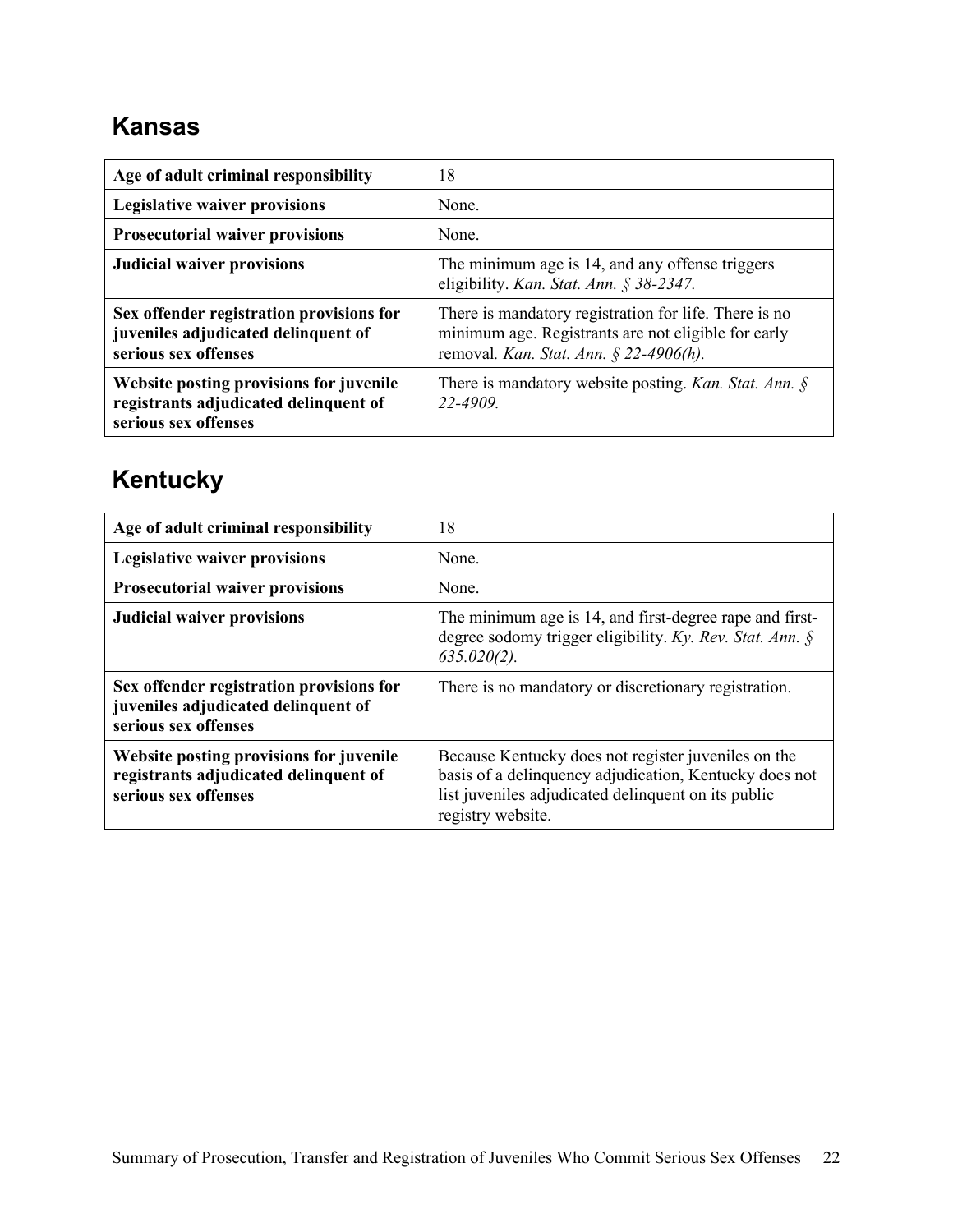### <span id="page-25-0"></span>**Louisiana**

| Age of adult criminal responsibility                                                                     | 18                                                                                                                                                                                          |
|----------------------------------------------------------------------------------------------------------|---------------------------------------------------------------------------------------------------------------------------------------------------------------------------------------------|
| <b>Legislative waiver provisions</b>                                                                     | The minimum age is 15, and first-degree rape triggers<br>eligibility. La. Child Code Ann. art. 305A.                                                                                        |
| <b>Prosecutorial waiver provisions</b>                                                                   | The minimum age is 15, and second- and third-degree<br>rape trigger eligibility. La. Child Code Ann. art. 305B.                                                                             |
| <b>Judicial waiver provisions</b>                                                                        | The minimum age is 14, and first-degree rape and<br>second-degree rape (if the offender is at least 2 years<br>older than the victim) trigger eligibility. La. Child Code<br>Ann. art. 857. |
| Sex offender registration provisions for<br>juveniles adjudicated delinquent of<br>serious sex offenses  | There is mandatory registration for life. The minimum<br>age is 14. Registrants are eligible for early removal after<br>25 years. La. Stat. Ann. § 15:542(A)(3).                            |
| Website posting provisions for juvenile<br>registrants adjudicated delinquent of<br>serious sex offenses | There is mandatory website posting. La. Stat. Ann. $\oint$<br>$15:542.1.5(A)$ .                                                                                                             |

#### <span id="page-25-1"></span>**Maine**

| Age of adult criminal responsibility                                                                     | 18                                                                                                                                                                                  |
|----------------------------------------------------------------------------------------------------------|-------------------------------------------------------------------------------------------------------------------------------------------------------------------------------------|
| <b>Legislative waiver provisions</b>                                                                     | None.                                                                                                                                                                               |
| <b>Prosecutorial waiver provisions</b>                                                                   | None.                                                                                                                                                                               |
| <b>Judicial waiver provisions</b>                                                                        | There is no minimum age, and the most serious sex<br>offenses trigger eligibility. Me. Stat. tit. 15, $\frac{2}{3}$ 3101(4).                                                        |
| Sex offender registration provisions for<br>juveniles adjudicated delinquent of<br>serious sex offenses  | There is no mandatory or discretionary registration.                                                                                                                                |
| Website posting provisions for juvenile<br>registrants adjudicated delinquent of<br>serious sex offenses | Because Maine does not register juveniles on the basis<br>of a delinquency adjudication, Maine does not list<br>juveniles adjudicated delinquent on its public registry<br>website. |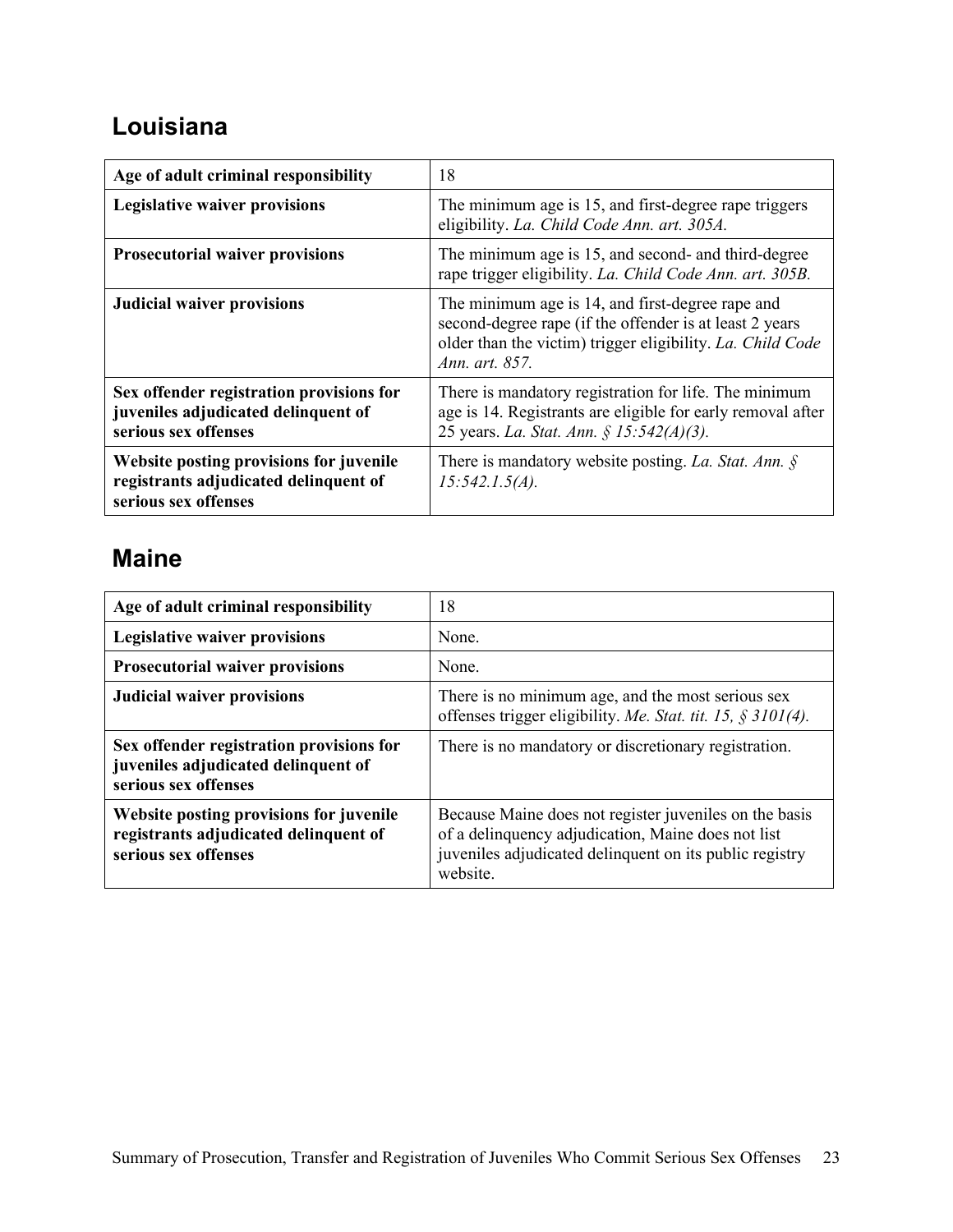# <span id="page-26-0"></span>**Maryland**

| Age of adult criminal responsibility                                                                     | 18                                                                                                                                                                                                                                                                                                                                                                                                      |
|----------------------------------------------------------------------------------------------------------|---------------------------------------------------------------------------------------------------------------------------------------------------------------------------------------------------------------------------------------------------------------------------------------------------------------------------------------------------------------------------------------------------------|
| <b>Legislative waiver provisions</b>                                                                     | First-degree rape and first-degree sexual offenses<br>trigger eligibility at age 14; second-degree rape, second-<br>degree sexual offenses, and third-degree rape trigger<br>eligibility at age 16. Md. Code Ann., Cts. & Jud. Proc. §<br>$3 - 8A - 03$ .                                                                                                                                               |
| <b>Prosecutorial waiver provisions</b>                                                                   | None.                                                                                                                                                                                                                                                                                                                                                                                                   |
| <b>Judicial waiver provisions</b>                                                                        | There is no minimum age for first-degree rape and any<br>first-degree sexual offense to trigger eligibility; any<br>other offense triggers eligibility at age 15. Md. Code<br>Ann., Cts. & Jud. Proc. § 3-8A-06.                                                                                                                                                                                        |
| Sex offender registration provisions for<br>juveniles adjudicated delinquent of<br>serious sex offenses  | There is mandatory registration. The minimum age is<br>14. Registration terminates at the end of juvenile court<br>jurisdiction (at age 21, if the court does not terminate<br>jurisdiction sooner). Registration may be extended in<br>certain circumstances. Registrants are not eligible for<br>early removal. Md. Code Ann., Crim. Proc. § 11-704.1;<br>Md. Code Ann., Cts. & Jud. Proc. § 3-8A-07. |
| Website posting provisions for juvenile<br>registrants adjudicated delinquent of<br>serious sex offenses | There is no website posting.                                                                                                                                                                                                                                                                                                                                                                            |

#### <span id="page-26-1"></span>**Massachusetts**

| Age of adult criminal responsibility                                                                     | 18                                                                                                                                                                                                           |
|----------------------------------------------------------------------------------------------------------|--------------------------------------------------------------------------------------------------------------------------------------------------------------------------------------------------------------|
| Legislative waiver provisions                                                                            | None.                                                                                                                                                                                                        |
| <b>Prosecutorial waiver provisions</b>                                                                   | None.                                                                                                                                                                                                        |
| <b>Judicial waiver provisions</b>                                                                        | None.                                                                                                                                                                                                        |
| Sex offender registration provisions for<br>juveniles adjudicated delinquent of<br>serious sex offenses  | There is discretionary registration. There is no<br>minimum age. The duration of registration is 20 years.<br>Registrants are eligible for early removal after 10 years.<br>Mass. Gen. Laws ch. 6, § 178(e). |
| Website posting provisions for juvenile<br>registrants adjudicated delinquent of<br>serious sex offenses | Website posting is discretionary. Mass. Gen. Laws, ch.<br>6, $$178K.$                                                                                                                                        |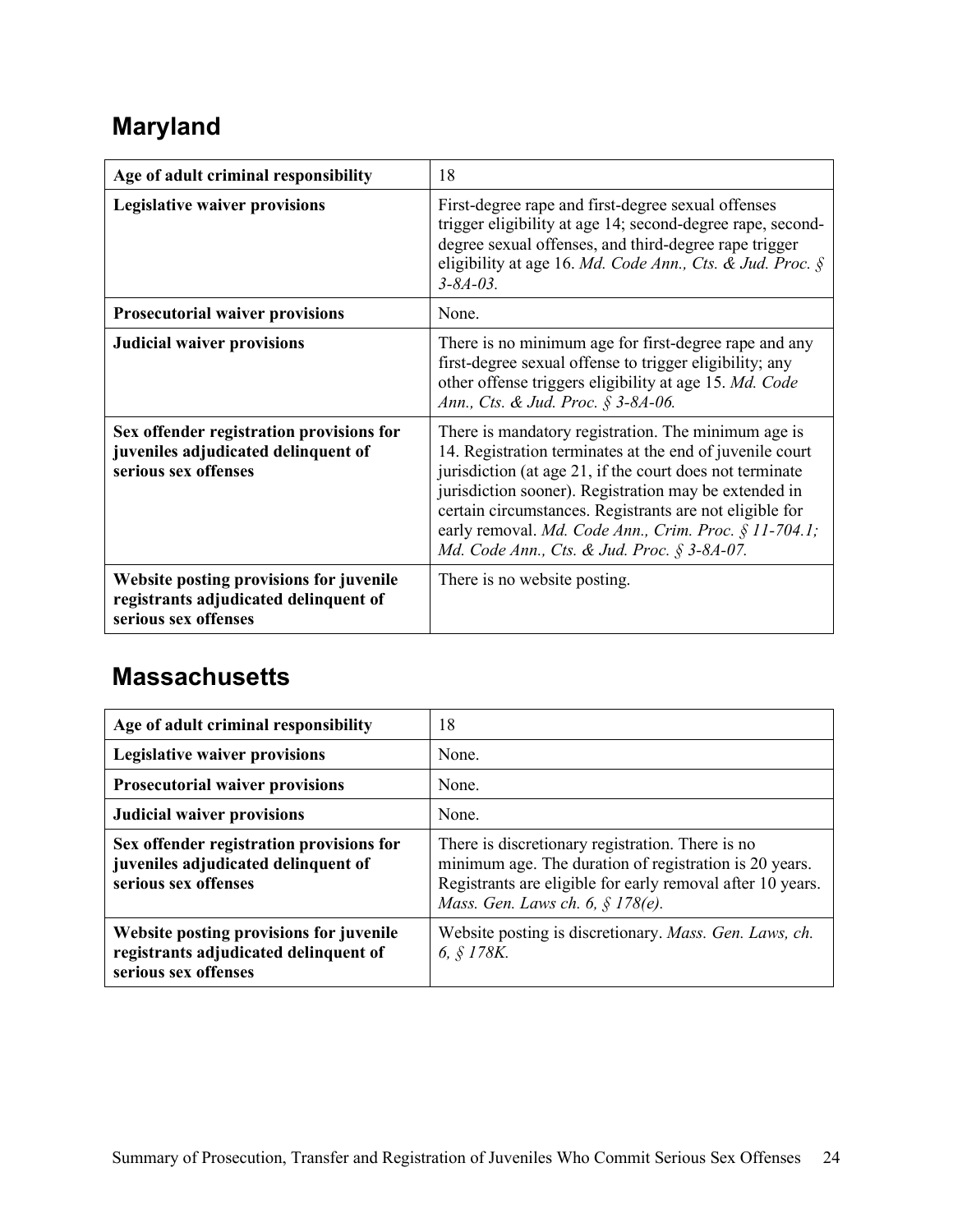# <span id="page-27-0"></span>**Michigan**

| Age of adult criminal responsibility                                                                     | 18                                                                                                                                                                                        |
|----------------------------------------------------------------------------------------------------------|-------------------------------------------------------------------------------------------------------------------------------------------------------------------------------------------|
| <b>Legislative waiver provisions</b>                                                                     | None.                                                                                                                                                                                     |
| <b>Prosecutorial waiver provisions</b>                                                                   | The minimum age is 14, and any first-degree criminal<br>sexual conduct triggers eligibility. Mich. Comp. Laws<br>Serv. § 712A.2.                                                          |
| <b>Judicial waiver provisions</b>                                                                        | The minimum age is 14, and any felony triggers<br>eligibility. Mich. Comp. Laws Serv. § 712A.4.                                                                                           |
| Sex offender registration provisions for<br>juveniles adjudicated delinquent of<br>serious sex offenses  | There is mandatory registration for life. The minimum<br>age is 14. Registrants are eligible for early removal after<br>25 years. Mich. Comp. Laws Serv. §§ 27.722(A)(3)-(4),<br>28.728c. |
| Website posting provisions for juvenile<br>registrants adjudicated delinquent of<br>serious sex offenses | There is no website posting. <i>Mich. Comp. Laws Serv.</i> $\S$<br>28.724a, .728.                                                                                                         |

#### <span id="page-27-1"></span>**Minnesota**

| Age of adult criminal responsibility                                                                     | 18                                                                                                                                                                                                   |
|----------------------------------------------------------------------------------------------------------|------------------------------------------------------------------------------------------------------------------------------------------------------------------------------------------------------|
| <b>Legislative waiver provisions</b>                                                                     | None.                                                                                                                                                                                                |
| <b>Prosecutorial waiver provisions</b>                                                                   | None.                                                                                                                                                                                                |
| <b>Judicial waiver provisions</b>                                                                        | The minimum age is 14, and any felony triggers<br>eligibility. The minimum age is 16 for presumptive<br>discretionary transfer for some criminal sexual conduct<br>offenses. Minn. Stat. § 260B.125. |
| Sex offender registration provisions for<br>juveniles adjudicated delinquent of<br>serious sex offenses  | There is mandatory registration. There is no minimum<br>age. The duration of registration is 10 years. Registrants<br>are not eligible for early removal. Minn. Stat. $\oint$<br>$243.166(1b)$ .     |
| Website posting provisions for juvenile<br>registrants adjudicated delinquent of<br>serious sex offenses | There is no website posting.                                                                                                                                                                         |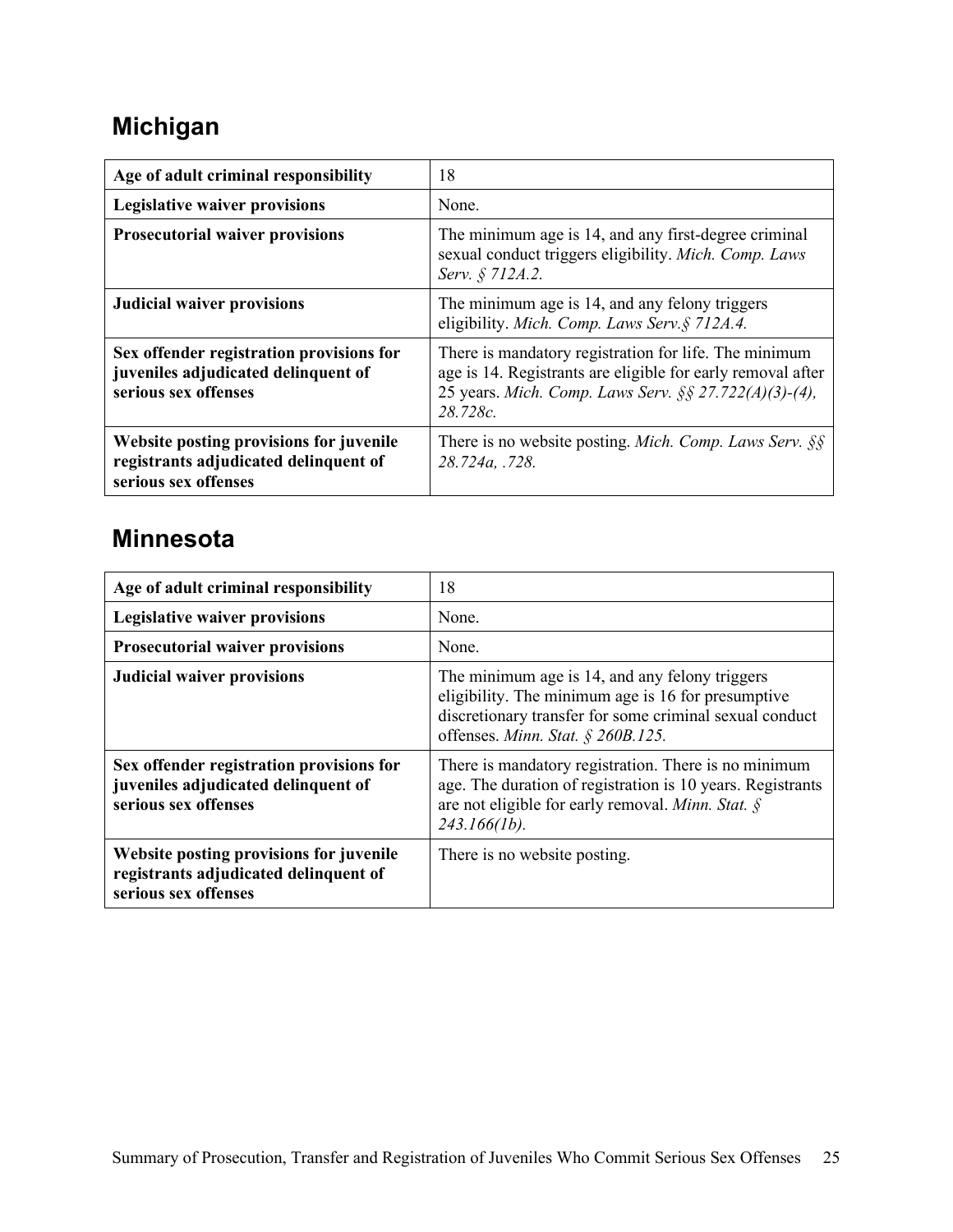# <span id="page-28-0"></span>**Mississippi**

| Age of adult criminal responsibility                                                                     | 18                                                                                                                                                                        |
|----------------------------------------------------------------------------------------------------------|---------------------------------------------------------------------------------------------------------------------------------------------------------------------------|
| <b>Legislative waiver provisions</b>                                                                     | The minimum age is 13, and forcible rape triggers<br>eligibility. Miss. Code Ann. § 43-21-151.                                                                            |
| <b>Prosecutorial waiver provisions</b>                                                                   | None.                                                                                                                                                                     |
| <b>Judicial waiver provisions</b>                                                                        | The minimum age is 13, and any offense triggers<br>eligibility. <i>Miss. Code Ann.</i> $\frac{6}{43}$ -21-157.                                                            |
| Sex offender registration provisions for<br>juveniles adjudicated delinquent of<br>serious sex offenses  | There is mandatory registration for life. The minimum<br>age is 14. Registrants are eligible for early removal after<br>25 years. Miss. Code Ann. §§ 45-33-25, -47(2)(g). |
| Website posting provisions for juvenile<br>registrants adjudicated delinquent of<br>serious sex offenses | There is mandatory website posting. <i>Miss. Code Ann.</i> $\oint$<br>$45 - 33 - 49(4)(b)(i)$ .                                                                           |

#### <span id="page-28-1"></span>**Missouri**

| Age of adult criminal responsibility                                                          | 17                                                                                                                                                          |
|-----------------------------------------------------------------------------------------------|-------------------------------------------------------------------------------------------------------------------------------------------------------------|
| Legislative waiver?                                                                           | None.                                                                                                                                                       |
| <b>Prosecutorial waiver?</b>                                                                  | None.                                                                                                                                                       |
| Judicial waiver?                                                                              | The minimum age is 12, and any felony triggers<br>eligibility. Mo. Rev. Stat. § 211.071.                                                                    |
| Sex offender registration for juveniles<br>adjudicated delinquent of serious sex<br>offenses? | There is mandatory registration for life. The minimum<br>age is 14. Registrants are eligible for early removal after<br>25 years. Mo. Rev. Stat. § 589.400. |
| Website posting of juvenile registrants?                                                      | There is mandatory website posting. Mo. Rev. Stat. $\oint$<br>589.402.                                                                                      |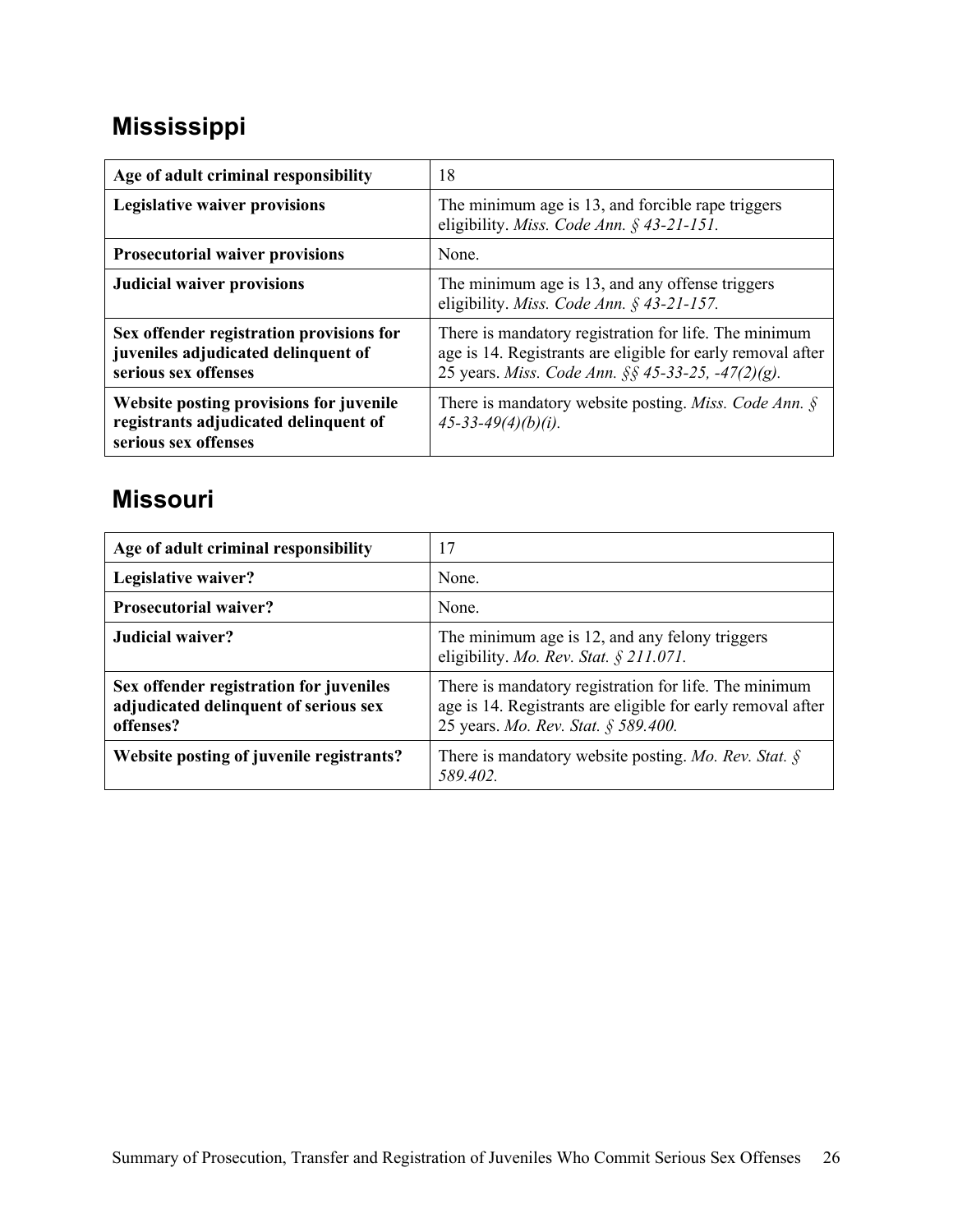### <span id="page-29-0"></span>**Montana**

| Age of adult criminal responsibility                                                                     | 18                                                                                                                                                                                                                                                                                                    |
|----------------------------------------------------------------------------------------------------------|-------------------------------------------------------------------------------------------------------------------------------------------------------------------------------------------------------------------------------------------------------------------------------------------------------|
| <b>Legislative waiver provisions</b>                                                                     | The minimum age is 17, and sexual intercourse without<br>consent and sexual assault trigger eligibility. Mont.<br>Code Ann. § 41-5-206.                                                                                                                                                               |
| <b>Prosecutorial waiver provisions</b>                                                                   | Sexual intercourse without consent triggers eligibility at<br>age 12; sexual assault triggers eligibility at age 16.<br>Mont. Code Ann. § 41-5-206.                                                                                                                                                   |
| <b>Judicial waiver provisions</b>                                                                        | None.                                                                                                                                                                                                                                                                                                 |
| Sex offender registration provisions for<br>juveniles adjudicated delinquent of<br>serious sex offenses  | There is discretionary registration. There is no<br>minimum age. The duration of registration is for life.<br>Registrants are eligible for early removal after 10 years<br>(for risk level 1 offenders) or 25 years (for risk level 2<br>offenders). Mont. Code Ann. §§ 46-23-502(10), 42-23-<br>506. |
| Website posting provisions for juvenile<br>registrants adjudicated delinquent of<br>serious sex offenses | There is mandatory website posting. Mont. Code Ann. $\oint$<br>$46 - 23 - 508$ .                                                                                                                                                                                                                      |

#### <span id="page-29-1"></span>**Nebraska**

| Age of adult criminal responsibility                                                                     | 18                                                                                                                                                                                        |
|----------------------------------------------------------------------------------------------------------|-------------------------------------------------------------------------------------------------------------------------------------------------------------------------------------------|
| <b>Legislative waiver provisions</b>                                                                     | None.                                                                                                                                                                                     |
| <b>Prosecutorial waiver provisions</b>                                                                   | The minimum age is 14, and first-degree sexual assault<br>and first-degree sexual assault of a child trigger<br>eligibility. Neb. Rev. Stat. §§ 29-1816, 43-276.                          |
| <b>Judicial waiver provisions</b>                                                                        | The minimum age is 14, and first-degree sexual assault<br>and first-degree sexual assault of a child trigger<br>eligibility. Neb. Rev. Stat. § 43-274.                                    |
| Sex offender registration provisions for<br>juveniles adjudicated delinquent of<br>serious sex offenses  | There is no mandatory or discretionary registration.<br>Nebraska registers offenders on the basis of a juvenile<br>adjudication in another jurisdiction.                                  |
| Website posting provisions for juvenile<br>registrants adjudicated delinquent of<br>serious sex offenses | Because Nebraska does not register juveniles on the<br>basis of a delinquency adjudication, Nebraska does not<br>list juveniles adjudicated delinquent on its public<br>registry website. |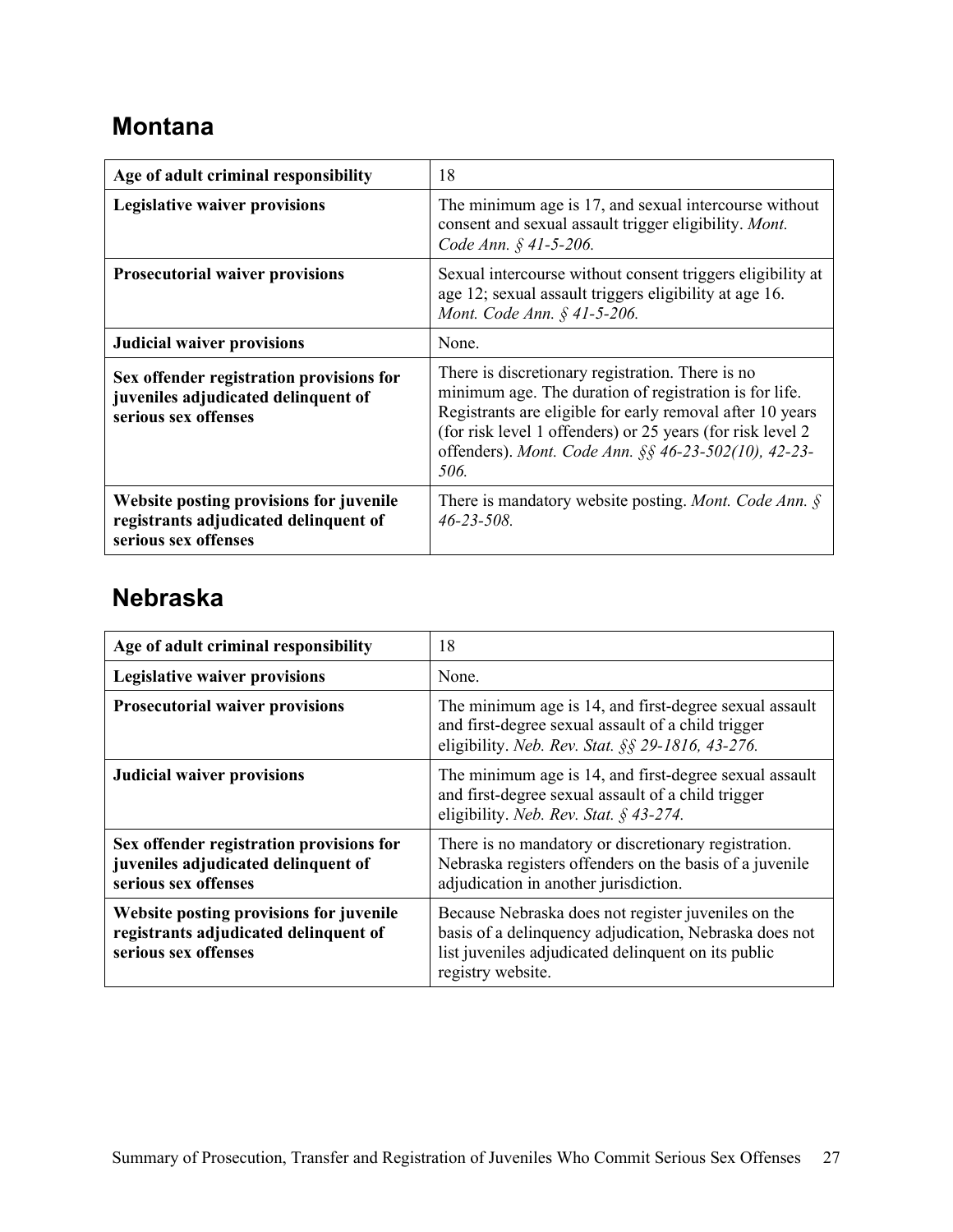#### <span id="page-30-0"></span>**Nevada**

| Age of adult criminal responsibility                                                                     | 18                                                                                                                                                       |
|----------------------------------------------------------------------------------------------------------|----------------------------------------------------------------------------------------------------------------------------------------------------------|
| <b>Legislative waiver provisions</b>                                                                     | None. Nev. Rev. Stat. $\S$ 62B.330.                                                                                                                      |
| <b>Prosecutorial waiver provisions</b>                                                                   | None.                                                                                                                                                    |
| <b>Judicial waiver provisions</b>                                                                        | The minimum age is 14, and any felony triggers<br>eligibility. Nev. Rev. Stat. § $62B.390(1)$ .                                                          |
| Sex offender registration provisions for<br>juveniles adjudicated delinquent of<br>serious sex offenses  | There is mandatory registration for life. The minimum<br>age is 14. Registrants are eligible for early removal at<br>age 21. Nev. Rev. Stat. § 179D.035. |
| Website posting provisions for juvenile<br>registrants adjudicated delinquent of<br>serious sex offenses | There is mandatory website posting. Nev. Rev. Stat. $\oint$<br>179B.250                                                                                  |

# <span id="page-30-1"></span>**New Hampshire**

| Age of adult criminal responsibility                                                                     | 18                                                                                                                                                                                                                                                              |
|----------------------------------------------------------------------------------------------------------|-----------------------------------------------------------------------------------------------------------------------------------------------------------------------------------------------------------------------------------------------------------------|
| <b>Legislative waiver provisions</b>                                                                     | None.                                                                                                                                                                                                                                                           |
| <b>Prosecutorial waiver provisions</b>                                                                   | None.                                                                                                                                                                                                                                                           |
| <b>Judicial waiver provisions</b>                                                                        | There is no minimum age, and any felony triggers<br>eligibility. The minimum age is 15 for presumptive<br>transfer if charged with aggravated felonious sexual<br>assault. N.H. Rev. Stat. Ann. § 169-B:24.                                                     |
| Sex offender registration provisions for<br>juveniles adjudicated delinquent of<br>serious sex offenses  | Registration is discretionary. There is no minimum age.<br>The duration of registration is until age 18, which the<br>court may extend to age 21. Registrants are not eligible<br>for early removal. N.H. Rev. Stat. Ann. $\S$ § 169-B:4, -<br>$B:19; 651-B:1.$ |
| Website posting provisions for juvenile<br>registrants adjudicated delinquent of<br>serious sex offenses | There is no website posting. N.H. Rev. Stat. Ann. $\S 651$ -<br>R:7                                                                                                                                                                                             |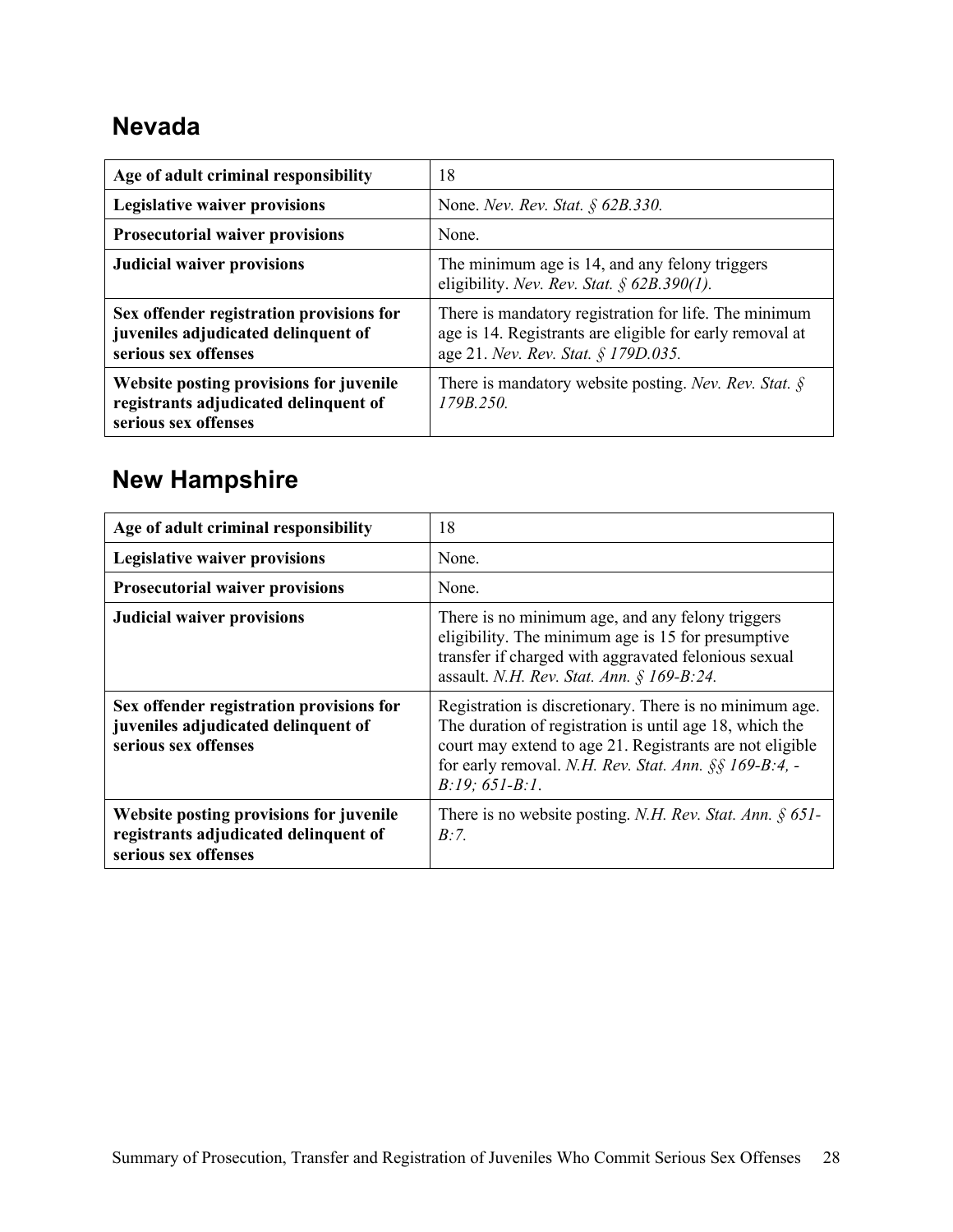### <span id="page-31-0"></span>**New Jersey**

| Age of adult criminal responsibility                                                                     | 18                                                                                                                                                                  |
|----------------------------------------------------------------------------------------------------------|---------------------------------------------------------------------------------------------------------------------------------------------------------------------|
| <b>Legislative waiver provisions</b>                                                                     | None.                                                                                                                                                               |
| <b>Prosecutorial waiver provisions</b>                                                                   | None.                                                                                                                                                               |
| <b>Judicial waiver provisions</b>                                                                        | The minimum age is 15, and aggravated sexual assault<br>(both first and second degree) and sexual assault trigger<br>eligibility. N.J. Stat. Ann. § 2A:4A-26.1.     |
| Sex offender registration provisions for<br>juveniles adjudicated delinquent of<br>serious sex offenses  | There is mandatory registration for life. There is no<br>minimum age. Registrants are eligible for early removal<br>after 15 years. N.J. Stat. Ann. § 2C:7-2(a)(1). |
| Website posting provisions for juvenile<br>registrants adjudicated delinquent of<br>serious sex offenses | Website posting is discretionary. N.J. Stat. Ann. $\S 2C$ : 7-<br>13.                                                                                               |

#### <span id="page-31-1"></span>**New Mexico**

| Age of adult criminal responsibility                                                                     | 18. New Mexico is the only state or territory that does<br>not have a mechanism for juveniles to be tried as adults<br>for serious sex offenses.                                                 |
|----------------------------------------------------------------------------------------------------------|--------------------------------------------------------------------------------------------------------------------------------------------------------------------------------------------------|
| <b>Legislative waiver provisions</b>                                                                     | None.                                                                                                                                                                                            |
| <b>Prosecutorial waiver provisions</b>                                                                   | None.                                                                                                                                                                                            |
| <b>Judicial waiver provisions</b>                                                                        | None.                                                                                                                                                                                            |
| Sex offender registration provisions for<br>juveniles adjudicated delinquent of<br>serious sex offenses  | Registration is discretionary. The minimum age is 14.<br>The duration of registration is 10 years or life.<br>Registrants are not eligible for early removal. N.M. Stat.<br>Ann. §§ 32-A-3, -20. |
| Website posting provisions for juvenile<br>registrants adjudicated delinquent of<br>serious sex offenses | Website posting is discretionary. N.M. Stat. Ann. $\S$ 29-<br>$11A-5.1$ .                                                                                                                        |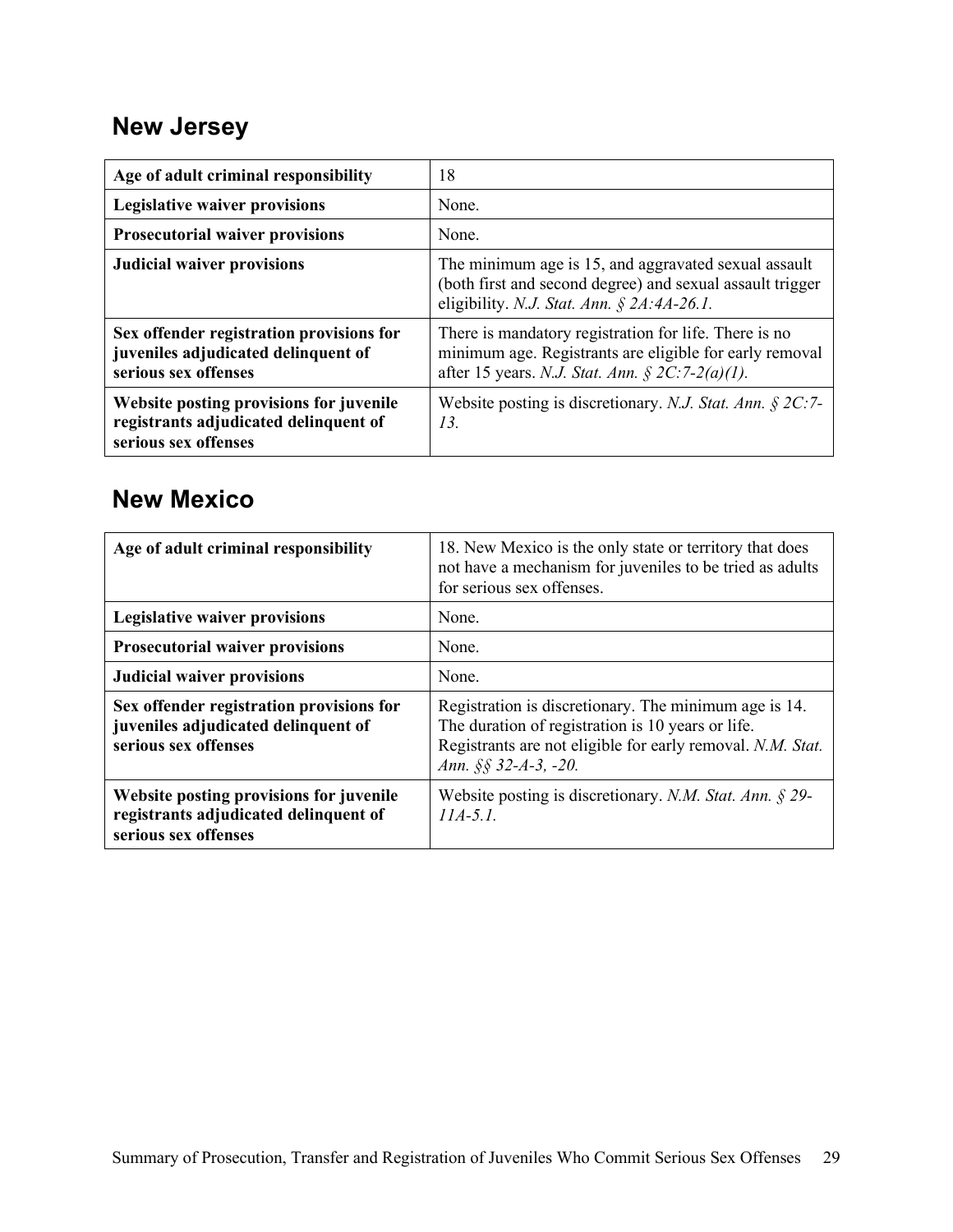#### <span id="page-32-0"></span>**New York**

| Age of adult criminal responsibility                                                                     | 18                                                                                                                                                                                        |
|----------------------------------------------------------------------------------------------------------|-------------------------------------------------------------------------------------------------------------------------------------------------------------------------------------------|
| <b>Legislative waiver provisions</b>                                                                     | The minimum age is 14, and first-degree rape, first-<br>degree criminal sexual acts, and first-degree aggravated<br>sexual abuse trigger eligibility. N.Y. Crim. Proc. §<br>$1.20(42)$ .  |
| <b>Prosecutorial waiver provisions</b>                                                                   | None.                                                                                                                                                                                     |
| <b>Judicial waiver provisions</b>                                                                        | None.                                                                                                                                                                                     |
| Sex offender registration provisions for<br>juveniles adjudicated delinquent of<br>serious sex offenses  | None.                                                                                                                                                                                     |
| Website posting provisions for juvenile<br>registrants adjudicated delinquent of<br>serious sex offenses | Because New York does not register juveniles on the<br>basis of a delinquency adjudication, New York does not<br>list juveniles adjudicated delinquent on its public<br>registry website. |

### <span id="page-32-1"></span>**North Carolina**

| Age of adult criminal responsibility                                                                     | 16                                                                                                                                                                                                                                                                       |
|----------------------------------------------------------------------------------------------------------|--------------------------------------------------------------------------------------------------------------------------------------------------------------------------------------------------------------------------------------------------------------------------|
| <b>Legislative waiver provisions</b>                                                                     | None.                                                                                                                                                                                                                                                                    |
| <b>Prosecutorial waiver provisions</b>                                                                   | None.                                                                                                                                                                                                                                                                    |
| <b>Judicial waiver provisions</b>                                                                        | The minimum age is 13, and any felony triggers<br>eligibility. N.C. Gen. Stat. § 7B-2200.                                                                                                                                                                                |
| Sex offender registration provisions for<br>juveniles adjudicated delinquent of<br>serious sex offenses  | Registration is discretionary. The minimum age is 11.<br>The duration of registration is until age 18 or the end of<br>juvenile court jurisdiction, whichever occurs first.<br>Registrants are not eligible for early removal. N.C. Gen.<br>Stat. §§ 7B-2509, 14-208.26. |
| Website posting provisions for juvenile<br>registrants adjudicated delinquent of<br>serious sex offenses | There is no website posting. N.C. Gen. Stat. $\S$ 14-<br>208.29.                                                                                                                                                                                                         |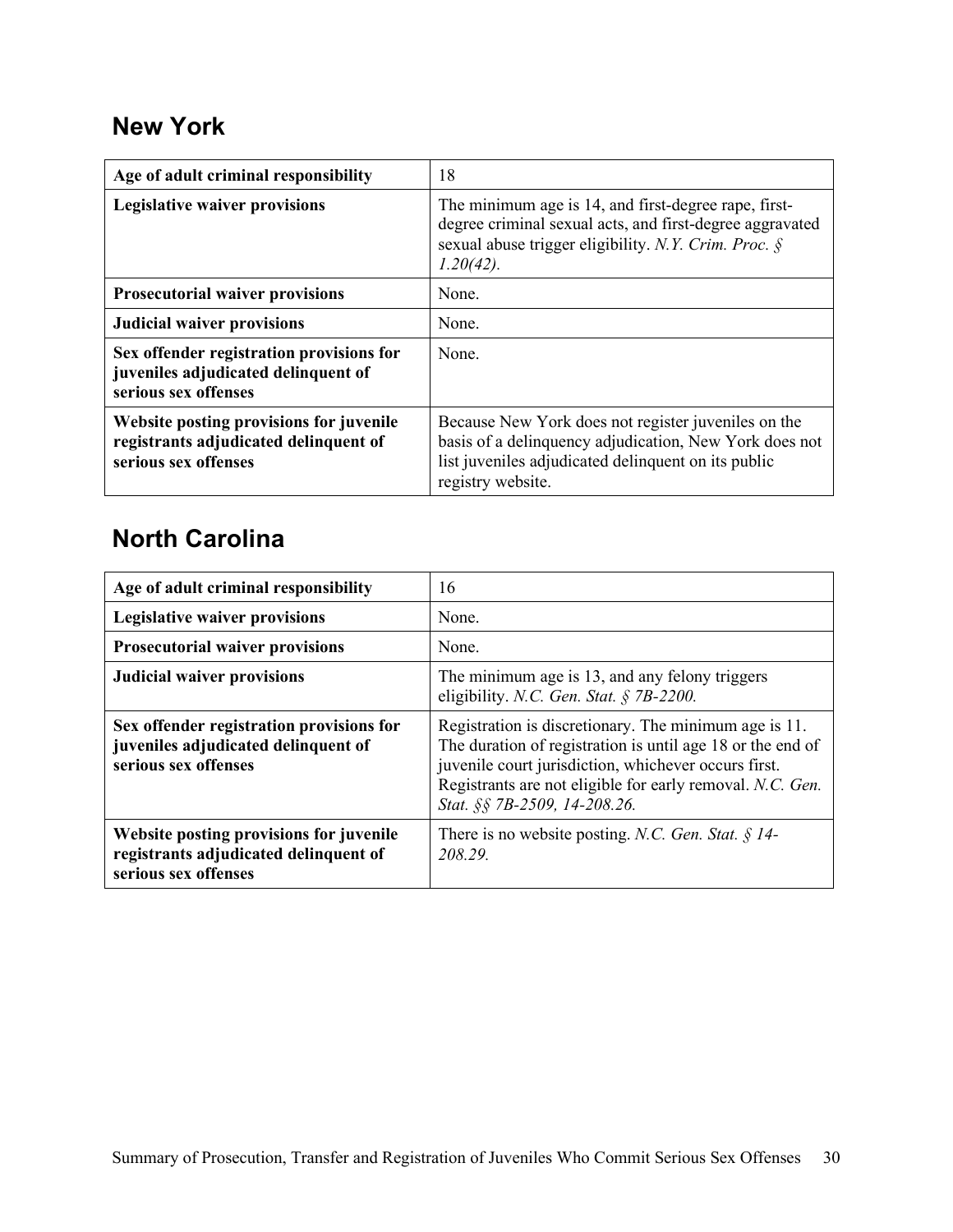#### <span id="page-33-0"></span>**North Dakota**

| Age of adult criminal responsibility                                                                     | 18                                                                                                                                                               |
|----------------------------------------------------------------------------------------------------------|------------------------------------------------------------------------------------------------------------------------------------------------------------------|
| <b>Legislative waiver provisions</b>                                                                     | The minimum age is 14, and gross sexual imposition by<br>force or threat triggers eligibility. N.D. Cent. Code. $\S$<br>$27 - 20.4 - 21.$                        |
| <b>Prosecutorial waiver provisions</b>                                                                   | None.                                                                                                                                                            |
| <b>Judicial waiver provisions</b>                                                                        | Any offense involving serious bodily harm triggers<br>eligibility at age 14; any offense triggers eligibility at<br>age 16. N.D. Cent. Code. § 27-20.4-21.       |
| Sex offender registration provisions for<br>juveniles adjudicated delinquent of<br>serious sex offenses  | There is mandatory registration for life. There is no<br>minimum age. Registrants are eligible for early removal<br>after 2 years. N.D. Cent. Code § 12.1-32-15. |
| Website posting provisions for juvenile<br>registrants adjudicated delinquent of<br>serious sex offenses | There is mandatory website posting. N.D. Cent. Code $\S$<br>$12.1 - 32 - 15.$                                                                                    |

### <span id="page-33-1"></span>**Ohio**

<span id="page-33-2"></span>

| Age of adult criminal responsibility                                                                     | 18                                                                                                                                                                                                                                                                                                                                                                                                                                                                                   |
|----------------------------------------------------------------------------------------------------------|--------------------------------------------------------------------------------------------------------------------------------------------------------------------------------------------------------------------------------------------------------------------------------------------------------------------------------------------------------------------------------------------------------------------------------------------------------------------------------------|
| <b>Legislative waiver provisions</b>                                                                     | The minimum age is 16, and the use of a firearm during<br>rape or felonious sexual penetration triggers eligibility.                                                                                                                                                                                                                                                                                                                                                                 |
| <b>Prosecutorial waiver provisions</b>                                                                   | None.                                                                                                                                                                                                                                                                                                                                                                                                                                                                                |
| <b>Judicial waiver provisions</b>                                                                        | The minimum age is 14, and any felony triggers<br>eligibility. Ohio Rev. Code Ann. §§ 2152.10, .12.                                                                                                                                                                                                                                                                                                                                                                                  |
| Sex offender registration provisions for<br>juveniles adjudicated delinquent of<br>serious sex offenses  | There is mandatory registration beginning at age 16.<br>The duration of registration varies depending on tier<br>determination. Registrants are eligible for early removal<br>depending on tier determination.<br>There is also discretionary registration for juveniles<br>aged 14 and 15. The duration of registration varies<br>depending on tier determination. Registrants are eligible<br>for early removal depending on tier determination. Ohio<br>Rev. Code Ann. § 2152.86. |
| Website posting provisions for juvenile<br>registrants adjudicated delinquent of<br>serious sex offenses | Website posting is discretionary. Ohio Rev. Code Ann. $\S$<br>2152.86.                                                                                                                                                                                                                                                                                                                                                                                                               |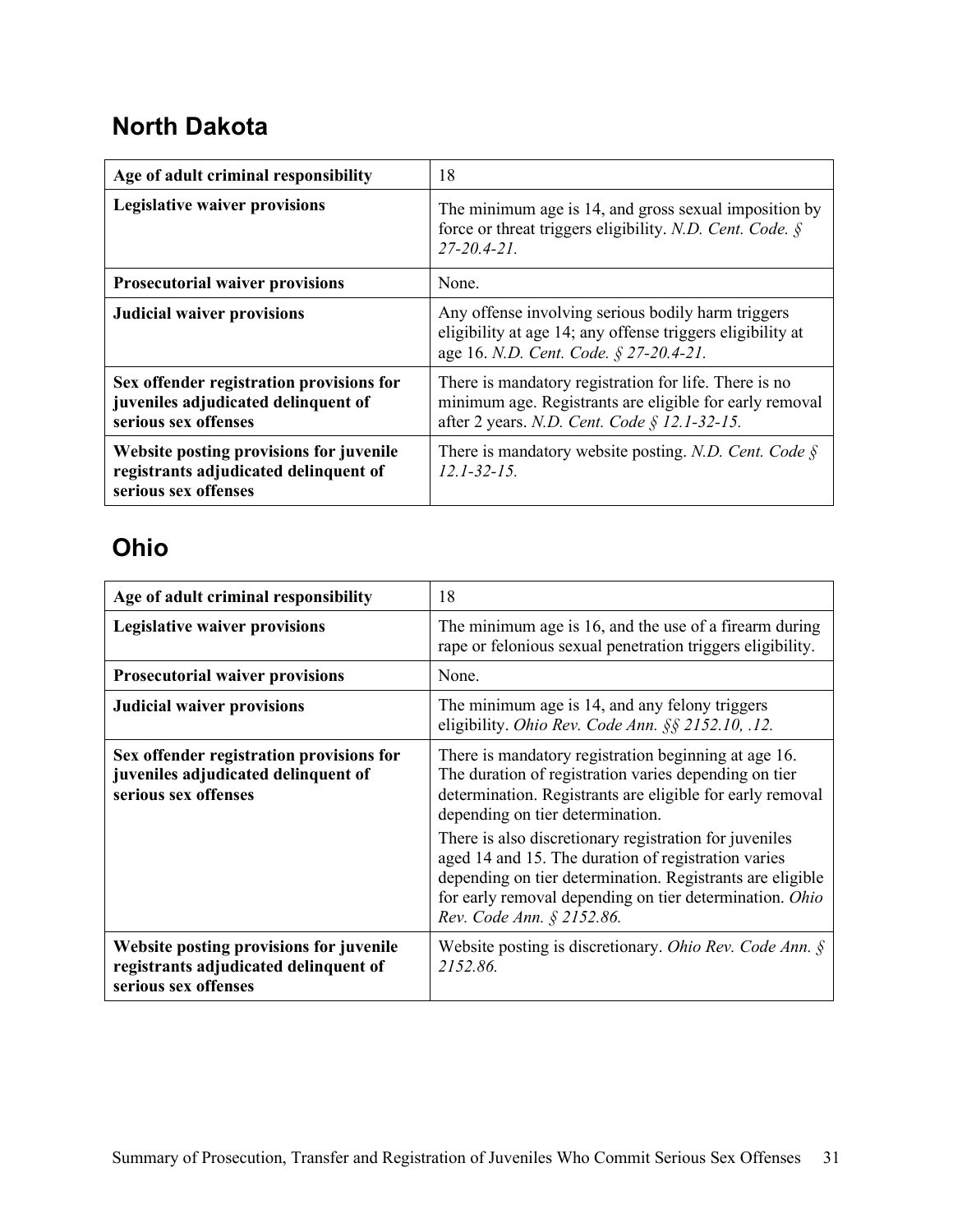#### **Oklahoma**

| Age of adult criminal responsibility                                                                     | 18                                                                                                                                                                                                                                                                                              |
|----------------------------------------------------------------------------------------------------------|-------------------------------------------------------------------------------------------------------------------------------------------------------------------------------------------------------------------------------------------------------------------------------------------------|
| <b>Legislative waiver provisions</b>                                                                     | None.                                                                                                                                                                                                                                                                                           |
| <b>Prosecutorial waiver provisions</b>                                                                   | None.                                                                                                                                                                                                                                                                                           |
| <b>Judicial waiver provisions</b>                                                                        | First-degree rape, rape by instrumentation, forcible<br>sodomy and lewd molestation trigger eligibility at age<br>15; second-degree rape triggers eligibility at age 16.<br>Okla. Stat. tit. 10A, § 2-5-206.                                                                                    |
| Sex offender registration provisions for<br>juveniles adjudicated delinquent of<br>serious sex offenses  | There is discretionary registration. The minimum age is<br>14. The duration of registration is until age 21, but the<br>district attorney may petition to extend registration past<br>the age of 21. Registrants are not eligible for early<br>removal. Okla. Stat. tit. 10A, §§ 2-8-102, -104. |
| Website posting provisions for juvenile<br>registrants adjudicated delinquent of<br>serious sex offenses | Website posting is discretionary. Okla. Stat. tit. 10A, $\oint$<br>$2 - 8 - 104$ .                                                                                                                                                                                                              |

### <span id="page-34-0"></span>**Oregon**

| Age of adult criminal responsibility                                                                     | 18                                                                                                                                                                                                                                                       |
|----------------------------------------------------------------------------------------------------------|----------------------------------------------------------------------------------------------------------------------------------------------------------------------------------------------------------------------------------------------------------|
| <b>Legislative waiver provisions</b>                                                                     | None.                                                                                                                                                                                                                                                    |
| <b>Prosecutorial waiver provisions</b>                                                                   | None.                                                                                                                                                                                                                                                    |
| <b>Judicial waiver provisions</b>                                                                        | There is no minimum age for first-degree rape, first-<br>degree sodomy, and first-degree unlawful penetration to<br>trigger eligibility; class A and B felonies trigger<br>eligibility at age 15. Or. Rev. Stat. § 419C.349.                             |
| Sex offender registration provisions for<br>juveniles adjudicated delinquent of<br>serious sex offenses  | There is discretionary registration. There is no<br>minimum age. Duration of registration is for life.<br>Registrants are eligible for early removal 2 years after<br>juvenile court jurisdiction ends (at age 25). Or. Rev.<br>Stat. §§ 163A.025, .030. |
| Website posting provisions for juvenile<br>registrants adjudicated delinquent of<br>serious sex offenses | Website posting is discretionary. Or. Rev. Stat. $\delta$<br>163A.225.                                                                                                                                                                                   |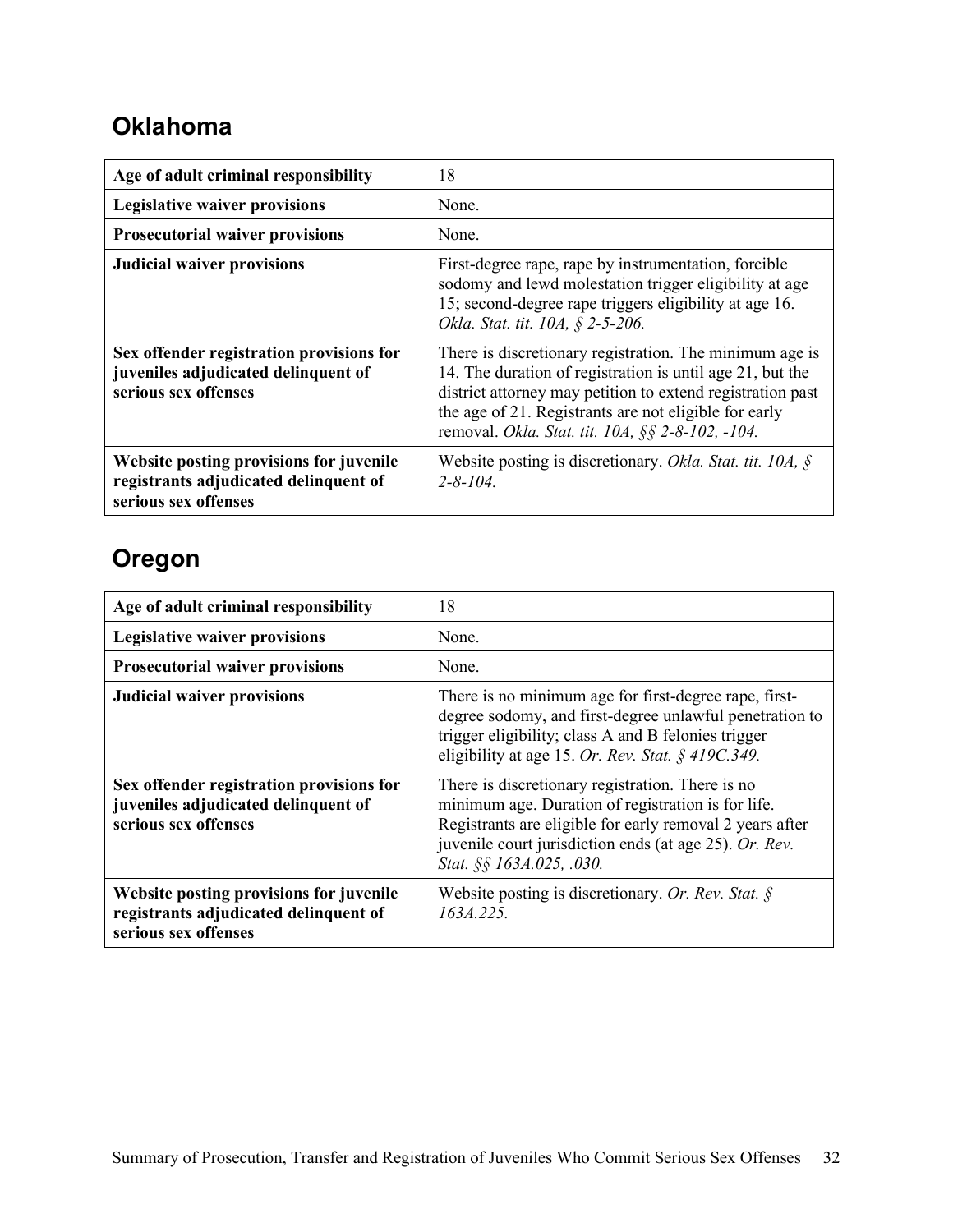# <span id="page-35-0"></span>**Pennsylvania**

| Age of adult criminal responsibility                                                                     | 18                                                                                                                                                                                                                                                                                                               |
|----------------------------------------------------------------------------------------------------------|------------------------------------------------------------------------------------------------------------------------------------------------------------------------------------------------------------------------------------------------------------------------------------------------------------------|
| <b>Legislative waiver provisions</b>                                                                     | The minimum age is 15, and the use of a deadly weapon<br>during rape, involuntary deviate sexual intercourse, or<br>aggravated indecent assault triggers eligibility.                                                                                                                                            |
| <b>Prosecutorial waiver provisions</b>                                                                   | None.                                                                                                                                                                                                                                                                                                            |
| <b>Judicial waiver provisions</b>                                                                        | The minimum age is 14, and any felony triggers<br>eligibility. The minimum age is 14 for presumptive<br>transfer, upon filing of petition in juvenile court, if a<br>deadly weapon was used during rape, involuntary<br>deviate sexual intercourse or aggravated indecent<br>assault. 42 Pa. Cons. Stat. § 6355. |
| Sex offender registration provisions for<br>juveniles adjudicated delinquent of<br>serious sex offenses  | There is no juvenile registration, unless the juvenile has<br>been determined to be a Sexually Violent Delinquent<br>Child. $7$                                                                                                                                                                                  |
| Website posting provisions for juvenile<br>registrants adjudicated delinquent of<br>serious sex offenses | There is no website posting, unless the juvenile has<br>been determined to be a Sexually Violent Delinquent<br>Child. $8$                                                                                                                                                                                        |

#### <span id="page-35-1"></span>**Puerto Rico**

| Age of adult criminal responsibility                                                                     | 18.                                                                                                                                                                                             |
|----------------------------------------------------------------------------------------------------------|-------------------------------------------------------------------------------------------------------------------------------------------------------------------------------------------------|
| <b>Legislative waiver provisions</b>                                                                     | None.                                                                                                                                                                                           |
| <b>Prosecutorial waiver provisions</b>                                                                   | None.                                                                                                                                                                                           |
| <b>Judicial waiver provisions</b>                                                                        | The minimum age is 14, and any felony triggers<br>eligibility. P.R. Laws Ann. tit. 34, $\S$ 2215.                                                                                               |
| Sex offender registration provisions for<br>juveniles adjudicated delinquent of<br>serious sex offenses  | None.                                                                                                                                                                                           |
| Website posting provisions for juvenile<br>registrants adjudicated delinquent of<br>serious sex offenses | Because Puerto Rico does not register juveniles on the<br>basis of a delinquency adjudication, Puerto Rico does<br>not list juveniles adjudicated delinquent on its public<br>registry website. |

<span id="page-35-2"></span><sup>7</sup> See footnote 5, *supra.*

<span id="page-35-3"></span><sup>8</sup> See footnote 5, *supra.*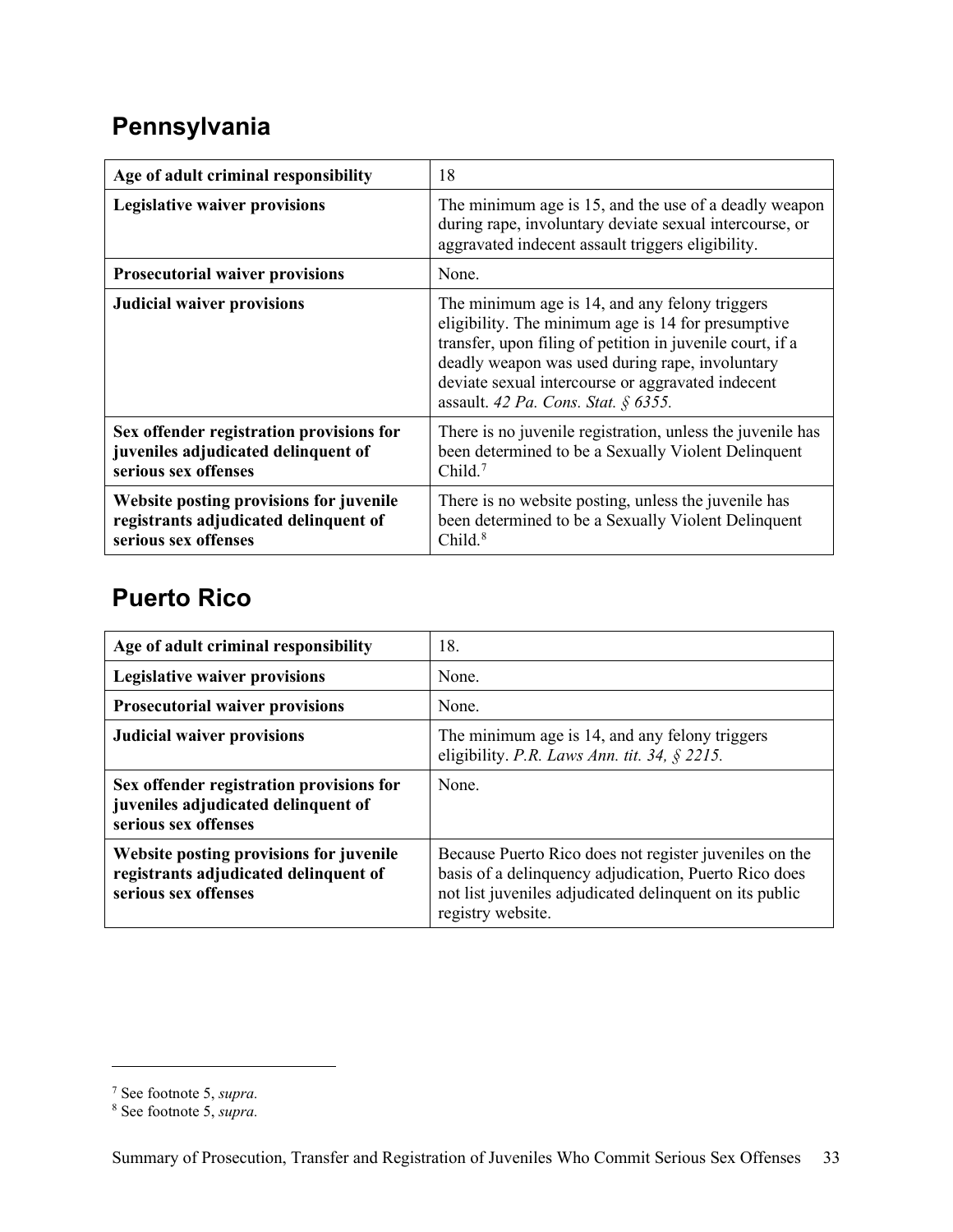#### <span id="page-36-0"></span>**Rhode Island**

| Age of adult criminal responsibility                                                                     | 18                                                                                                                                                                                                      |
|----------------------------------------------------------------------------------------------------------|---------------------------------------------------------------------------------------------------------------------------------------------------------------------------------------------------------|
| <b>Legislative waiver provisions</b>                                                                     | None.                                                                                                                                                                                                   |
| <b>Prosecutorial waiver provisions</b>                                                                   | None.                                                                                                                                                                                                   |
| <b>Judicial waiver provisions</b>                                                                        | There is no minimum age for first-degree sexual assault<br>and first-degree child molestation to trigger eligibility;<br>any felony triggers eligibility at age 16. R.I. Gen. Laws<br>$$14$ -1-7.       |
| Sex offender registration provisions for<br>juveniles adjudicated delinquent of<br>serious sex offenses  | There is mandatory registration. There is no minimum<br>age. The maximum duration of registration is 10 years.<br>Registrants are not eligible for early removal. R.I. Gen.<br>Laws §§ 11-37.1-2 to -4. |
| Website posting provisions for juvenile<br>registrants adjudicated delinquent of<br>serious sex offenses | There is no website posting. R.I. Gen. Laws $\S$ 11-37.1-<br>12.                                                                                                                                        |

### <span id="page-36-1"></span>**South Carolina**

| Age of adult criminal responsibility                                                                     | 18                                                                                                                                                                                                   |
|----------------------------------------------------------------------------------------------------------|------------------------------------------------------------------------------------------------------------------------------------------------------------------------------------------------------|
| <b>Legislative waiver provisions</b>                                                                     | The minimum age is 17, and most serious felony sex<br>offenses trigger eligibility. S.C. Code Ann. § 63-19-20.                                                                                       |
| <b>Prosecutorial waiver provisions</b>                                                                   | None.                                                                                                                                                                                                |
| <b>Judicial waiver provisions</b>                                                                        | There is no minimum age for criminal sexual conduct to<br>trigger eligibility, and the minimum age is 14 for most<br>serious felony offenses to trigger eligibility. S.C. Code<br>Ann. § 63-19-1210. |
| Sex offender registration provisions for<br>juveniles adjudicated delinquent of<br>serious sex offenses  | There is mandatory registration for life. There is no<br>minimum age. Registrants are not eligible for early<br>removal. <sup>9</sup> S.C. Code Ann. § 23-3-430.                                     |
| Website posting provisions for juvenile<br>registrants adjudicated delinquent of<br>serious sex offenses | There is mandatory website posting. S.C. Code Ann. $\S$<br>$23 - 3 - 490.$                                                                                                                           |

<span id="page-36-2"></span> $9$  In Powell v. Keel, the South Carolina Supreme Court held that lifetime registration without an opportunity for judicial review is unconstitutional. Powell v. Keel, 860 S.E.2d 344 (S.C. 2021).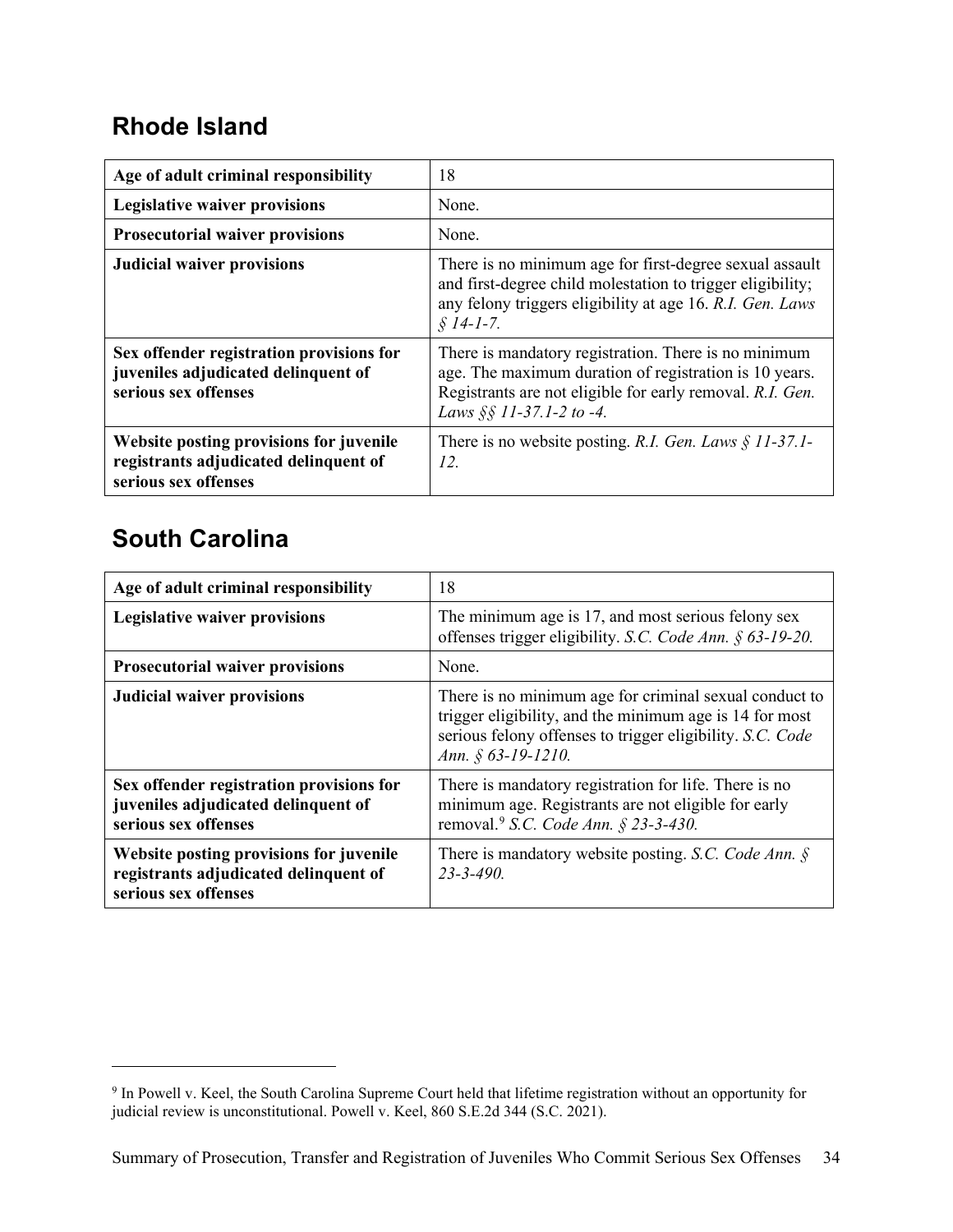#### <span id="page-37-0"></span>**South Dakota**

| Age of adult criminal responsibility                                                                     | 18                                                                                                                                                              |
|----------------------------------------------------------------------------------------------------------|-----------------------------------------------------------------------------------------------------------------------------------------------------------------|
| <b>Legislative waiver provisions</b>                                                                     | The minimum age is 16, and first- and second-degree<br>rape trigger eligibility. S.D. Codified Laws $\S$ 26-11-3.1.                                             |
| <b>Prosecutorial waiver provisions</b>                                                                   | None.                                                                                                                                                           |
| <b>Judicial waiver provisions</b>                                                                        | There is no minimum age, and any felony triggers<br>eligibility. S.D. Codified Laws § 26-11-4.                                                                  |
| Sex offender registration provisions for<br>juveniles adjudicated delinquent of<br>serious sex offenses  | There is mandatory registration for life. The minimum<br>age is 14. Registrants are eligible for early removal after<br>5 years. S.D. Codified Laws § 22-24B-2. |
| Website posting provisions for juvenile<br>registrants adjudicated delinquent of<br>serious sex offenses | There is mandatory website posting. S.D. Codified Laws<br>$$22-24B-21$ .                                                                                        |

#### <span id="page-37-1"></span>**Tennessee**

| Age of adult criminal responsibility                                                                     | 18                                                                                                                                                                                                           |
|----------------------------------------------------------------------------------------------------------|--------------------------------------------------------------------------------------------------------------------------------------------------------------------------------------------------------------|
| <b>Legislative waiver provisions</b>                                                                     | None.                                                                                                                                                                                                        |
| <b>Prosecutorial waiver provisions</b>                                                                   | None.                                                                                                                                                                                                        |
| <b>Judicial waiver provisions</b>                                                                        | Rape, aggravated rape, rape of a child, and aggravated<br>rape of a child trigger eligibility at age 14; any offense<br>triggers eligibility at age 17. Tenn. Code Ann. § 37-1-<br>134.                      |
| Sex offender registration provisions for<br>juveniles adjudicated delinquent of<br>serious sex offenses  | There is mandatory registration for life. The minimum<br>age for eligibility is 14. Registrants are eligible for early<br>removal at age 25. Tenn. Code Ann. §§ 40-39-202(28)-<br>$(29)$ , $-207$ , $-212$ . |
| Website posting provisions for juvenile<br>registrants adjudicated delinquent of<br>serious sex offenses | There is no website posting unless the juvenile has<br>subsequent sex offense adjudications or convictions.<br>Tenn. Code Ann. §§ 40-39-206, -207.                                                           |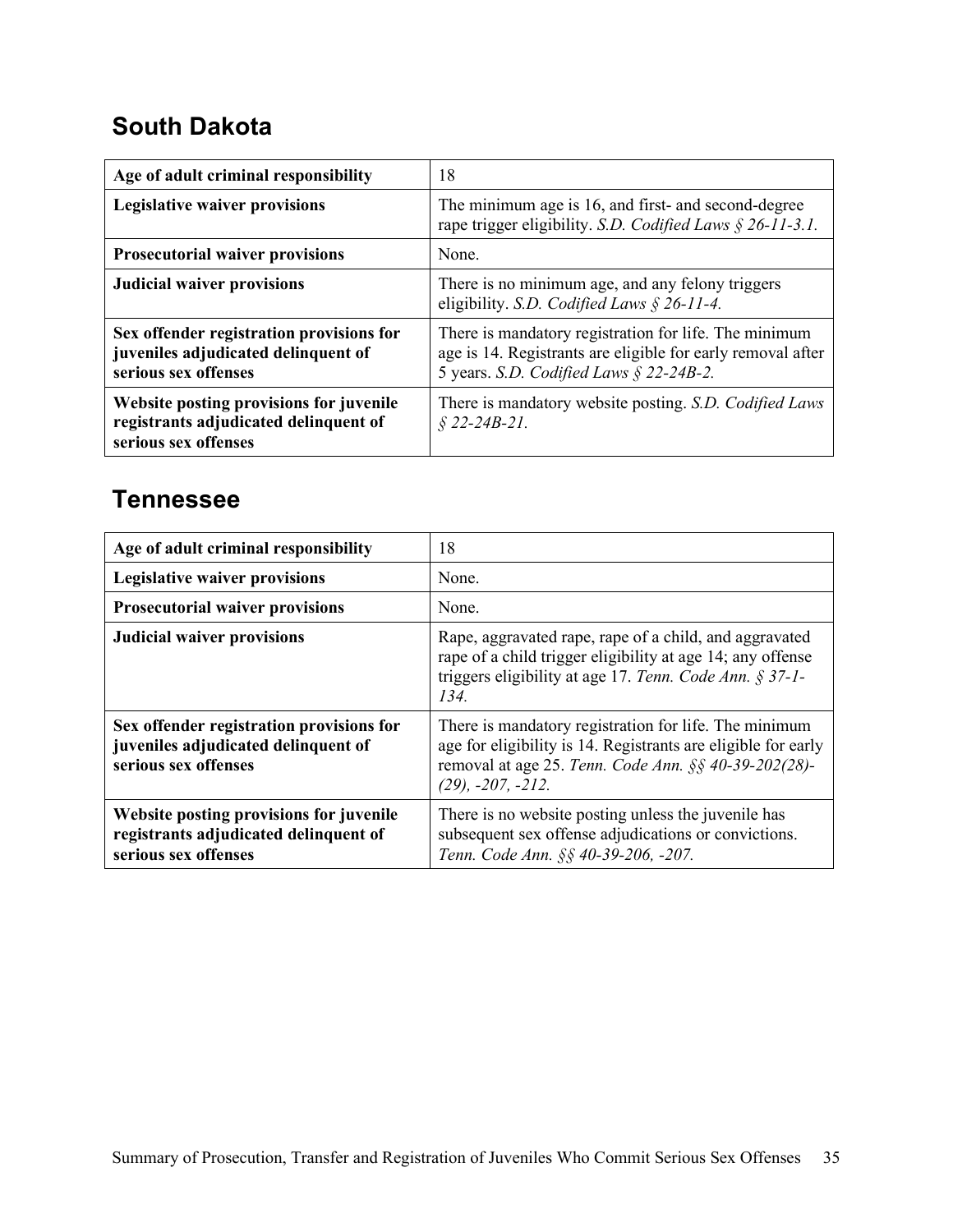### <span id="page-38-0"></span>**Texas**

| Age of adult criminal responsibility                                                                     | 17                                                                                                                                                                                                                                        |
|----------------------------------------------------------------------------------------------------------|-------------------------------------------------------------------------------------------------------------------------------------------------------------------------------------------------------------------------------------------|
| <b>Legislative waiver provisions</b>                                                                     | None.                                                                                                                                                                                                                                     |
| <b>Prosecutorial waiver provisions</b>                                                                   | None.                                                                                                                                                                                                                                     |
| <b>Judicial waiver provisions</b>                                                                        | Aggravated sexual assault triggers eligibility at age 14;<br>indecency with a child and sexual assault trigger<br>eligibility at age 15. Tex. Fam. Code § 54.02.                                                                          |
| Sex offender registration provisions for<br>juveniles adjudicated delinquent of<br>serious sex offenses  | There is discretionary registration. There is no<br>minimum age for registration. The duration of<br>registration is 10 years. Registrants are eligible for early<br>removal at any time. Tex. Code Crim. Proc. §§<br>$62.001(5)$ , .352. |
| Website posting provisions for juvenile<br>registrants adjudicated delinquent of<br>serious sex offenses | Website posting is discretionary. Tex. Code Crim. Proc.<br>\$62.005.                                                                                                                                                                      |

# <span id="page-38-1"></span>**U.S. Virgin Islands**

| Age of adult criminal responsibility                                                                     | 18                                                                                                                                                                                                                                                                                   |
|----------------------------------------------------------------------------------------------------------|--------------------------------------------------------------------------------------------------------------------------------------------------------------------------------------------------------------------------------------------------------------------------------------|
| <b>Legislative waiver provisions</b>                                                                     | The minimum age is 14 for transfer (after a probable<br>cause finding), and first-degree rape, aggravated rape,<br>and possession or use of a firearm in the commission of<br>either of the two aforementioned offenses trigger<br>eligibility. V.I. Code Ann. tit. 5, $\S$ 2508(b). |
| <b>Prosecutorial waiver provisions</b>                                                                   | None.                                                                                                                                                                                                                                                                                |
| <b>Judicial waiver provisions</b>                                                                        | The minimum age is 14, and any felony triggers<br>eligibility. V.I. Code Ann. tit. 5, $\S$ 2508(a).                                                                                                                                                                                  |
| Sex offender registration provisions for<br>juveniles adjudicated delinquent of<br>serious sex offenses  | There is mandatory registration for life. The minimum<br>age is 14. Registrants are eligible for early removal after<br>25 years. V.I. Code Ann. tit. 14, § 1721(c)(2)(b).                                                                                                           |
| Website posting provisions for juvenile<br>registrants adjudicated delinquent of<br>serious sex offenses | There is no website posting.                                                                                                                                                                                                                                                         |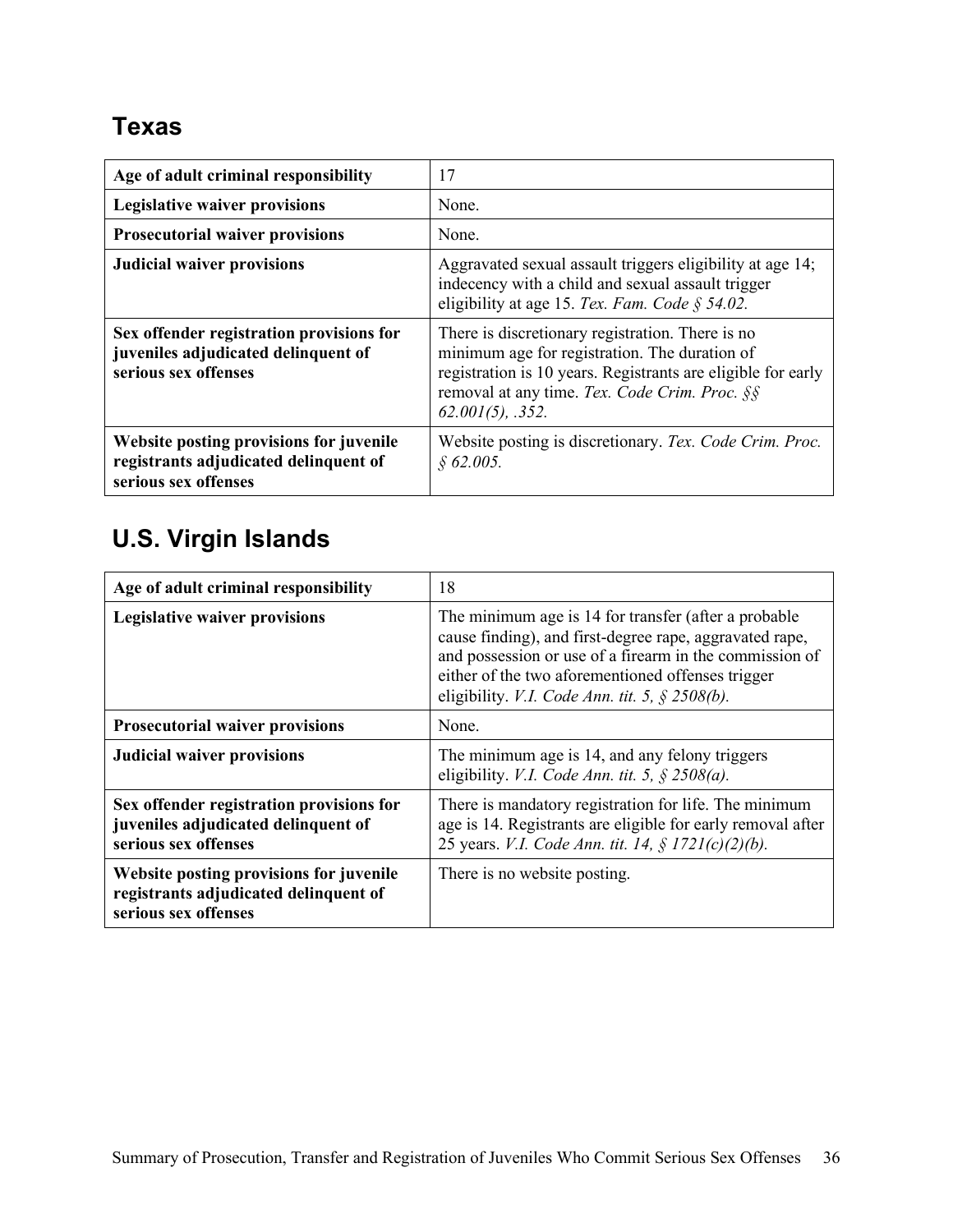#### <span id="page-39-0"></span>**Utah**

| Age of adult criminal responsibility                                                                     | 18                                                                                                                                                                                                                                                                                                                                                                                                                                            |
|----------------------------------------------------------------------------------------------------------|-----------------------------------------------------------------------------------------------------------------------------------------------------------------------------------------------------------------------------------------------------------------------------------------------------------------------------------------------------------------------------------------------------------------------------------------------|
| <b>Legislative waiver provisions</b>                                                                     | None.                                                                                                                                                                                                                                                                                                                                                                                                                                         |
| <b>Prosecutorial waiver provisions</b>                                                                   | None.                                                                                                                                                                                                                                                                                                                                                                                                                                         |
| <b>Judicial waiver provisions</b>                                                                        | The minimum age is 16, and aggravated sexual assault<br>triggers eligibility. Utah Code Ann. $\S$ § 80-6-503 to -<br>$505, -605.$                                                                                                                                                                                                                                                                                                             |
| Sex offender registration provisions for<br>juveniles adjudicated delinquent of<br>serious sex offenses  | There is mandatory registration for juveniles who<br>remain in custody until 30 days before the juvenile's<br>21st birthday (or until 30 days before the juvenile's 25th<br>birthday, if the juvenile court extends its jurisdiction<br>over the individual). The duration of registration is 10<br>years. Registrants are not eligible for early removal.<br>Utah Code Ann. §§ 77-41-102(9)(f), (17)(f), -<br>$105(3)(c)(iii)$ , $-105(5)$ . |
| Website posting provisions for juvenile<br>registrants adjudicated delinquent of<br>serious sex offenses | There is mandatory website posting. <sup>10</sup>                                                                                                                                                                                                                                                                                                                                                                                             |

#### <span id="page-39-1"></span>**Vermont**

| Age of adult criminal responsibility                                                                     | 18                                                                                                                                                                                      |
|----------------------------------------------------------------------------------------------------------|-----------------------------------------------------------------------------------------------------------------------------------------------------------------------------------------|
| <b>Legislative waiver provisions</b>                                                                     | The minimum age is 14, and sexual assault and<br>aggravated sexual assault trigger eligibility. Vt. Stat.<br>Ann tit. 33, §§ 5201(c), 5204(a).                                          |
| <b>Prosecutorial waiver provisions</b>                                                                   | None.                                                                                                                                                                                   |
| <b>Judicial waiver provisions</b>                                                                        | Sexual assault and aggravated sexual assault trigger<br>eligibility at ages 12 and 13; any felony triggers<br>eligibility at age 16. Vt. Stat. Ann. tit. 33, $\S$ 5204.                 |
| Sex offender registration provisions for<br>juveniles adjudicated delinquent of<br>serious sex offenses  | There is no mandatory or discretionary registration.                                                                                                                                    |
| Website posting provisions for juvenile<br>registrants adjudicated delinquent of<br>serious sex offenses | Because Vermont does not register juveniles on the<br>basis of a delinquency adjudication, Vermont does not<br>list juveniles adjudicated delinquent on its public<br>registry website. |

<span id="page-39-2"></span><sup>&</sup>lt;sup>10</sup> Utah does not require public posting of information about juveniles adjudicated delinquent if they were adjudicated in another jurisdiction and that jurisdiction does not require that their information be posted. *Utah Code Ann. § 77-41-105(5)(b)).*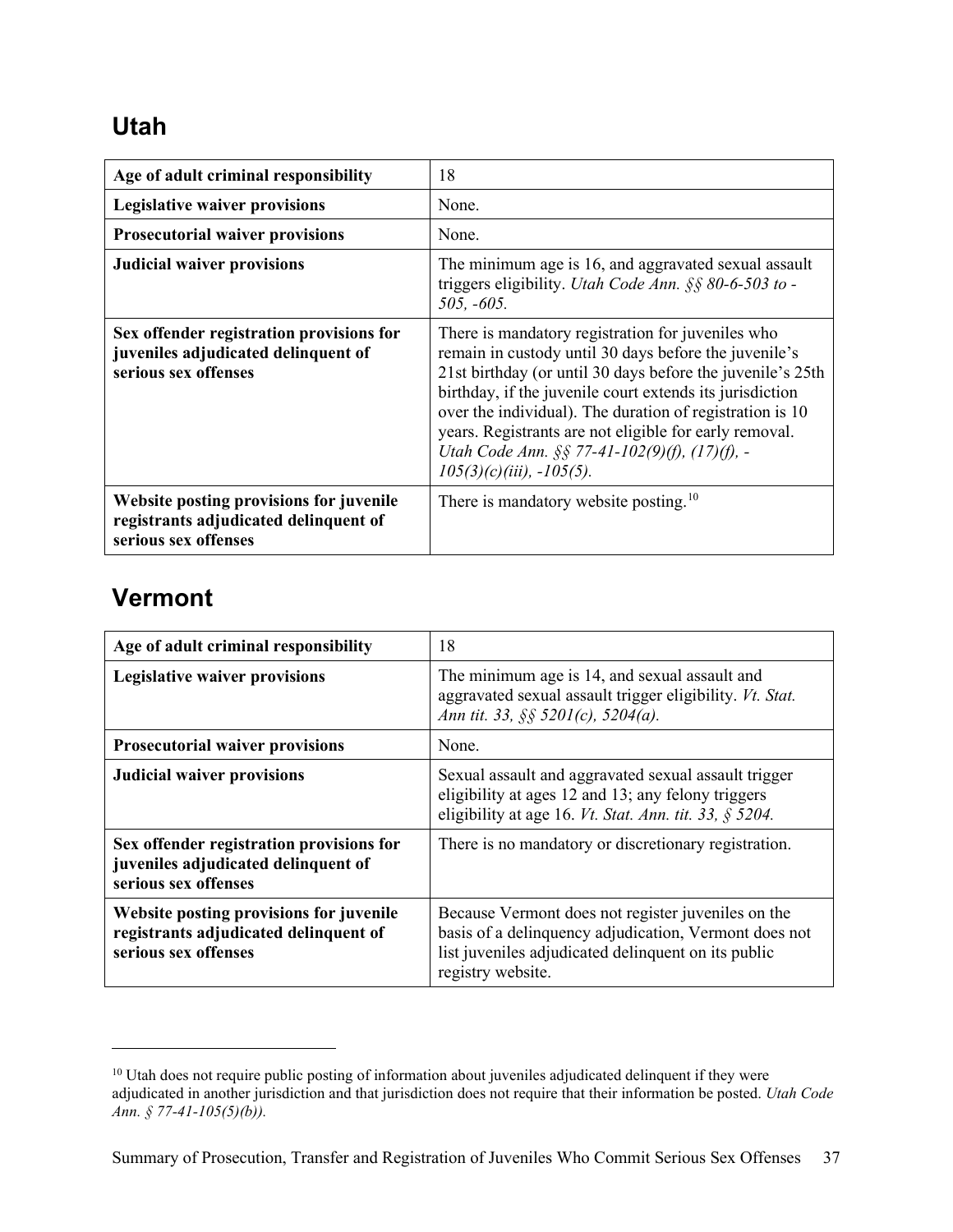# <span id="page-40-0"></span>**Virginia**

| Age of adult criminal responsibility                                                                     | 18                                                                                                                                                                                                         |
|----------------------------------------------------------------------------------------------------------|------------------------------------------------------------------------------------------------------------------------------------------------------------------------------------------------------------|
| <b>Legislative waiver provisions</b>                                                                     | None.                                                                                                                                                                                                      |
| <b>Prosecutorial waiver provisions</b>                                                                   | The minimum age is 16 for transfer (after a probable<br>cause finding), and rape, sodomy, and object<br>penetration trigger eligibility. Va. Code Ann. § 16.1-<br>$269.1(C)$ .                             |
| <b>Judicial waiver provisions</b>                                                                        | The minimum age is 14, and any felony triggers<br>eligibility. Va. Code Ann. § 16.1-269.1(A).                                                                                                              |
| Sex offender registration provisions for<br>juveniles adjudicated delinquent of<br>serious sex offenses  | There is discretionary registration. The minimum age<br>for eligibility is 13. The duration of registration is for<br>life. Registrants are not eligible for early removal. Va.<br>Code Ann. § 9.1-902(D). |
| Website posting provisions for juvenile<br>registrants adjudicated delinquent of<br>serious sex offenses | There is mandatory website posting. <i>Va. Code Ann.</i> $\oint$<br>$9.1 - 913$                                                                                                                            |

# <span id="page-40-1"></span>**Washington**

| Age of adult criminal responsibility                                                                     | 18                                                                                                                                                                                                                                                                    |
|----------------------------------------------------------------------------------------------------------|-----------------------------------------------------------------------------------------------------------------------------------------------------------------------------------------------------------------------------------------------------------------------|
| <b>Legislative waiver provisions</b>                                                                     | The minimum age is 16, and first-degree rape and first-<br>degree rape of a child trigger eligibility. Wash. Rev.<br>Code § 13.04.030(e).                                                                                                                             |
| <b>Prosecutorial waiver provisions</b>                                                                   | None.                                                                                                                                                                                                                                                                 |
| <b>Judicial waiver provisions</b>                                                                        | The minimum age is 15, and first-degree rape triggers<br>eligibility. Wash. Rev. Code § 13.40.110(1).                                                                                                                                                                 |
| Sex offender registration provisions for<br>juveniles adjudicated delinquent of<br>serious sex offenses  | There is mandatory registration for life. There is no<br>minimum age. Registrants are eligible for early removal<br>after 5 years; if they were 14 or younger at the time of<br>the offense, then they may petition after 2 years. Wash.<br>Rev. Code § 9A.44.128(2). |
| Website posting provisions for juvenile<br>registrants adjudicated delinquent of<br>serious sex offenses | Website posting is discretionary. Wash. Rev. Code $\S$<br>$4.24.550(5)$ .                                                                                                                                                                                             |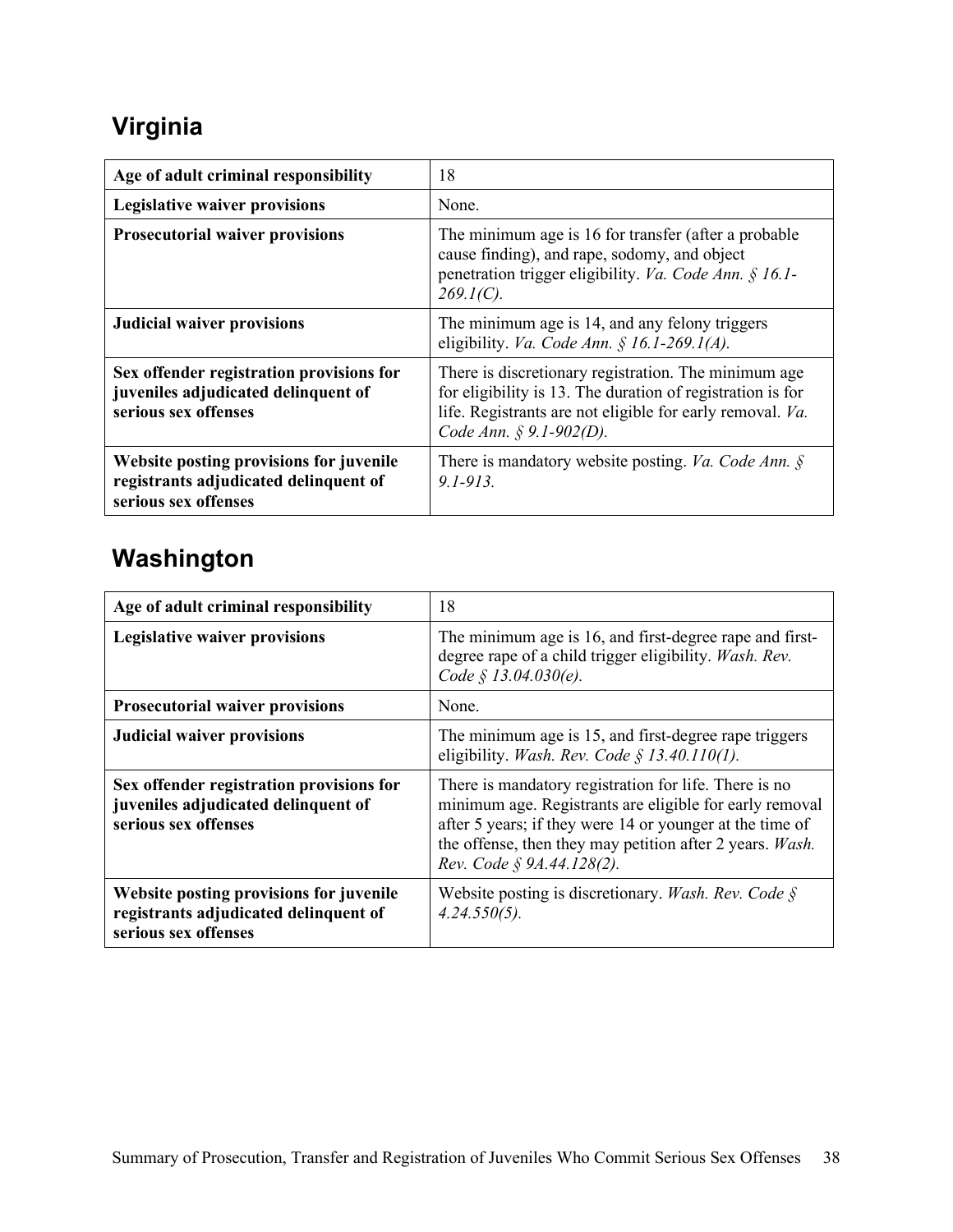# <span id="page-41-0"></span>**West Virginia**

| Age of adult criminal responsibility                                                                     | 18                                                                                                                                                                                                         |
|----------------------------------------------------------------------------------------------------------|------------------------------------------------------------------------------------------------------------------------------------------------------------------------------------------------------------|
| <b>Legislative waiver provisions</b>                                                                     | None.                                                                                                                                                                                                      |
| <b>Prosecutorial waiver provisions</b>                                                                   | The minimum age is 14, and first-degree sexual assault<br>triggers eligibility. W. Va. Code § 49-4-710(d)(1).                                                                                              |
| <b>Judicial waiver provisions</b>                                                                        | There is no minimum age for first-degree sexual assault<br>to trigger eligibility; any offense involving violence to<br>the person triggers eligibility at age 14. W. Va. Code $\S$<br>$49-4-710(e)-(g)$ . |
| Sex offender registration provisions for<br>juveniles adjudicated delinquent of<br>serious sex offenses  | There is no mandatory or discretionary registration.                                                                                                                                                       |
| Website posting provisions for juvenile<br>registrants adjudicated delinquent of<br>serious sex offenses | Because West Virginia does not register juveniles on<br>the basis of a delinquency adjudication, West Virginia<br>does not list juveniles adjudicated delinquent on its<br>public registry website.        |

#### <span id="page-41-1"></span>**Wisconsin**

| Age of adult criminal responsibility                                                                     | 17                                                                                                                                                                    |
|----------------------------------------------------------------------------------------------------------|-----------------------------------------------------------------------------------------------------------------------------------------------------------------------|
| <b>Legislative waiver provisions</b>                                                                     | None.                                                                                                                                                                 |
| <b>Prosecutorial waiver provisions</b>                                                                   | None.                                                                                                                                                                 |
| <b>Judicial waiver provisions</b>                                                                        | First- and second-degree sexual assault trigger<br>eligibility at age 14; any offense triggers eligibility at<br>age 15. <i>Wis. Stat.</i> § 938.18.                  |
| Sex offender registration provisions for<br>juveniles adjudicated delinquent of<br>serious sex offenses  | There is mandatory registration for life. There is no<br>minimum age for registration. Registrants are not<br>eligible for early removal. Wis. Stat. § 301.45(1g)(a). |
| Website posting provisions for juvenile<br>registrants adjudicated delinquent of<br>serious sex offenses | There is no website posting.                                                                                                                                          |